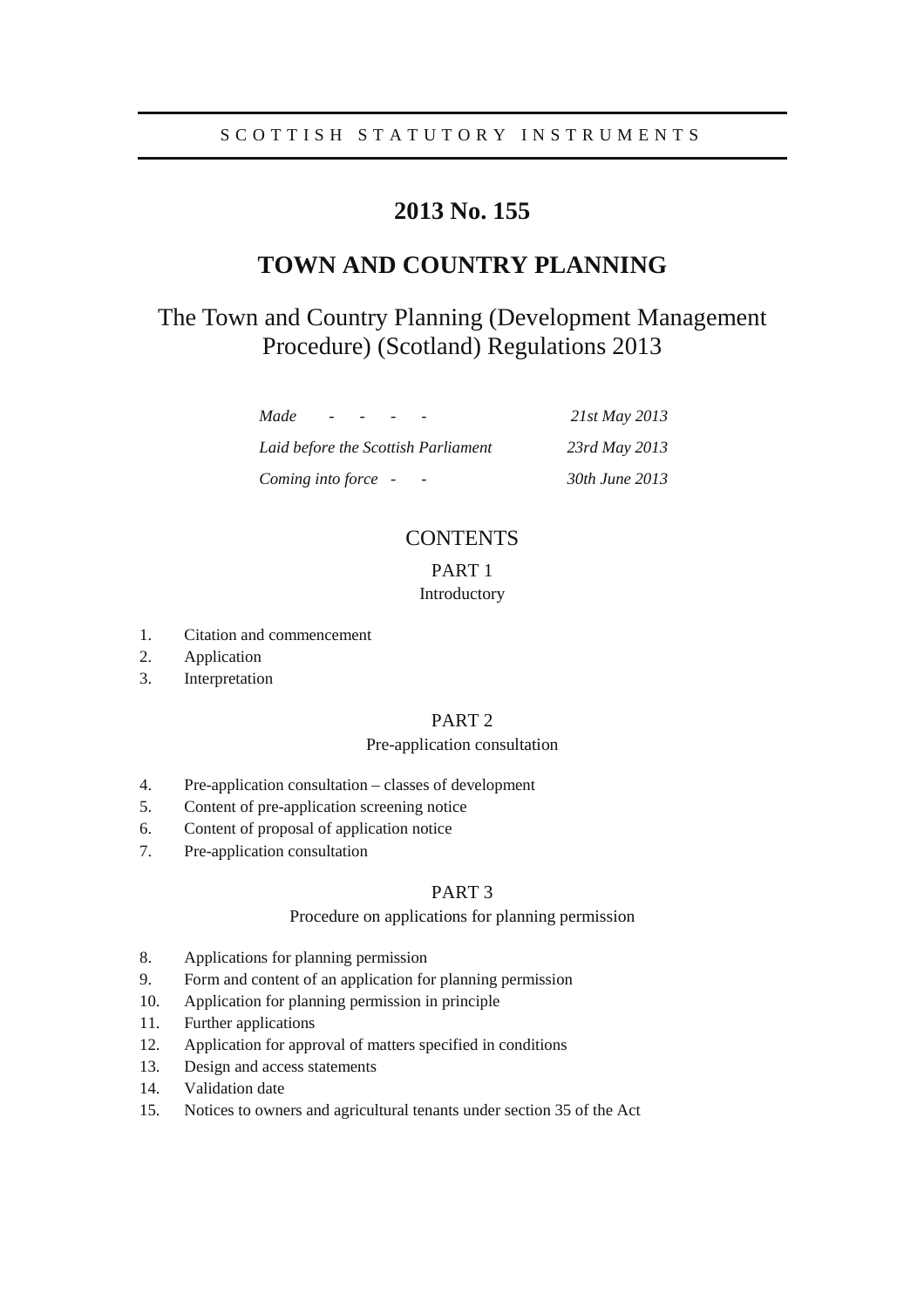### PART 4

### Procedure by planning authority

- 16. Registers of applications
- 17. Acknowledgment of applications
- 18. Notification by the planning authority
- 19. Notification of minerals applications
- 20. Publication of application by the planning authority
- 21. List of applications
- 22. Publication of list of applications
- 23. Provision of information to community councils and within public libraries
- 24. Further information
- 25. Consultation by the planning authority
- 26. Time periods for decision
- 27. Pre-determination hearings
- 28. Decision notice
- 29. Schemes of delegation

### PART 5

### **Directions**

- 30. Directions requiring consultation
- 31. Directions requiring information
- 32. Directions restricting the grant of planning permission
- 33. Directions requiring consideration of condition
- 34. Provisions supplementary to regulations 30 to 33
- 35. Notice of reference of applications to the Scottish Ministers

## PART 6

#### Particular cases

- 36. Application relating to marine fish farming
- 37. Cairngorms National Park
- 38. Applications national security
- 39. Development which does not accord with the development plan

### PART 7

### Notification and display

- 40. Notification of initiation of development
- 41. Display notices

#### PART 8

## Certificates of lawful use or development

- 42. Application for certificate of lawful use or development
- 43. Documentation accompanying applications
- 44. Procedure on receipt of application
- 45. Applications for certificate of lawful use or development national security
- 46. Revocations of certificate of lawful use or development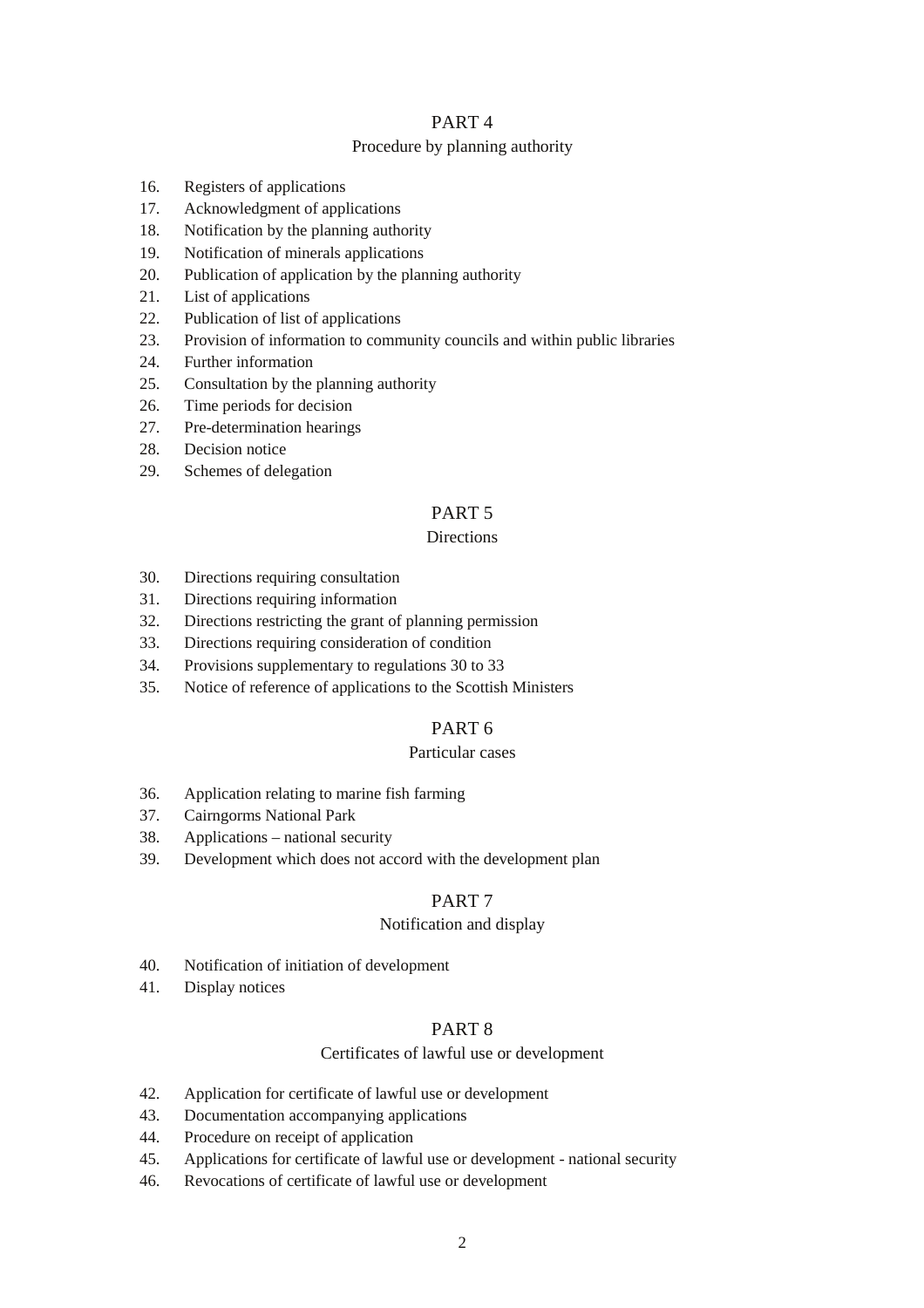## PART 9

#### General

- 47. Electronic communications
- 48. Service of notices

### PART 10

#### Transitional provisions, revocations and savings

- 49. Transitional provisions
- 50. Applications for approval of reserved matters made on or after 3rd August 2009
- 51. Revocations and savings

| $S$ CHEDULE $1$ — Notices under regulation 15                               |
|-----------------------------------------------------------------------------|
| SCHEDULE 2 — Registers under sections $36(1)$ to (4)                        |
| SCHEDULE 3 — Classes of development - regulations $20(2)(c)$ and $41(1)(b)$ |
| $SCHEDULE 4$ — Notice for publication in newspaper                          |
| SCHEDULE $5$ — Consultation by the planning authority                       |
| SCHEDULE $6 -$ Notice to accompany refusal etc.                             |
| SCHEDULE $7$ — Form of notice to be displayed while development in progress |
| $SCHEDULE 8$ — Certificate of lawful use or development                     |
| $SCHEDULE 9$ - Revocations                                                  |

The Scottish Ministers make the following Regulations in exercise of the powers conferred by sections 27A(1), 27C, 30(1) and (3), 32, 34, 35, 35A, 35B(4) and (5), 35C(2), 36, 36A, 38(2)(b), 38A(1), 43, 43A, 59, 152 and 275 of the Town and Country Planning (Scotland) Act 1997(**a**), and all other powers enabling them to do so.

## PART 1

### Introductory

#### **Citation and commencement**

**1.** These Regulations may be cited as the Town and Country Planning (Development Management Procedure) (Scotland) Regulations 2013 and come into force on 30th June 2013.

#### **Application**

<u>.</u>

**2.**—(1) Subject to Part 10 and paragraphs (2) to (4), these Regulations apply to—

(a) applications for planning permission;

<sup>(</sup>**a**) 1997 c.8. The functions of the Secretary of State transferred to the Scottish Ministers by section 53 of the Scotland Act 1998 (c.46). Sections 27A and 27C were inserted by section 6, sections 35A, 35B and 35C by section 11, section 36A by section 13, section 38A by section 14 and section 43A by section 17 of the Planning etc. (Scotland) Act 2006 (asp 17) ("the 2006 Act") and sections 32, 34, 36, 43, 59 and 275 were respectively substituted by or amended by sections 7, 10, 12, 16, 21 and 54(16) of the 2006 Act. Section 43A is amended by S.S.I. 2013/24 and 2013/26.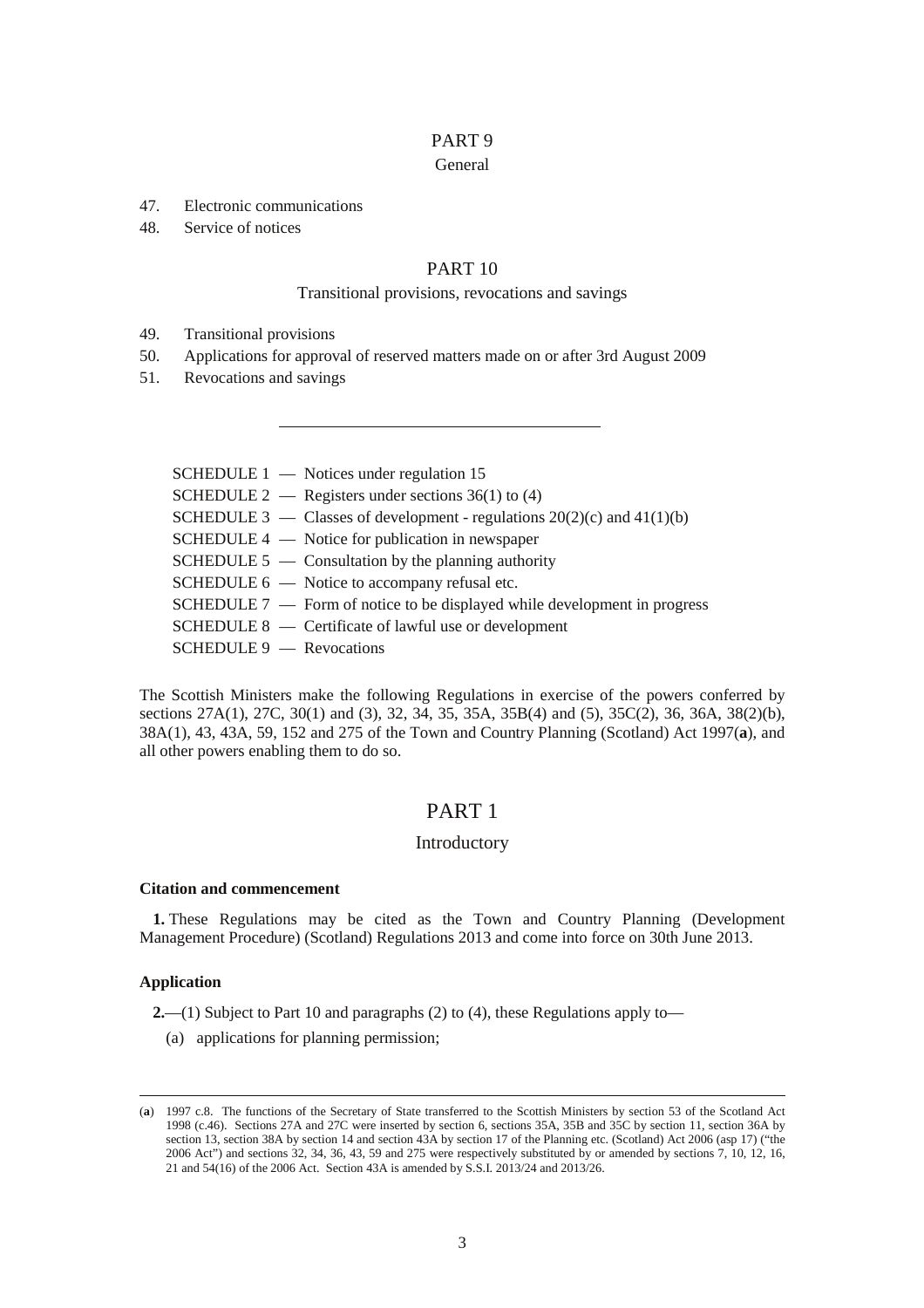- (b) applications for approval, consent or agreement required by a condition imposed on a grant of planning permission; and
- (c) applications for a certificate under sections 150 (certificate of lawfulness of existing use or development) or 151 (certificate of lawfulness of proposed use or development) of the Act,

made on or after 3rd August 2009.

(2) If a special development order is made, or has been made before the commencement of these Regulations, in relation to any land, these Regulations apply to that order only to such extent and subject to such modifications as may be specified in the order.

(3) These Regulations apply to an application for planning permission relating to marine fish farm development in accordance with regulation 36.

(4) These Regulations do not apply to applications for planning permission made under section 31A of the Act (planning permission in respect of the operation of a marine fish farm).

#### **Interpretation**

**3.**—(1) In these Regulations—

"the Act" means the Town and Country Planning (Scotland) Act 1997;

"appointed officer" means a person appointed by virtue of a scheme of delegation under section  $43A(1)$  of the Act (local developments: schemes of delegation) by the planning authority to determine the application;

"category A listed building" means a listed building specified as being category A in a list of buildings compiled or approved and amended as the case may be by the Scottish Ministers in accordance with section 1(4) of the Listed Buildings Act(**a**) (listing of buildings of special architectural or historic interest);

"cemetery" includes a burial ground or any other place of interment for the dead;

"community council" means a community council established in accordance with the provisions of Part IV of the Local Government (Scotland) Act 1973(**b**);

"Crown land" has the meaning given in section 242(1) the Act (Crown land: preliminary definitions);

"design statement" and "design and access statement" have the meaning given in regulation  $13$ 

"dwellinghouse" includes a building containing one or more flats, or a flat contained within such a building."

"environmental statement" has the same meaning as in the Town and Country Planning (Environmental Impact Assessment) (Scotland) Regulations 2011(**c**);

"the Fees Regulations" means the Town and Country Planning (Fees for Applications and Deemed Applications) (Scotland) Regulations 2004(**d**);

"historic garden or designed landscape" means a garden or landscape which is included in the inventory of gardens and designed landscapes compiled and maintained under section 32A of the Ancient Monuments and Archaeological Areas Act 1979(**e**) (inventory of gardens and designed landscapes);

"householder development" means the carrying out of building, engineering or other operations—

(a) to improve, add to or alter an existing dwellinghouse;

<sup>&</sup>lt;u>.</u> (**a**) 1997 c.9.

<sup>(</sup>**b**) 1973 c.65.

<sup>(</sup>**c**) S.S.I. 2011/139.

<sup>(</sup>**d**) S.S.I. 2004/219 as relevantly amended by S.S.I. 2007/253, S.S.I. 2007/268 and S.S.I. 2013/105.

<sup>(</sup>**e**) 1979 c.46. Section 32A was inserted by section 11 of the Historic Environment (Amendment) (Scotland) Act 2011 (asp 3).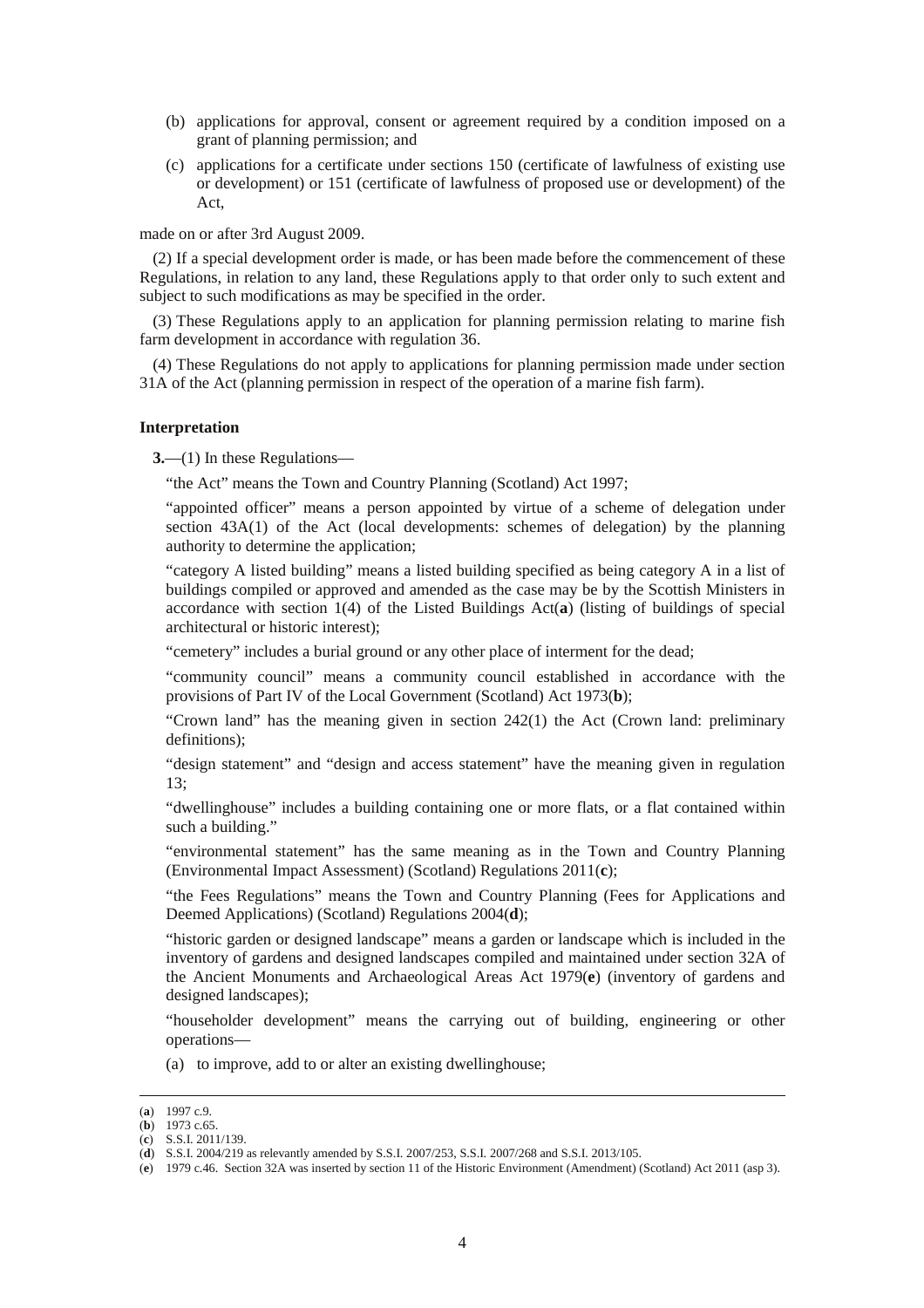- (b) within the curtilage of a dwellinghouse for a purpose incidental to the enjoyment of that dwellinghouse; and
- (c) to erect or construct a gate, fence or wall or other means of enclosure along a boundary of the curtilage of a dwellinghouse;

"licensed premises" means premises licensed for the sale of alcoholic liquor pursuant to the provisions of the Licensing (Scotland) Act 2005(**a**) or premises authorised by a premises licence under Part 8 of the Gambling Act 2005(**b**) to be used for activities described in section 150 of that Act (nature of licence);

"listed building" means a listed building within the meaning of section 1(4) of the Listed Buildings Act;

"Listed Buildings Act" means the Planning (Listed Buildings and Conservation Areas) (Scotland) Act 1997;

"marine fish farm development" means the placing or assembly of any equipment in marine waters for the purposes of fish farming ("equipment" and "fish farming" having the same meaning as in section 26(6) of the Act (meaning of development)) and any material change of use of equipment so placed or assembled;

"marine planning zone" has the same meaning as in the Town and Country Planning (Marine Fish Farming) (Scotland) Order 2007(**c**);

"marine waters" means the waters described in section  $26(6)(b)$  and (c) of the Act;

"minerals application" means an application for planning permission for development consisting of the winning and working of minerals by underground working;

"National Scenic Area" means an area designated by a direction made by the Scottish Ministers under section 263A of the Act(**d**) (national scenic areas);

"neighbouring land" means an area or plot of land (other than land forming part of a road) which, or part of which, is conterminous with or within 20 metres of the boundary of the land for which the development is proposed;

"planning permission in principle" means a planning permission granted pursuant to an application made under regulation 10 for the carrying out of building, engineering, mining or other operations in, on, over or under land which is granted subject to a condition (in addition to any other conditions which may be imposed) that the development in question will not begin until certain matters have been approved by the planning authority or, as the case may be, the Scottish Ministers;

"pre-application consultation report" means a written report prepared in accordance with section 35C of the Act;

"road" has the same meaning as in section 151 of the Roads (Scotland) Act 1984(**e**) (interpretation);

"scheduled monument" has the meaning given by section 1(11) of the Ancient Monuments and Archaeological Areas Act 1979 (schedule of monuments);

"validation date" is the date on which an application is taken to have been made in terms of regulation 14;

"World Heritage Site" means land appearing on the World Heritage List kept under article 11(2) of the 1972 UNESCO Convention for the Protection of the World Cultural and Natural Heritage(**f**).

<sup>(</sup>**a**) 2005 asp 16.

 $(b)$  2005 c.19.

<sup>(</sup>**c**) S.S.I. 2007/268.

<sup>(</sup>**d**) Section 263A was inserted by section 50 of the Planning etc. (Scotland) Act 2006 (asp 17).

<sup>(</sup>**e**) 1984 c.54.

<sup>(</sup>**f**) See command paper 9424.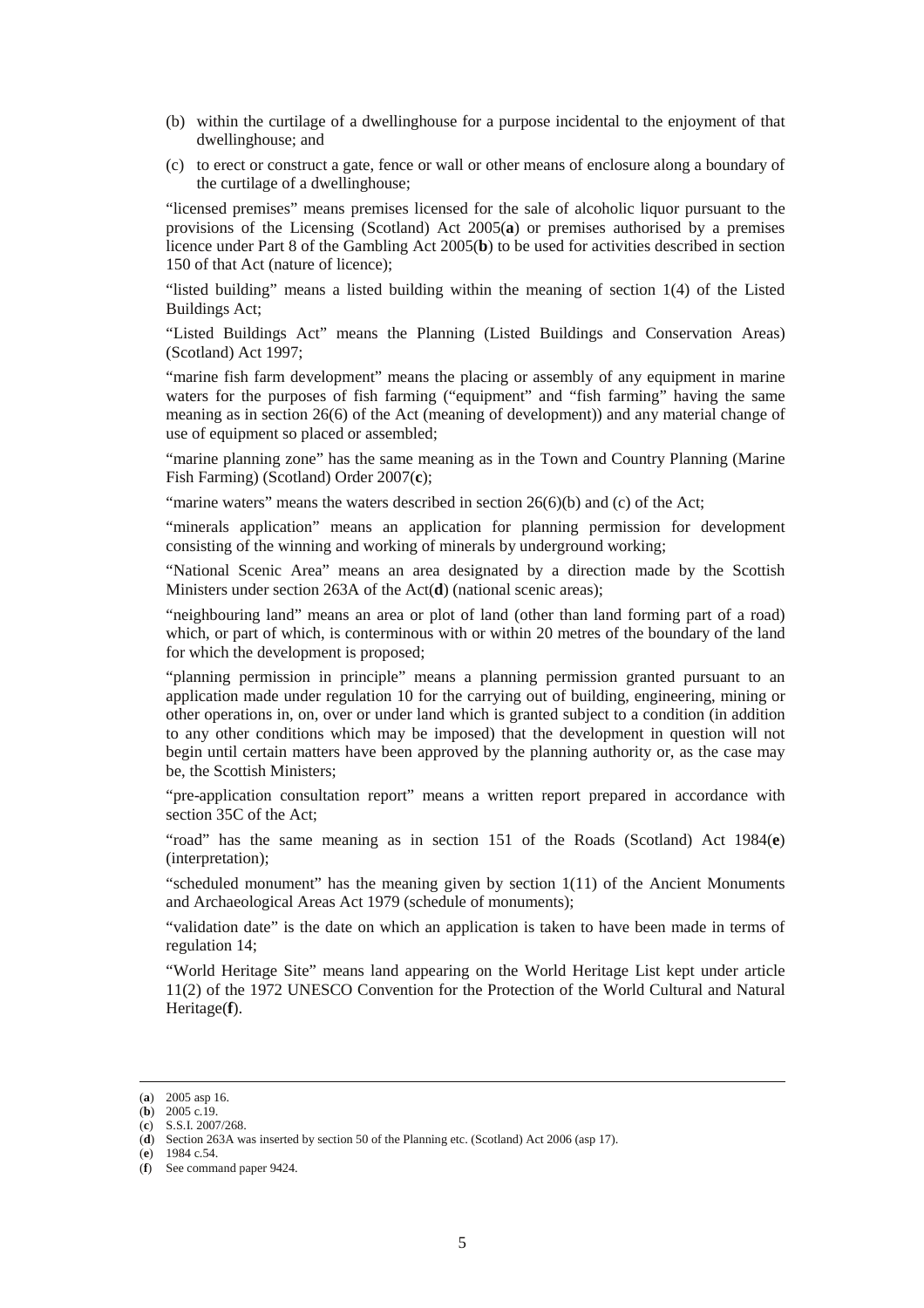(2) Other than in regulations 12 and 18, references to an approval, consent or agreement required by a condition imposed on a grant of planning permission include an approval required by or under a development order.

(3) References to distance are references to distance measured along a horizontal plane.

(4) Any requirement that a form is to be as set out in a specified Schedule is to be construed as meaning a form as so specified or a form substantially to the like effect.

(5) Any power conferred by these Regulations to give a direction is to be construed as including power to cancel or vary the direction by a subsequent direction.

### PART 2

#### Pre-application consultation

#### **Pre-application consultation – classes of development**

**4.** The classes of development prescribed for the purposes of section 35A(1) of the Act (preapplication consultation: preliminary) are development belonging to the categories of national developments and major developments.

#### **Content of pre-application screening notice**

**5.**—(1) A notice under section 35A(3) of the Act in addition to the information mentioned in paragraphs (a) to (d) of section  $35B(4)$  of the Act (pre-application consultation: compliance), must also contain a statement as to whether or not the planning authority have adopted a screening opinion or the Scottish Ministers have made a screening direction in respect of the development to which the notice relates.

(2) In this regulation "screening opinion" and "screening direction" have the same meaning as in the Town and Country Planning (Environmental Impact Assessment) (Scotland) Regulations 2011.

#### **Content of proposal of application notice**

**6.** A proposal of application notice must, in addition to those matters required by section 35B(4) of the Act, also contain an account of what consultation the applicant intends to undertake, when such consultation is to take place, with whom and what form it will take.

#### **Pre-application consultation**

**7.**—(1) The prospective applicant is to consult as respects a proposed application every community council any part of whose area is within or adjoins the land where the proposed development is situated and in doing so is to give a copy of the proposal of application notice to the community council.

(2) The prospective applicant is to—

- (a) hold at least one public event where members of the public may make comments to the prospective applicant as regards the proposed development; and
- (b) publish in a local newspaper circulating in the locality in which the proposed development is situated a notice containing—
	- (i) a description of, and the location of, the proposed development;
	- (ii) details as to where further information may be obtained concerning the proposed development;
	- (iii) the date and place of the public event;
	- (iv) a statement explaining how, and by when, persons wishing to make comments to the prospective applicant relating to the proposal may do so; and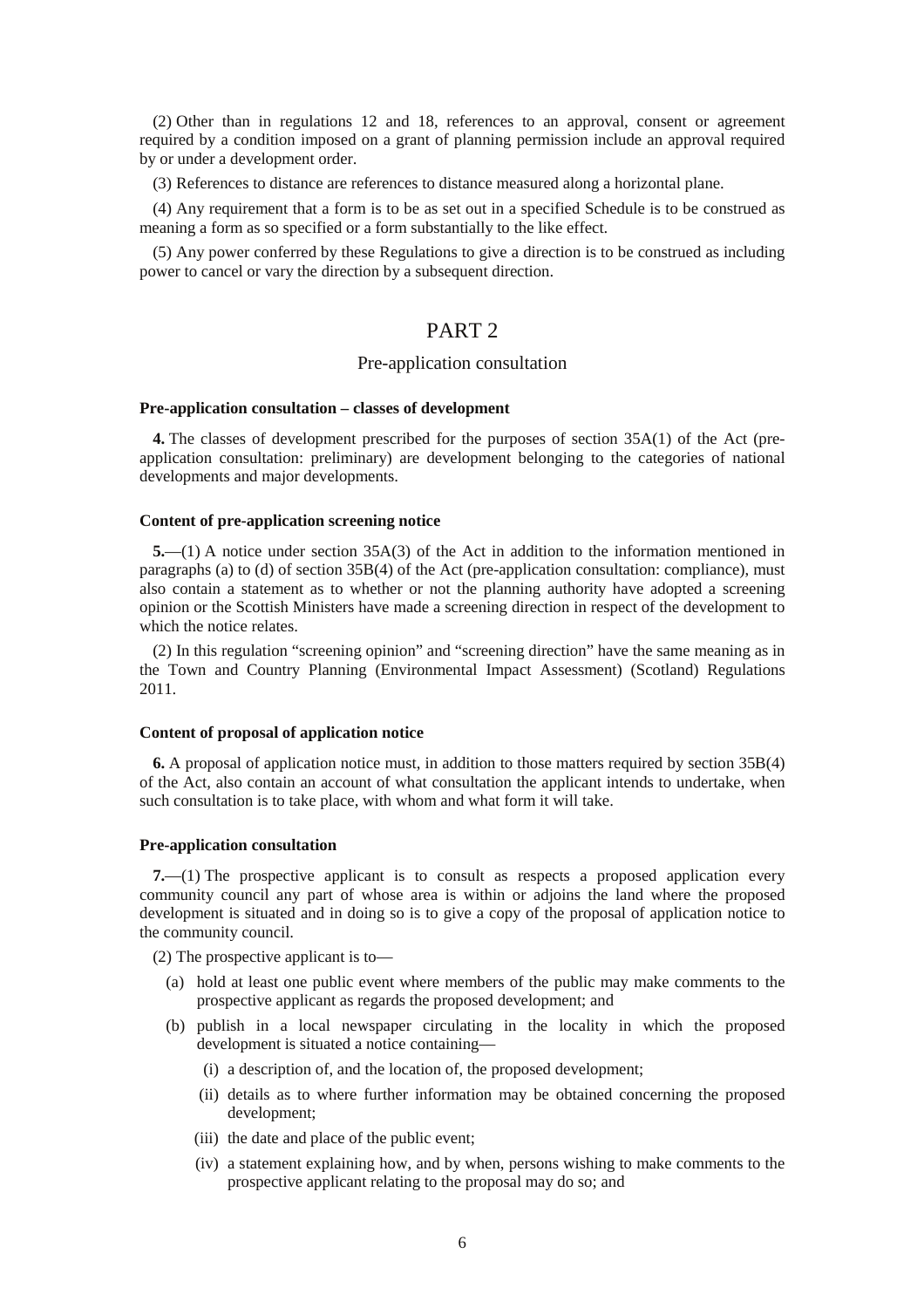(v) a statement that comments made to the prospective applicant are not representations to the planning authority and if the prospective applicant submits an application there will be an opportunity to make representations on that application to the planning authority.

(3) A public event held by the prospective applicant in accordance with paragraph (2)(a) is not to be held earlier than 7 days after notification of the date and place of such event is given under paragraph  $(2)(b)(iii)$ .

## PART 3

### Procedure on applications for planning permission

#### **Applications for planning permission**

**8.** Any application made under any of regulations 9 to 12 is to be made to the planning authority within whose district the development to which the application relates is situated.

#### **Form and content of an application for planning permission**

**9.**—(1) An application to a planning authority for planning permission (other than planning permission in principle) is to be made in accordance with this regulation.

(2) An application for planning permission must contain—

- (a) a written description of the development to which it relates;
- (b) the postal address of the land to which the development relates or, if the land in question has no postal address, a description of the location of the land; and
- (c) the name and address of the applicant and, where an agent is acting on behalf of the applicant, the name and address of that agent.
- (3) The application must be accompanied—
	- (a) by a plan—
		- (i) sufficient to identify the land to which it relates; and
		- (ii) showing the situation of the land in relation to the locality and in particular in relation to neighbouring land;
	- (b) by such other plans and drawings as are necessary to describe the development to which it relates;
	- (c) where any neighbouring land is owned by the applicant, by a plan identifying that land;
	- (d) by one or other of the certificates required under regulation 15;
	- (e) where the application relates to development belonging to the categories of national developments or major developments, by a pre-application consultation report;
	- (f) where the application relates to the installation of an antenna to be employed in an electronic communications network, by an ICNIRP declaration;
	- (g) where required under regulation 13, by a design statement or a design and access statement;
	- (h) where the application relates to Crown land by a statement that the application is made in respect of Crown land; and
	- (i) by any fee payable under the Fees Regulations.
- (4) In this regulation—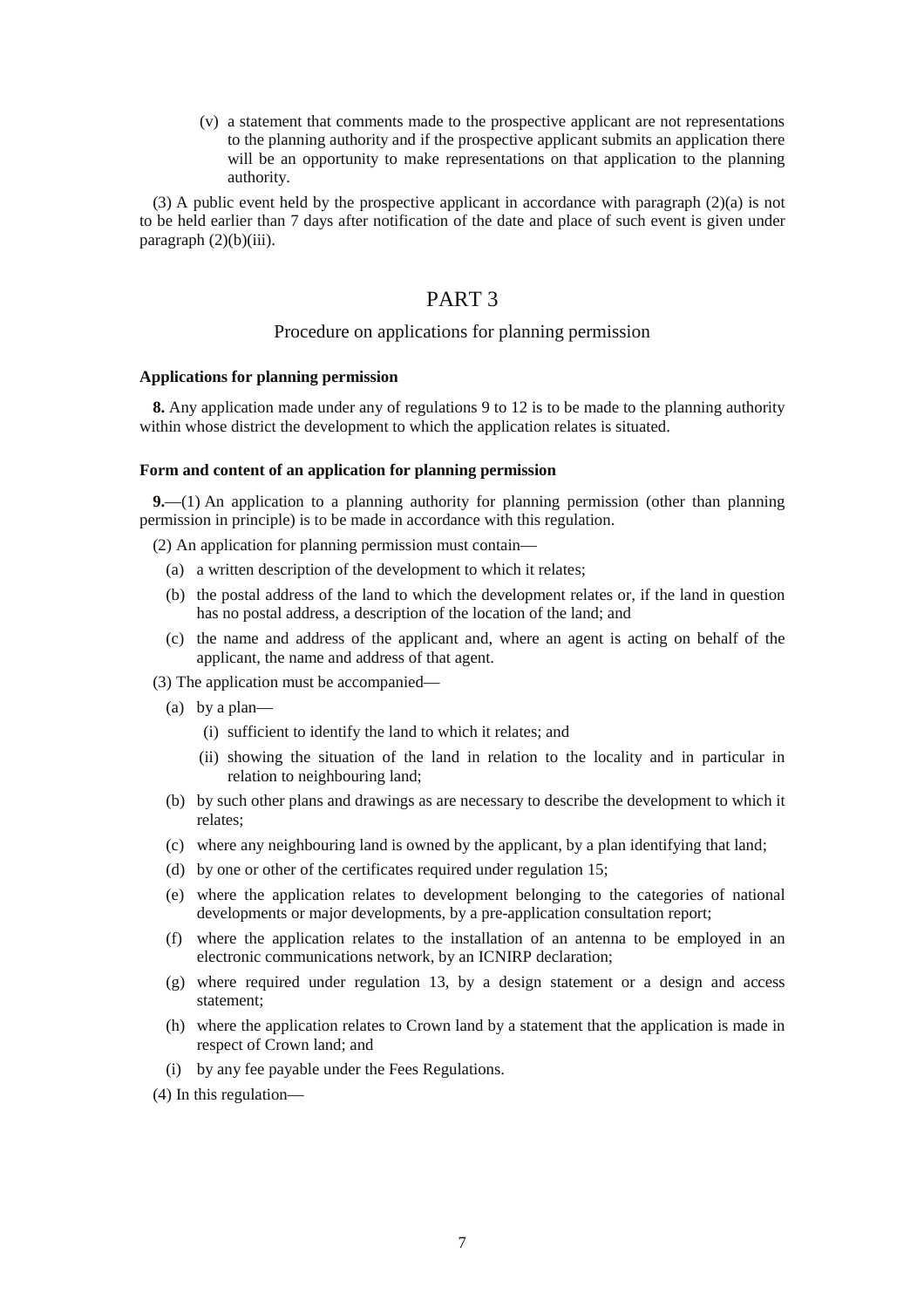"electronic communications network" has the same meaning as in section 32 of the Communications Act 2003(**a**) (meaning of electronic communications networks and services); and

"ICNIRP declaration" means a declaration by the applicant that the antenna is designed to be in full compliance with the requirements of the radio frequency public exposure guidelines of the International Commission on Non-Ionising Radiation Protection, as expressed in EU Council recommendation of 12th July 1999(**b**) on the limitation of exposure of the general public to electromagnetic fields (0Hz to 300GHz).

#### **Application for planning permission in principle**

**10.**—(1) An application to a planning authority for planning permission in principle is to be made in accordance with the requirements of this regulation.

(2) An application for planning permission in principle must contain—

- (a) a written description outlining the development to which it relates;
- (b) the postal address of the land to which the development relates or, if the land in question has no postal address, a description of the location of the land; and
- (c) the name and address of the applicant and, where an agent is acting on behalf of the applicant, the name and address of that agent.

(3) The application must be accompanied—

- (a) by a plan—
	- (i) sufficient to identify the land to which it relates; and
	- (ii) showing the situation of the land in relation to the locality and in particular in relation to neighbouring land;
- (b) where any neighbouring land is owned by the applicant, by a plan identifying that land;
- (c) by one or other of the certificates required under regulation 15;
- (d) where access to the site is to be taken directly from a road, by a description of the location of the access points to the proposed development;
- (e) where the application relates to development belonging to the categories of national developments or major developments, by a pre-application consultation report;
- (f) where the application relates to Crown land by a statement that the application is made in respect of Crown land; and
- (g) by any fee payable under the Fees Regulations.

#### **Further applications**

**11.**—(1) Where—

- (a) planning permission has been granted for development;
- (b) that development has not been commenced; and
- (c) a time limit imposed by or under section 58 (duration of planning permission) or section 59 (planning permission in principle) of the Act has not expired,

an application (other than an application made under section 42 of the Act (application to develop land without compliance with previous conditions)) is made for planning permission for the same development, the application may be made without complying with the provisions of regulation 9 or regulation 10 other than regulation  $9(2)(c)$  and  $(3)(c)$ , (d), (e), (h), and (i) or regulation 10(2)(c) and  $(3)(b)$ , (c), (e), (f) and (g).

<sup>(</sup>**a**) 2003 c.21.

<sup>(</sup>**b**) 1999/519/EC.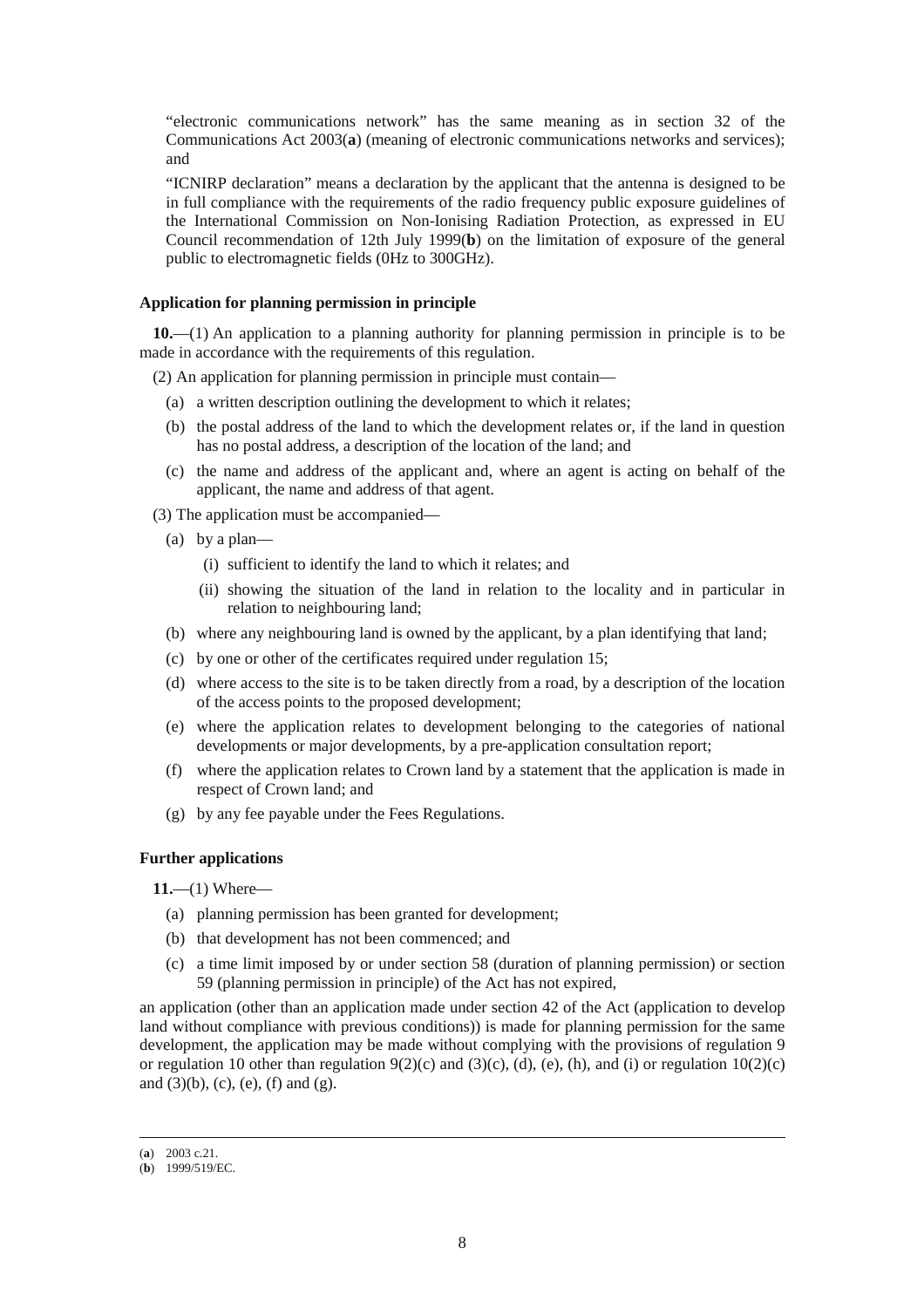(2) Where an application for planning permission is made under section 42 of the Act, the application may be made without complying with the provisions of regulation 9 or regulation 10 other than regulation  $9(2)(c)$  and  $(3)(c)$ ,  $(d)$ ,  $(h)$ , and  $(i)$  or regulation  $10(2)(c)$  and  $(3)(b)$ ,  $(c)$ ,  $(f)$ and  $(g)$ .

(3) An application mentioned in paragraph (1) or (2) is to be in writing and is to give sufficient information to enable the planning authority to identify the previous grant of planning permission and where it is made under section 42 of the Act is to contain a statement to that effect.

#### **Application for approval of matters specified in conditions**

**12.**—(1) An application to a planning authority for approval, consent or agreement required by a condition imposed on a grant of planning permission in principle must be made in accordance with this regulation.

(2) An application for such approval, consent or agreement is to be in writing and must—

- (a) identify the planning permission to which it relates;
- (b) contain a description of the matter in respect of which the application is made;
- (c) state the name and address of the applicant and, where an agent is acting on behalf of the applicant, the name and address of that agent;
- (d) be accompanied—
	- (i) where the application relates to the alteration or construction of buildings, other structures or roads or to landscaping, by plans and drawings describing the matter in respect of which the application is made;
	- (ii) where any neighbouring land is owned by the applicant, by a plan identifying that land; and
	- (iii) by any fee payable under the Fees Regulations.

(3) In this regulation "landscaping" means the treatment of land (other than buildings) for the purpose of enhancing or protecting the amenities of the site and the area in which it is situated and includes screening by fences, walls or other means, the planting of trees, hedges, shrubs or grass, the formation of banks, terraces or other earthworks, the laying out or provision of gardens, courts or squares, water features, sculpture, or public art and the provision of other amenity features.

#### **Design and access statements**

**13.**—(1) Subject to paragraph (3), an application for planning permission for development belonging to the categories of national developments or major developments must be accompanied by a design and access statement.

(2) Subject to paragraph (3), an application for planning permission for development belonging to the category of local developments where the land to which the application relates is situated within—

- (a) a World Heritage Site;
- (b) a conservation area;
- (c) a historic garden or designed landscape;
- (d) a National Scenic Area;
- (e) the site of a scheduled monument; or
- (f) the curtilage of a category A listed building,

must be accompanied by a design statement other than where the development in question comprises the alteration or extension of an existing building.

(3) This regulation does not apply to—

- (a) an application for planning permission made under section 42 of the Act;
- (b) an application for planning permission for—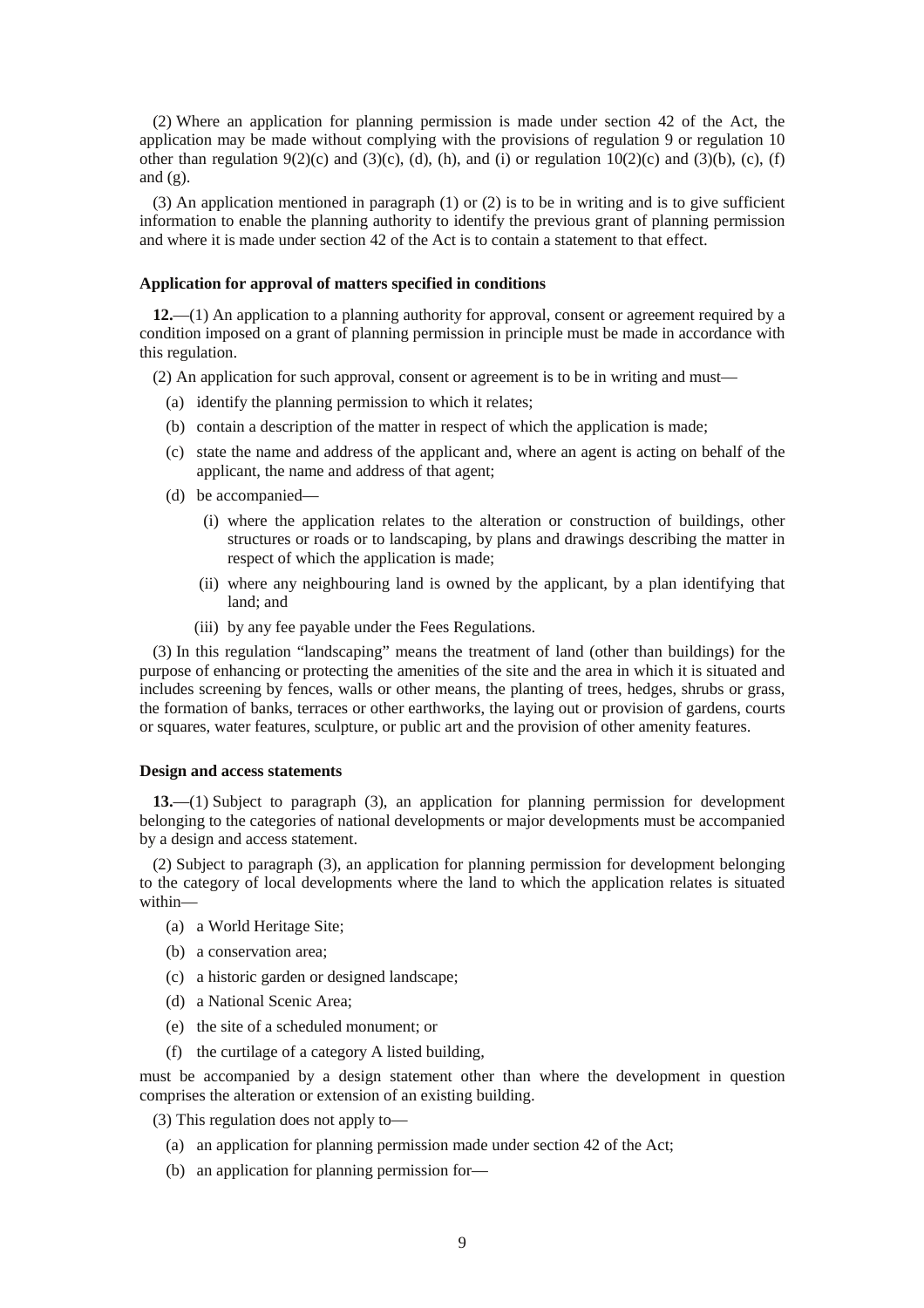- (i) engineering or mining operations;
- (ii) householder development; or
- (iii) a material change in the use of land or buildings; or
- (c) an application for planning permission in principle.

(4) A design statement is a written statement about the design principles and concepts that have been applied to the development and which—

- (a) explains the policy or approach adopted as to design and how any policies relating to design in the development plan have been taken into account;
- (b) describes the steps taken to appraise the context of the development and demonstrates how the design of the development takes that context into account in relation to its proposed use; and
- (c) states what, if any, consultation has been undertaken on issues relating to the design principles and concepts that have been applied to the development and what account has been taken of the outcome of any such consultation.

(5) A design and access statement is a document containing both a design statement and written statement about how issues relating to access to the development for disabled people have been dealt with and which—

- (a) explains the policy or approach adopted as to such access and, in particular, how—
	- (i) policies relating to such access in the development plan have been taken into account; and
	- (ii) any specific issues which might affect access to the development for disabled people have been addressed;
- (b) describes how features which ensure access to the development for disabled people will be maintained; and
- (c) states what, if any, consultation has been undertaken on issues relating to access to the development for disabled people and what account has been taken of the outcome of any such consultation.

(6) In this regulation "conservation area" means an area for the time being designated under section 61 of the Listed Buildings Act(**a**) (designation of conservation areas).

### **Validation date**

**14.**—(1) An application made under any of regulations 9 to 12 is to be taken to have been made on the date on which the last of the items or information required to be contained in or accompany the application in accordance with regulations 9, 10, 11 or 12 respectively is received by the planning authority.

(2) Where the planning authority has received an application for their determination that their approval is required as a condition of permission granted by a development order and the planning authority has determined that their approval is required, the date when the application is to be taken to have been made is the date when any details required under the development order and the appropriate fee were lodged with the planning authority or, where these events do not all occur on the same day, the date when the last of such events occurs.

(3) The date on which an application for any other approval, consent or agreement required by a condition imposed on a grant of planning permission is to be taken to have been made is the date on which it is received by the planning authority.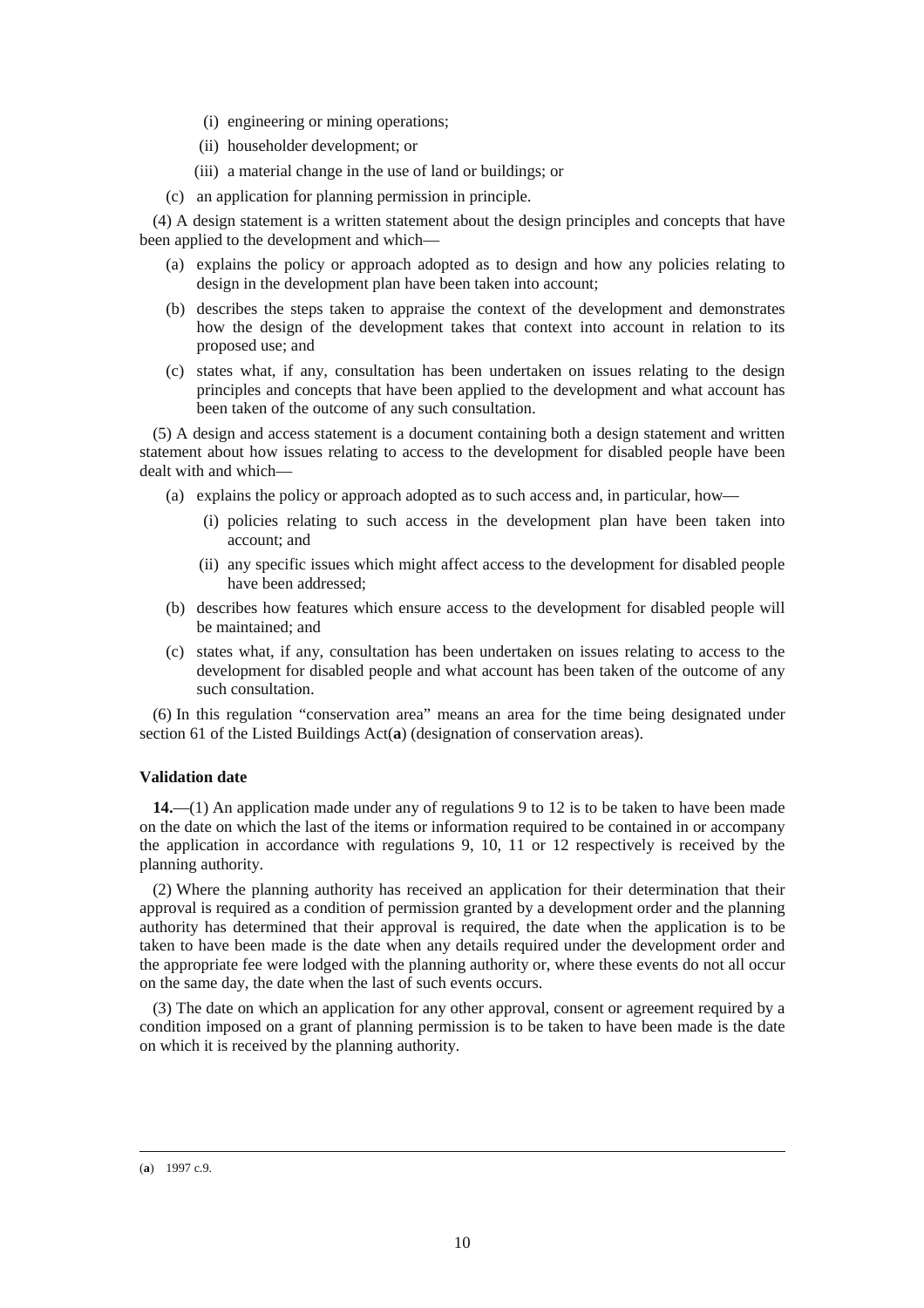#### **Notices to owners and agricultural tenants under section 35 of the Act**

**15.**—(1) The applicant is to give notice in the form set out in Schedule 1 to any person (other than the applicant) who at the beginning of the prescribed period is the owner of any land to which the application relates or an agricultural tenant.

(2) The applicant must issue a certificate—

- (a) stating whether or not the land or part of the land to which the application relates constitutes or forms part of agricultural land; and
- (b) stating, as appropriate—
	- (i) that at the beginning of the prescribed period no person (other than the applicant) was the owner of any of the land to which the application relates or an agricultural tenant;
	- (ii) that the applicant has given notice to every person (other than the applicant) who at the beginning of the prescribed period was the owner of any land to which the application relates or an agricultural tenant; or
	- (iii) that the applicant is unable to give notice to every such person.
- (3) A certificate issued—
	- (a) under paragraph 2(b)(ii) or (iii) must set out the name of every person to whom notice was given and the address at and date on which such notice was given;
	- (b) under paragraph 2(b)(iii) must certify that the applicant has taken reasonable steps (specifying them) to ascertain the names and addresses of those persons to whom the applicant has been unable to give notice.

(4) In the case of a minerals application this regulation applies with the modifications that in paragraphs (1) and (2)(b) for "the owner" substitute ", to the applicant's knowledge, the owner".

(5) The applications prescribed for the purposes of paragraph (b) of the definition of "owner" in section 35(7) of the Act are minerals applications, and the minerals prescribed for the purposes of that paragraph are any minerals other than oil, gas, coal, gold or silver.

(6) In this regulation—

"agricultural land" has the meaning given to it by section 35(7) of the Act (notice etc. of applications to owners and agricultural tenants);

"agricultural tenant" means the tenant of agricultural land any part of which is comprised in the land to which an application relates; and

"prescribed period" means the period of 21 days ending with the date of the application.

## PART 4

### Procedure by planning authority

#### **Registers of applications**

**16.** The register of applications for planning permission, which every planning authority is required to keep under section 36(1) of the Act (registers of applications etc.), is to be kept in the manner specified in Schedule 2.

#### **Acknowledgment of applications**

**17.**—(1) When the planning authority are in receipt of an application made in accordance with and accompanied by the information and documents required by regulation 9, 10, 11 or 12, as the case may be, the planning authority must send to the applicant an acknowledgement thereof.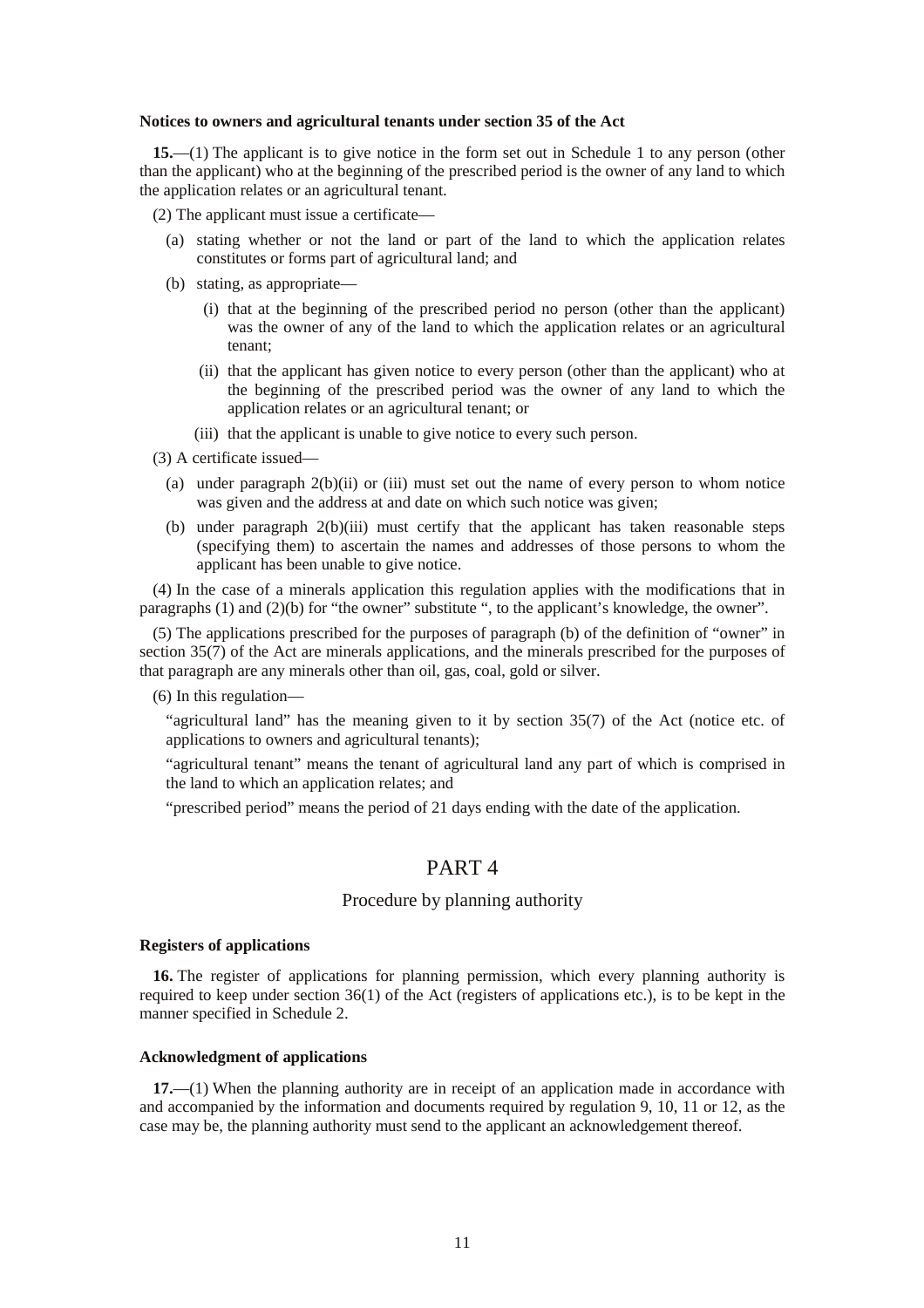(2) The acknowledgement sent under paragraph (1) is to—

- (a) include an explanation of the timescales within which the planning authority are to give notice to the applicant of their decision on the application; and
- (b) inform the applicant of the right to appeal to the Scottish Ministers under section 47 of the Act or to require a review under section 43A(8) of the Act (local development schemes and delegation).

(3) Where the application is not made in accordance with and accompanied by the information and documents required by regulation 9, 10, 11 or 12, as the case may be, the planning authority must send to the applicant a notice identifying the information or documentation which the applicant still requires to submit in order to comply with such regulation.

#### **Notification by the planning authority**

**18.**—(1) Subject to regulation 19, a planning authority must give notice in accordance with this regulation that—

- (a) an application for planning permission; or
- (b) an application for approval, consent or agreement required by a condition imposed on a grant of planning permission in principle,

has been made.

(2) Notice under paragraph (1) is to be given—

- (a) where there are premises situated on the neighbouring land to which the notice can be sent to the owner, lessee or occupier of such premises, by sending a notice addressed to "the Owner, Lessee or Occupier" to such premises; and
- (b) where there are no such premises, by publication of a notice in accordance with regulation 20.
- (3) The notice to be given in accordance with paragraph  $(2)(a)$  must—
	- (a) state the date on which the notice is sent;
	- (b) state the name of the applicant and, where an agent is acting on behalf of the applicant, the name and address of such agent;
	- (c) include the reference number given to the application by the planning authority;
	- (d) include a description of the development to which the application relates;
	- (e) include the postal address of the land to which the development relates, or if the land in question has no postal address, a description of the location of the land;
	- (f) state how the application, plans or drawings relating to it and other documents submitted in connection with it may be inspected;
	- (g) state that representations may be made to the planning authority and include information as to how any representations may be made and by which date they must be made (being a date not earlier than 21 days after the date on which the notice is sent);
	- (h) be accompanied by a plan showing the situation of the land to which the application relates in relation to neighbouring land;
	- (i) include a statement as to how information explaining the manner in which applications for planning permission are handled and the procedures which are followed in relation to such applications can be obtained; and
	- (j) where the development to which the application belongs is a class of development prescribed for the purposes of section 35A(1) of the Act, include a statement that notwithstanding that comments may have been made to the applicant prior to the application being made, persons wishing to make representations in respect of the application should do so to the planning authority in the manner indicated in the notice.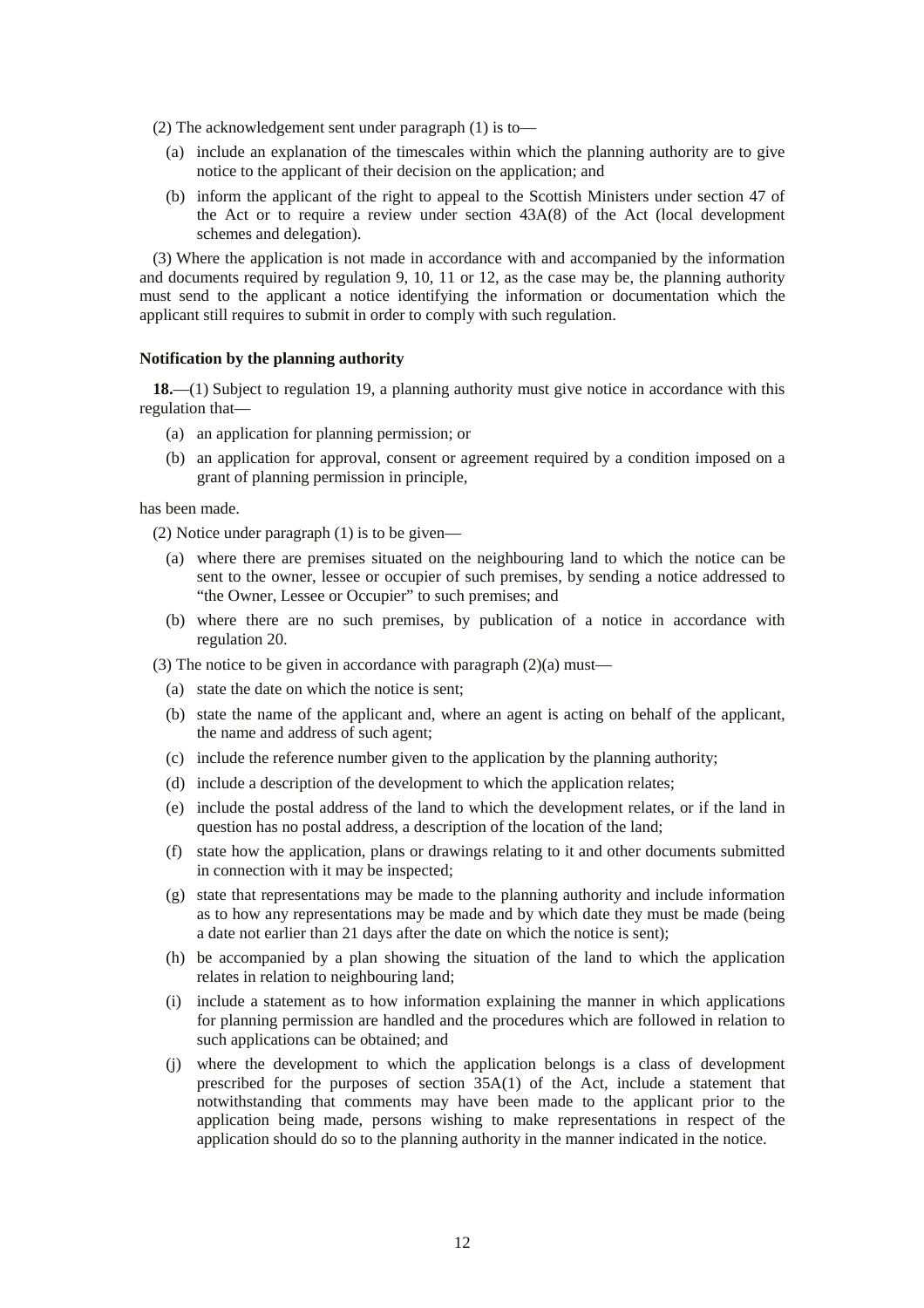#### **Notification of minerals applications**

**19.**—(1) In the case of a minerals application the planning authority are to give notice of the application by affixing a notice to objects (not exceeding 5 in number) situated in the vicinity of the land to which the development relates.

(2) Notice under paragraph (1) must—

- (a) be displayed so as to be easily visible to and legible by members of the public;
- (b) be left in position for not less than 7 days;
- (c) state that an application for planning permission has been made to the planning authority and give a brief description of the proposed development and its location;
- (d) state how the application, plans or drawings relating to it and other documents submitted in connection with it may be inspected; and
- (e) state that representations may be made to the planning authority and include information as to how any representations may be made and by which date they must be made (being a date not earlier than 14 days beginning with the date of the notice).

(3) The planning authority is not to be treated as having failed to satisfy the requirements of paragraph (1), if the notice is, without any fault or intention of the planning authority, removed, obscured or defaced before the period of 7 days has elapsed, if the planning authority have taken reasonable steps for its protection and, if need be, replacement.

#### **Publication of application by the planning authority**

**20.**—(1) Subject to paragraphs (3) to (5), in the circumstances specified in paragraph (2) the planning authority must publish a notice in the form set out in Schedule 4 in a newspaper circulating in the locality in which the neighbouring land is situated.

(2) The circumstances are—

- (a) it is not possible for the planning authority to carry out notification in terms of regulation 18 because there are no premises situated on the neighbouring land to which the notification can be sent;
- (b) the applicant has submitted with an application for planning permission under regulations 9, 10 or 11 a certificate issued under regulation  $15(2)(b)(iii)$ ;
- (c) the application is made under regulation 9, 10 or 11 and relates to development of one or more of the classes of development specified in Schedule 3, or
- (d) the application is made under regulation 9, 10 or 11 and relates to development which does not accord with the provisions of the development plan.

(3) Paragraph (2)(a) does not apply where—

- (a) all the neighbouring land referred to in that paragraph is owned by the planning authority or by the applicant; or
- (b) the application relates to householder development.

(4) The planning authority are not required to publish a notice in accordance with paragraph (1) where a notice is required to be published by the planning authority in accordance with section  $60(2)(a)$  (publicity for applications affecting setting of listed buildings) or  $65(2)(a)$  (publicity for applications affecting conservation areas) of the Listed Buildings Act.

(5) Where any of paragraphs  $(2)(a)$  to (d) apply but notice has already been published with respect to the application under paragraph (1) the planning authority are not required to publish a further notice.

#### **List of applications**

**21.**—(1) The list of applications to be kept in accordance with section 36A of the Act (lists of applications) is to be kept in two sections.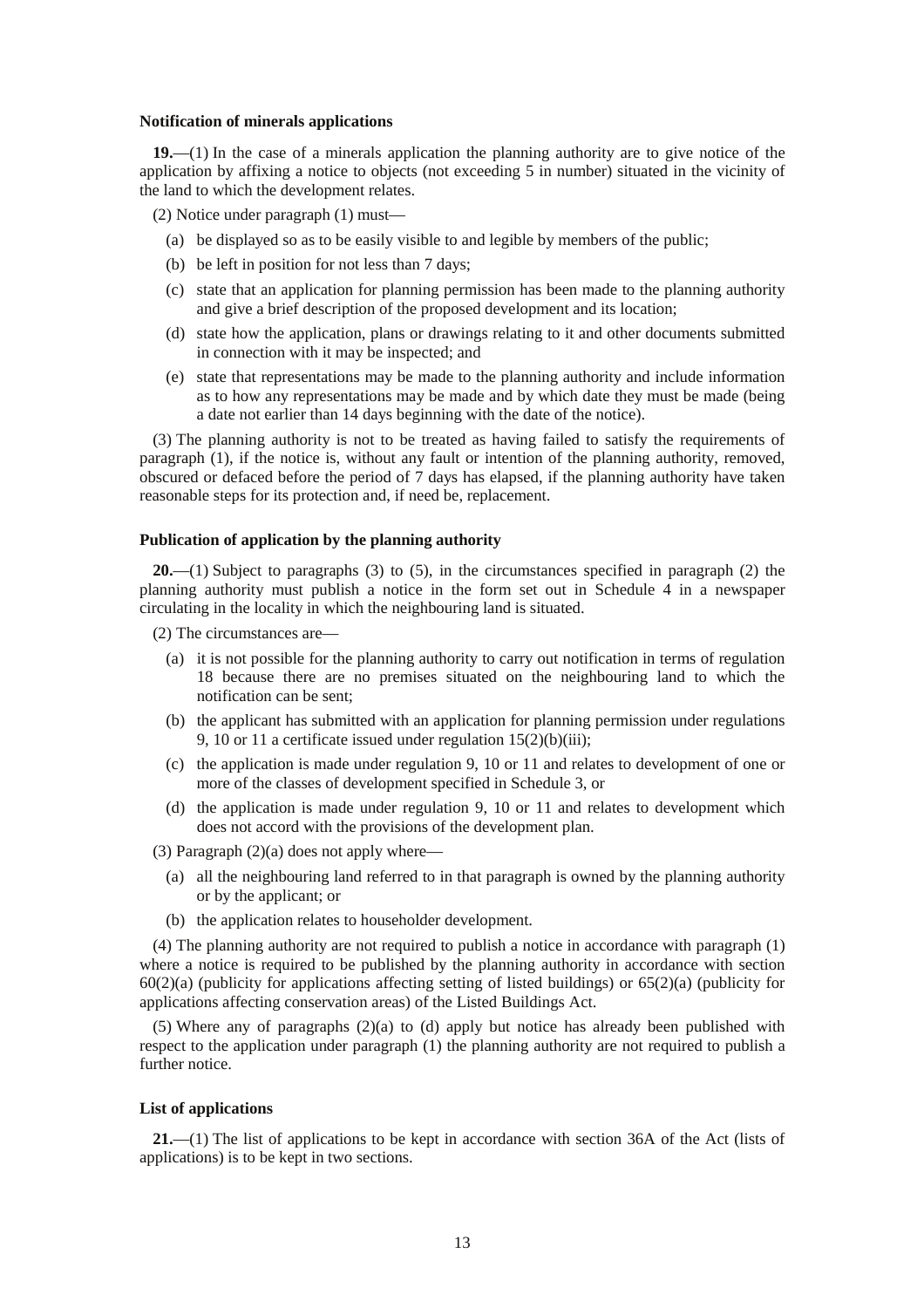- (2) The first section must—
	- (a) in relation to applications for planning permission made to the planning authority, include the information specified in paragraph (4);
	- (b) in relation to applications referred to in regulation 12(1) made to the planning authority, include the information specified in paragraph (4) and also a description of the matter in respect of which the application is made; and
	- (c) in relation to applications made to the Scottish Ministers in respect of development in the district of the planning authority which have been notified to the planning authority—
		- (i) include the information specified in paragraph (4);
		- (ii) identify those applications as having been made to the Scottish Ministers under section 242A of the Act; and
		- (iii) include a statement that representations may be made to the Scottish Ministers and where any such representations should be sent.

(3) The second section must, in relation to proposal of application notices received by the planning authority, include the information specified in paragraph  $(4)(a)$ ,  $(b)$  and  $(d)$  and—

- (a) details as to how the prospective applicant may be contacted;
- (b) the earliest date on which an application for planning permission in respect of the development may be submitted to the planning authority; and
- (c) where the planning authority give notice to the prospective applicant under section 35B(7) of the Act, specify any additional persons to whom a proposal of application notice is to be given and any additional consultation to be undertaken as regards the proposed development.

(4) The information is—

- (a) the reference number given to the application by the planning authority, or as the case may be, the Scottish Ministers;
- (b) the site location;
- (c) the name of the applicant and, where an agent is acting for the applicant, the name and address of that agent;
- (d) a description of the proposed development to which the application relates; and
- (e) the date of expiry of the period mentioned in section  $34(4)(a)$  of the Act (period within which application may not be determined).

(5) The list of applications is also to contain a statement as to how further information in respect of an application may be obtained from the planning authority.

#### **Publication of list of applications**

**22.** The planning authority are to publish the list of applications kept in accordance with section 36A of the Act by means of the internet on their website and are to make the list of applications available for inspection at their principal office and at public libraries in their district.

#### **Provision of information to community councils and within public libraries**

**23.**—(1) The planning authority must send to every community council in their district at weekly intervals a list of—

- (a) all applications made to the authority during the previous week made under any of regulations 9 to 12; and
- (b) all applications made to the Scottish Ministers in respect of land within the district of the planning authority which were notified to the planning authority during the previous week,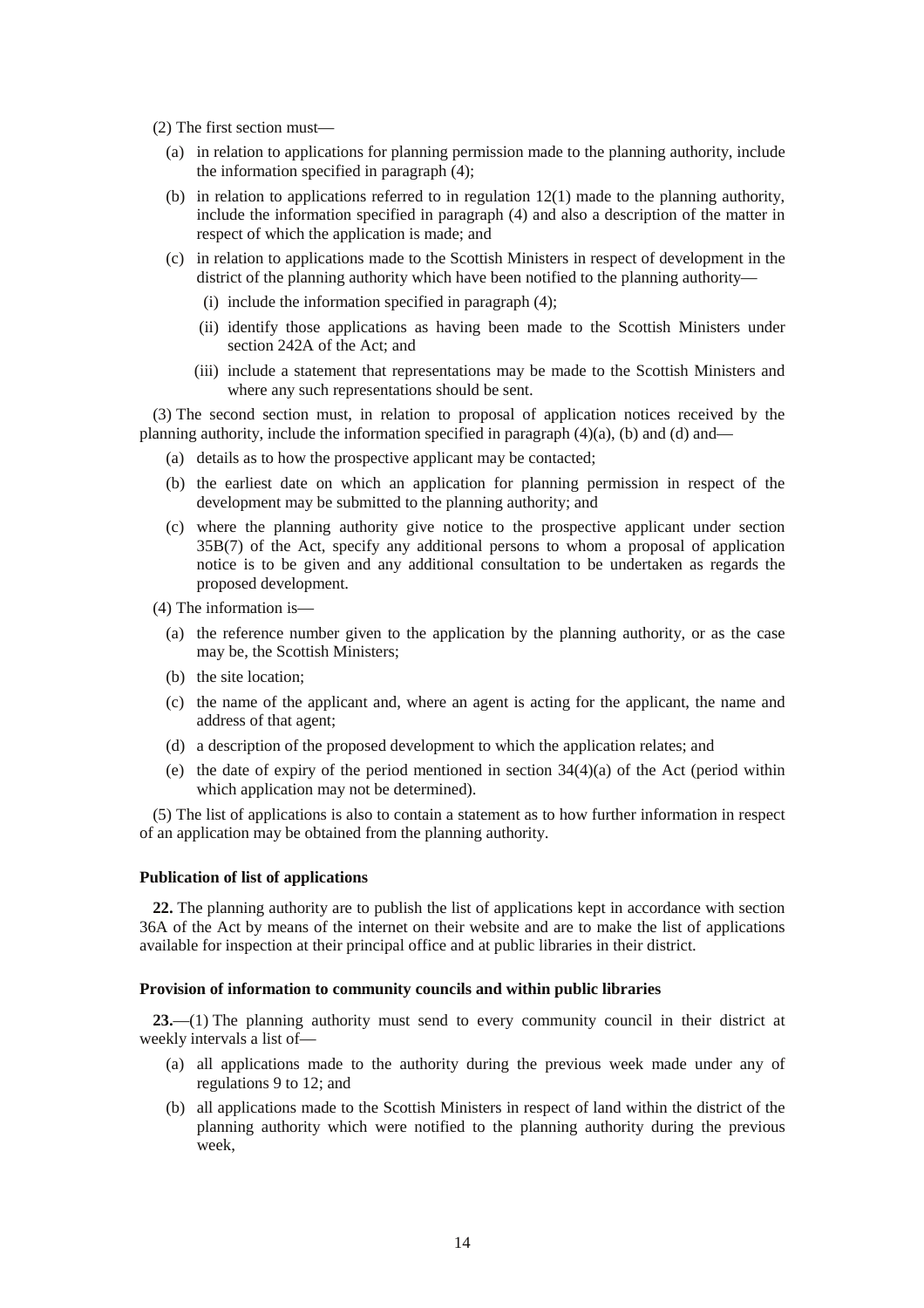containing the information set out in regulation 21(4) and a statement as to how further information in respect of an application may be obtained from the planning authority.

(2) The planning authority are to make the list sent to community councils under paragraph (1) available for inspection at their principal office and at public libraries in their district.

#### **Further information**

**24.** A planning authority may require from the applicant further particulars, documents, materials or evidence which they consider that they require to enable them to deal with the application and, in respect of an application made under regulations 9 to 12, may do so in addition to the particulars, documents, materials or evidence which are to be included in or accompany an application in accordance with regulation 9, 10, 11 or 12, as the case may be.

#### **Consultation by the planning authority**

**25.**—(1) Before determining an application for planning permission the planning authority must consult in accordance with this regulation and Schedule 5 and any direction given under regulation 30.

(2) Where under this regulation and Schedule 5, a planning authority are required to consult with any authority, person or body as to any application, the planning authority—

- (a) must give not less than 14 days' notice to such authority, person or body that such application is to be taken into consideration; and
- (b) must not determine the application until after the expiration of that period.

(3) Where—

- (a) any authority, person or body with which a planning authority are required to consult under this regulation and Schedule 5 (except under paragraph 3 or 4 of Schedule 5) consider that consultation with them is not required in respect of any case or class of case or in respect of development within any area; and
- (b) so inform the planning authority in writing,

the planning authority are not required to consult the authority, person or body in respect of any development coming within the case or class of case or within the area or areas specified.

#### **Time periods for decision**

**26.**—(1) Where a planning authority has received—

- (a) an application made under any of regulations 9 to 12;
- (b) an application for their determination that their approval is required as a condition of planning permission granted by a development order and the planning authority has determined that their approval is required; or
- (c) an application for any other approval, consent or agreement required by a condition imposed on a grant of planning permission,

the period within which the authority must give notice to an applicant of their decision or determination or referral of the application to the Scottish Ministers is the period mentioned in paragraph (2).

(2) The period is—

- (a) in the case of an application for planning permission for development within the category of national developments or major developments, four months after the validation date; and
- (b) in any other case, two months after the validation date.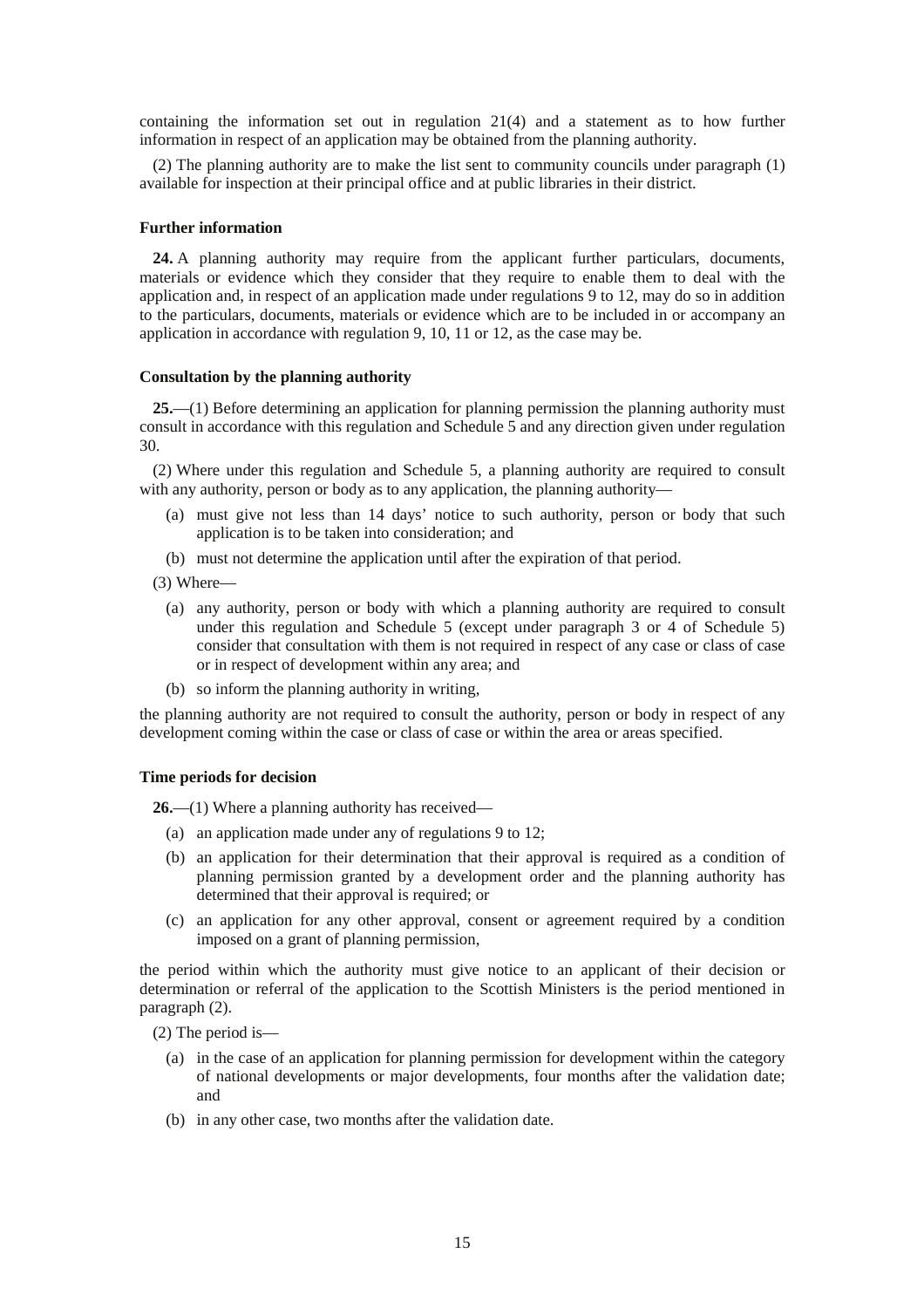- (3) Paragraph  $(1)$ 
	- (a) does not apply where—
		- (i) the applicant and the planning authority agree an extended period for the purposes of section 47(2) of the Act (appeals against failure to take planning decision); or
		- (ii) the applicant and the appointed officer agree an extended period for the purposes of section 43A(8)(c) of the Act(**a**) (review where a failure to take planning decision).
	- (b) is subject to—
		- (i) paragraph (4);
		- (ii) section 34(4) of the Act; and
		- (iii) sections 60(3) and 65(3) of the Listed Buildings Act(**b**).

(4) An application made under any of regulations 9 to 12 is not to be determined until the date, or the latest date, of the expiry of the period allowed for the making of representations in respect of that application specified in notice—

- (a) given in accordance with regulation 18 or 19; or
- (b) published in accordance with regulation 20.

#### **Pre-determination hearings**

**27.**—(1) Before determining an application for planning permission for a development within the classes of development specified in paragraph (2), the planning authority are to give to the applicant and to persons who submit representations to the planning authority in respect of that application in accordance with these Regulations an opportunity of appearing before and being heard by a committee of the authority.

(2) The classes of development prescribed for the purposes of section 38A(1) of the Act (predetermination hearings) are developments within the categories of—

- (a) national developments; and
- (b) major developments which are significantly contrary to the development plan.

### **Decision notice**

**28.**—(1) The planning authority must as regards an application mentioned in paragraph (2) within the period mentioned in regulation  $26(2)$ —

- (a) give to the applicant (or where an agent is acting for the applicant, that agent) notice ("a decision notice") of their decision on the application; and
- (b) inform every authority, person or body who made written representations in respect of the application (and provided an address) of their decision on the application and where a copy of the decision notice is available for inspection.

(2) The applications are—

- (a) for planning permission; and
- (b) for an approval, consent or agreement required by a condition imposed on a grant of planning permission.

<sup>(</sup>**a**) Section 43A was inserted by section 17 of the Planning etc. (Scotland) Act 2006 and is amended by S.S.I. 2013/24 and 2013/26.

<sup>(</sup>**b**) 1997 c.9.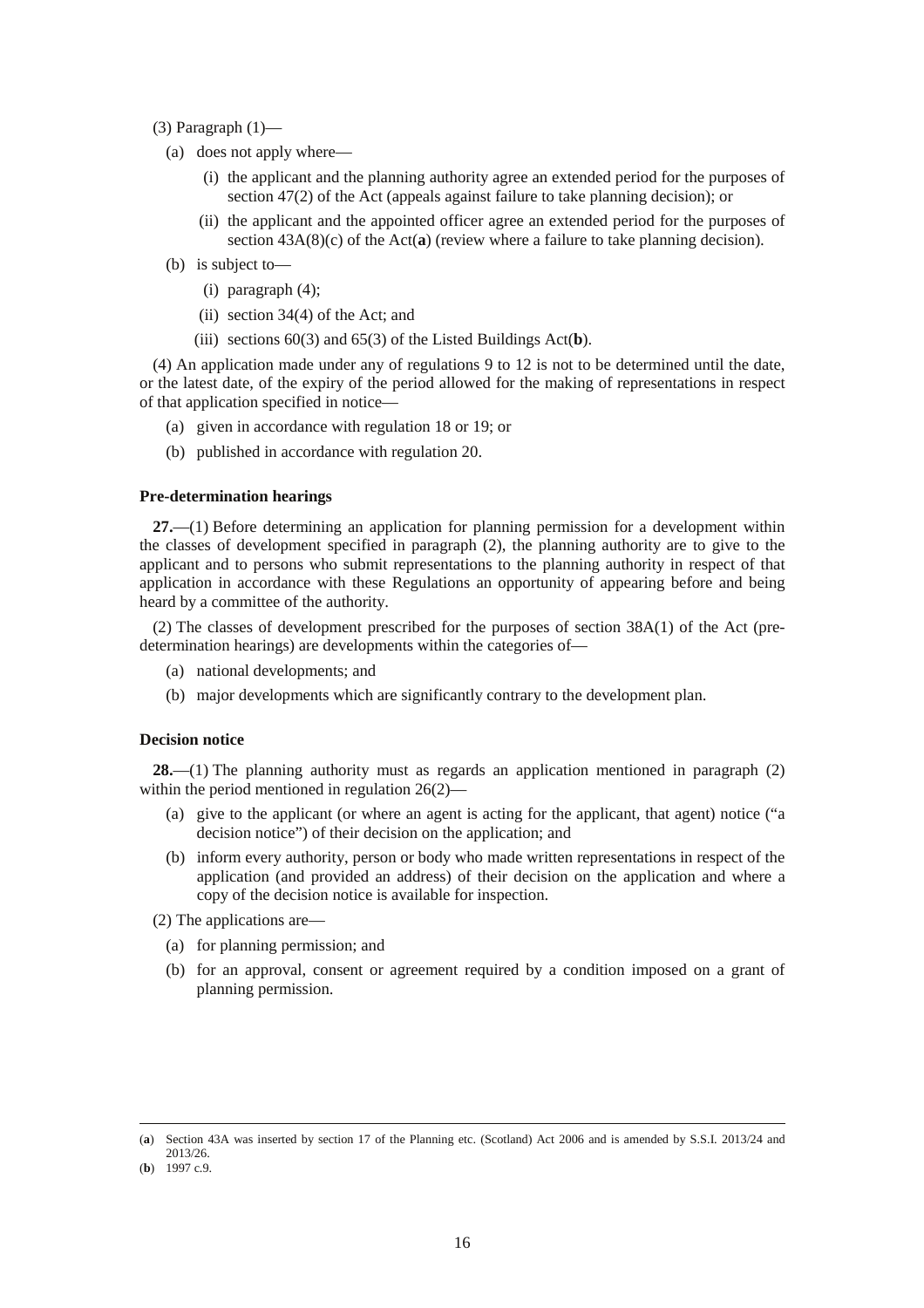(3) A decision notice must, in addition to the matters required by section  $43(1A)(a)$  of the Act (directions etc. as to method of dealing with applications)—

- (a) in the case of an application made under regulation 9, 10 or 11 include—
	- (i) a description of the proposed development (including identification of the plans and drawings showing the proposed development) for which planning permission has been granted, or as the case may be, refused;
	- (ii) a description of the location of the proposed development including, where applicable, a postal address;
	- (iii) the reference number of the application;
	- (iv) a description of any variation made to the application in accordance with section 32A of the Act (variation of application);
	- (v) a statement as to the effect of section 58(1) (duration of planning permission) or 59(4) (planning permission in principal) of the Act, as the case may be, or where the planning authority have made a direction under section 58(2) or 59(5) of the Act, give details of that direction; and
	- (vi) if any obligation is to be entered into under section 75 of the Act (planning obligations) in connection with the application a statement as to where the terms of such obligation or a summary of such terms may be inspected; and
- (b) in the case of an application under regulation 12 include—
	- (i) a description of the matter in respect of which approval, consent or agreement has been granted, or as the case may be, refused;
	- (ii) the reference number of the application; and
	- (iii) the reference number of the application for the planning permission in respect of which the condition in question was imposed.

(4) Where an application is refused or is granted subject to conditions the decision notice must—

- (a) in a case where the application is determined by an appointed officer, be accompanied  $by-$ 
	- (i) notification in terms of Form 1 set out in Schedule 6; and
	- (ii) a statement explaining how the applicant may obtain information on how to require a review of the case by the planning authority under section 43A(8) of the Act; or
- (b) in other cases, be accompanied by—
	- (i) notification in terms of Form 2 set out in Schedule 6; and
	- (ii) a statement explaining how the applicant may obtain information on how to appeal to the Scottish Ministers under section 47 of the Act.

(5) Where representations in respect of the application are made by three or more persons in the same document, it is sufficient for the purposes of paragraph  $(1)(b)$  that the planning authority notify—

- (a) only the person who sent that document to the planning authority, where it is possible for the planning authority to identify that person; or
- (b) where it is not possible to do so, only the first named person on the document for whom an address is provided.

#### **Schemes of delegation**

**29.**—(1) Where an application is determined by an appointed officer, references to the planning authority in the provisions specified in paragraph (2) are to be treated as references to that appointed officer.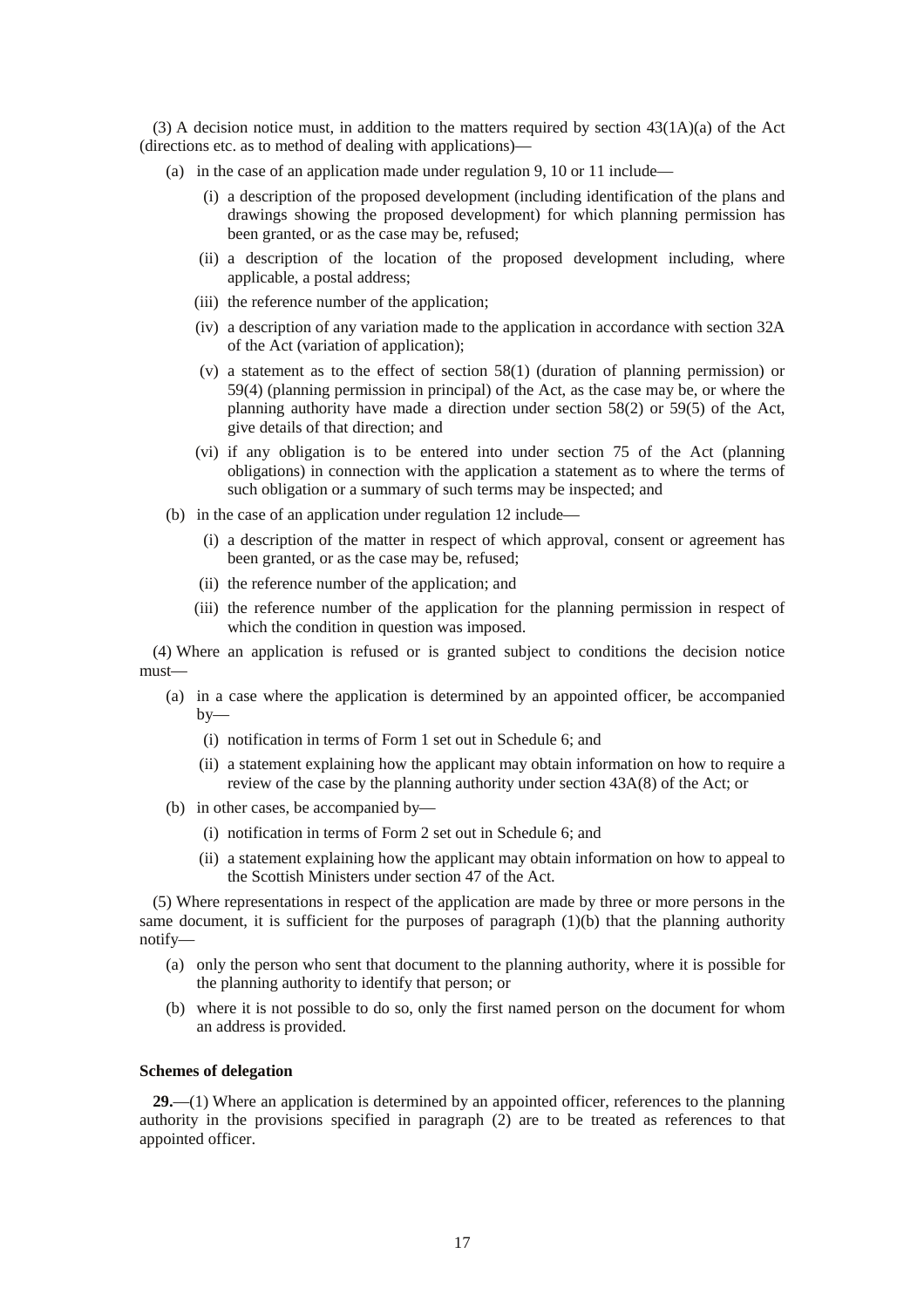(2) The provisions are—

- (a) regulations 24 to 26;
- (b) regulation 28;
- (c) regulation 30 to 35;
- (d) regulation 39;
- (e) paragraphs 3 and 4 of Schedule 2; and
- (f) Schedule 5.

## PART 5

### **Directions**

#### **Directions requiring consultation**

**30.** The Scottish Ministers may by a direction given under this regulation require a planning authority to consult with such authorities, persons or bodies as are specified in the direction before granting or refusing an application for planning permission in any case or class of case specified in the direction.

#### **Directions requiring information**

**31.** The Scottish Ministers may by a direction given under this regulation require a planning authority to give to the Scottish Ministers and to such other persons as may be prescribed in the direction such information as may be so prescribed with respect to applications for planning permission made to the authority, including information as to the manner in which any such application has been dealt with.

#### **Directions restricting the grant of planning permission**

**32.** The Scottish Ministers may by a direction given under this regulation restrict the grant of planning permission by a planning authority, either indefinitely or during such period as may be specified in the direction, in respect of any development or any class of development, as may be so specified.

#### **Directions requiring consideration of condition**

**33.** The Scottish Ministers may by a direction given under this regulation require a planning authority, in respect of any such development, or in respect of development of any such class, as may be specified in the direction—

- (a) to consider, where the planning authority are minded to grant planning permission, imposing a condition specified in, or of a nature indicated in, the directions; and
- (b) (unless the direction is withdrawn) not to grant planning permission without first satisfying the Scottish Ministers that such consideration has been given and that such a condition either will be imposed or need not be imposed.

#### **Provisions supplementary to regulations 30 to 33**

**34.** A planning authority must give effect to any direction given under regulation 30, 31, 32 or 33.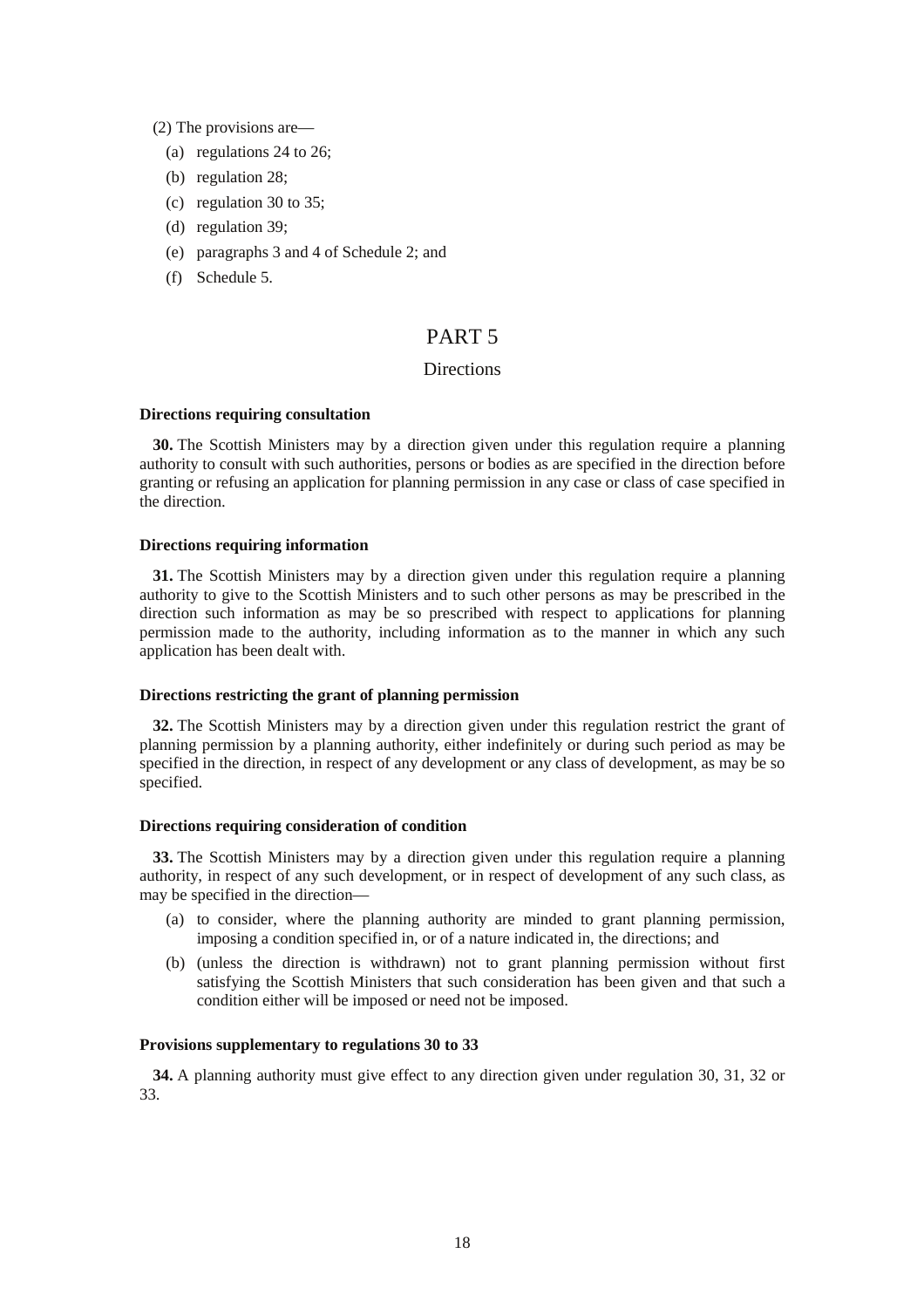#### **Notice of reference of applications to the Scottish Ministers**

**35.** On referring any application to the Scottish Ministers following a direction under section 46 of the Act (call-in of applications by Scottish Ministers), a planning authority are to serve on the applicant notice—

- (a) of the terms of the direction;
- (b) of any reasons given by the Scottish Ministers for requiring the application to be referred to them;
- (c) that the application has been referred to the Scottish Ministers; and
- (d) that the decision of the Scottish Ministers on the application will be final.

## PART 6

## Particular cases

#### **Application relating to marine fish farming**

**36.**—(1) The provisions of these Regulations (other than regulations 10, 18 and 41) apply to an application for planning permission relating to marine fish farm development subject to the following modifications.

(2) Regulation 7(2)(b) applies as if the reference to "the locality in which the proposed development is situated" were a reference to "the district of the planning authority for the marine planning zone in which the marine fish farm development is proposed";

(3) Regulation 9 applies as if—

(a) for paragraph 2(b) there were substituted—

"(b) a description of the location of the development;";

(b) for paragraph  $(3)(a)$  there were substituted—

"(a) a plan sufficient to identify the location of the development;"; and

(c) paragraph (3)(c) were omitted.

(4) Regulation 13 applies as if for paragraphs (1) and (2) there were substituted—

"(1) Subject to paragraph (3), an application for planning permission for marine fish farm development belonging to the category of major developments must be accompanied by a design statement.

(2) Subject to paragraph (3), an application for planning permission for marine fish farm development belonging to the category of local developments where that development is situated within—

- (a) a World Heritage Site;
- (b) a National Scenic Area; or
- (c) the site of a scheduled monument,

must be accompanied by a design statement other than where the development in question comprises the alteration or extension of an existing marine fish farm.".

(5) Regulation 20 applies as if—

(a) for paragraph (1) there were substituted—

"(1) The planning authority must publish a notice in the form set out in Schedule 4 in a newspaper circulating in the district of that planning authority."; and

(b) paragraphs (2) to (5) were omitted.

(6) Schedule 2 applies as if for paragraph  $2(c)$  there were substituted—

"(c) a description of the location of the development;".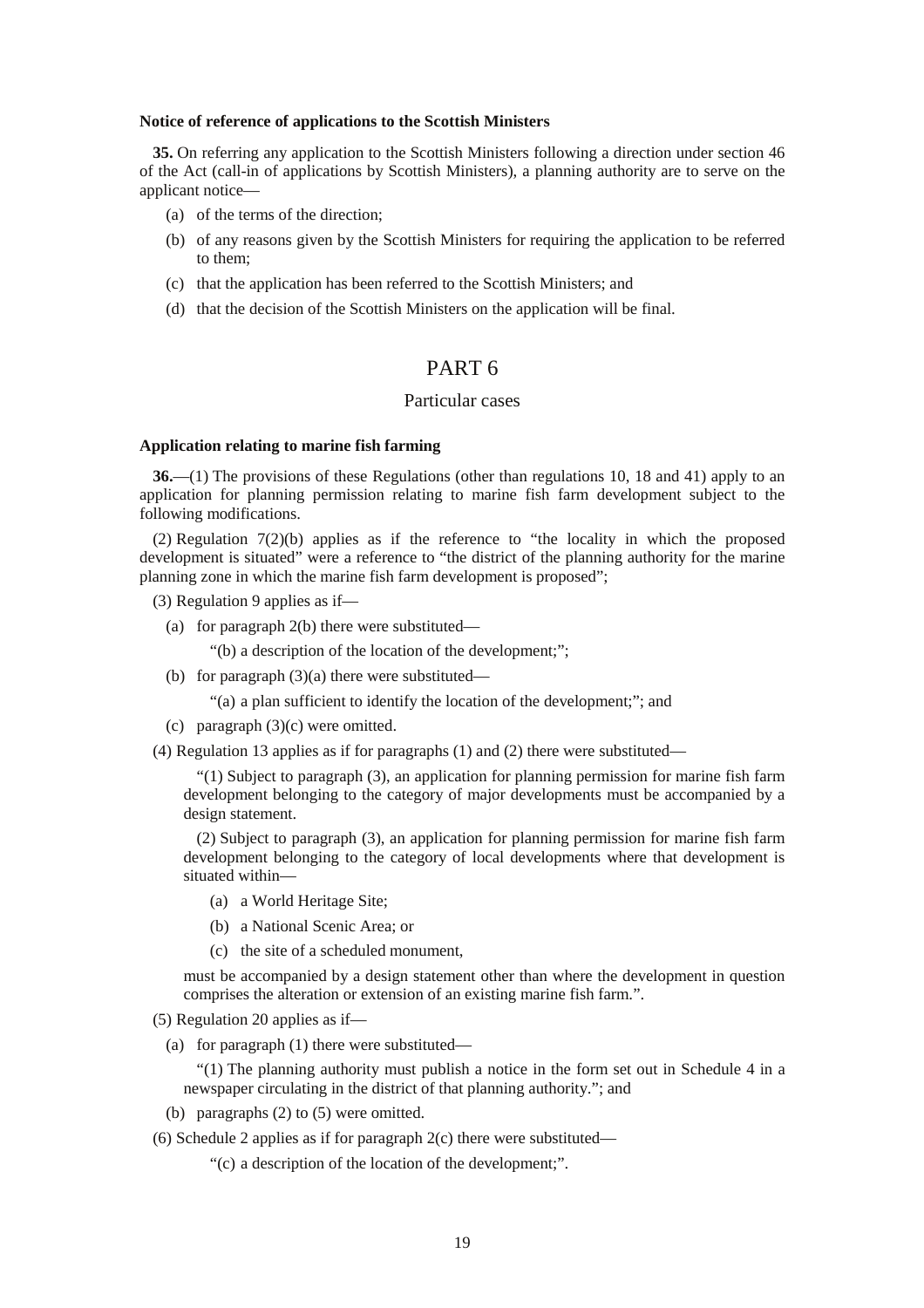(7) Paragraph 6 of Schedule 5 applies as if for "within whose area the development is to take place" there were substituted, "whose area is adjacent to the marine planning zone in which the marine fish farm development is proposed".

(8) Where an application for planning permission relates in part to marine fish farm development and in part to other development, the modifications specified in this regulation apply only for the purposes of that application to the extent that it relates to marine fish farm development.

#### **Cairngorms National Park**

**37.**—(1) For the purposes of regulation 26(2) the validation date in a case where the Cairngorms National Park Authority has issued a direction in exercise of its powers under article 7(3) of the Cairngorms National Park Designation, Transitional and Consequential Provisions (Scotland) Order 2003(**a**) is to be taken as the date on which that direction was issued.

(2) Where an application is made under any of regulations 9 to 12 in respect of development situated in the area of that Authority, the planning authority must within the period of five days beginning with the validation date, give notice of the application to that Authority.

(3) Where it appears to the planning authority that development is likely to affect land in the area of that Authority the planning authority must before determining an application for planning permission consult with that Authority.

#### **Applications – national security**

**38.** The validity of an application made under any of regulations 9 to 12 is not affected by failure to disclose information as to—

- (a) national security; and
- (b) the measures taken or to be taken to ensure the security of any premises or property,

where the application is accompanied by a written statement from the applicant that, in the opinion of the applicant, the information relates to the matters mentioned in (a) or (b) above, and that public disclosure of that information would be contrary to the national interest.

#### **Development which does not accord with the development plan**

**39.** A planning authority may grant planning permission for development which does not accord with the provisions of the development plan provided that if any notice is required to be published in accordance with regulation 20 that notice has been so published.

### PART 7

#### Notification and display

#### **Notification of initiation of development**

**40.** The notice to be given in accordance with section 27A(1) of the Act(**b**) (notification of initiation of development) by a person intending to carry out development must—

- (a) include the full name and address of the person intending to carry out the development;
- (b) state if that person is the owner of the land to which the development relates and if that person is not the owner provide the full name and address of the owner;
- (c) where a person is, or is to be, appointed to oversee the carrying out of the development on site, include the name of that person and details of how that person may be contacted; and

<sup>(</sup>**a**) S.S.I. 2003/1.

<sup>(</sup>**b**) Section 27A was inserted by section 6(1) of the Planning etc. (Scotland) Act 2006 (asp 17).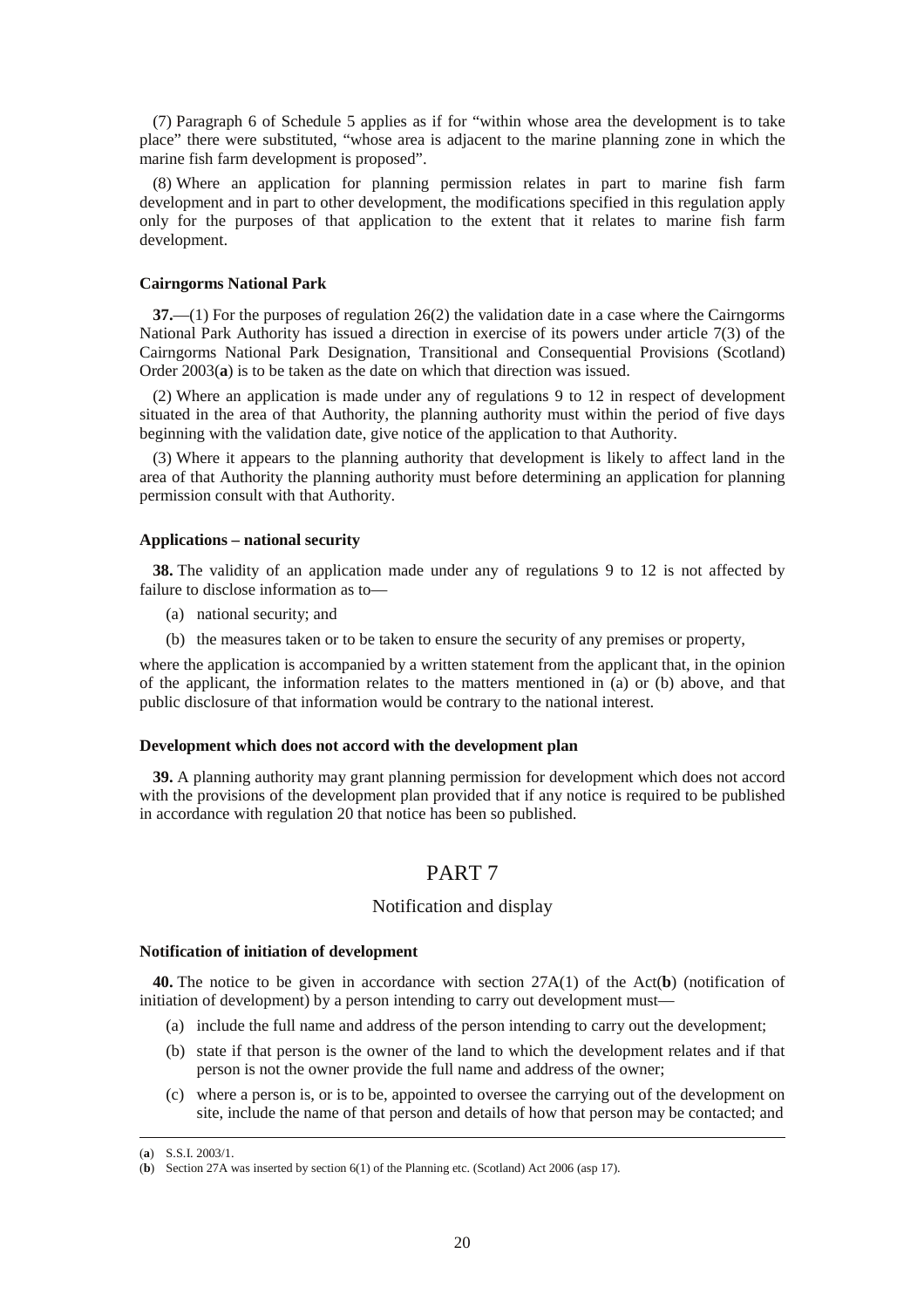(d) include the date of issue and reference number of the notice of the decision to grant planning permission for such development.

#### **Display notices**

**41.**—(1) The prescribed classes of development for the purposes of section 27C(1)(**a**) of the Act (display of notice while development is carried out) are—

- (a) development belonging to the categories of national developments and major developments; and
- (b) development of a class specified in Schedule 3.

(2) A notice displayed in accordance with section 27C(1) of the Act—

- (a) is to be in the form set out in the Schedule 7 and completed in accordance with the notes to that Schedule; and
- (b) must be—
	- (i) displayed in a prominent place at or in the vicinity of the site of the development;
	- (ii) readily visible to the public; and
	- (iii) printed on durable material.

## PART 8

#### Certificates of lawful use or development

#### **Application for certificate of lawful use or development**

**42.** An application for a certificate under section 150(1) or 151(1) of the Act must be in writing and must, in addition to specifying the land and describing the use, operations or other matter in question in accordance with those sections, include the following information—

- (a) the paragraph of section  $150(1)$  or, as the case may be, section  $151(1)$  of the Act, under which the application is made;
- (b) in the case of an application under section 150(1) of the Act, the date on which the use, operations or other matter began or, in the case of operations carried out without planning permission, the date on which the operations were substantially completed;
- (c) in the case of an application under section  $150(1)(a)$  of the Act, the name of any use class specified in an order under section  $26(2)(f)$  of the Act which the applicant considers applicable to the existing use;
- (d) in the case of an application under section  $150(1)(c)$  of the Act, sufficient details of the relevant planning permission to enable it to be identified;
- (e) in the case of an application under section  $151(1)(a)$  of the Act, the use of the land at the date of the application (or, when the land is not in use at that date, the purpose for which it was last used) and the name of any use class specified in an order under section  $26(2)(f)$ of the Act which the applicant considers applicable to the proposed use;
- (f) the applicant's reasons, if any, for regarding the use, operations or other matter described in the application as lawful; and
- (g) such other information as the applicant considers to be relevant to the application.

<sup>(</sup>**a**) Section 27C was inserted by section 6(1) of the Planning etc. (Scotland) Act 2006.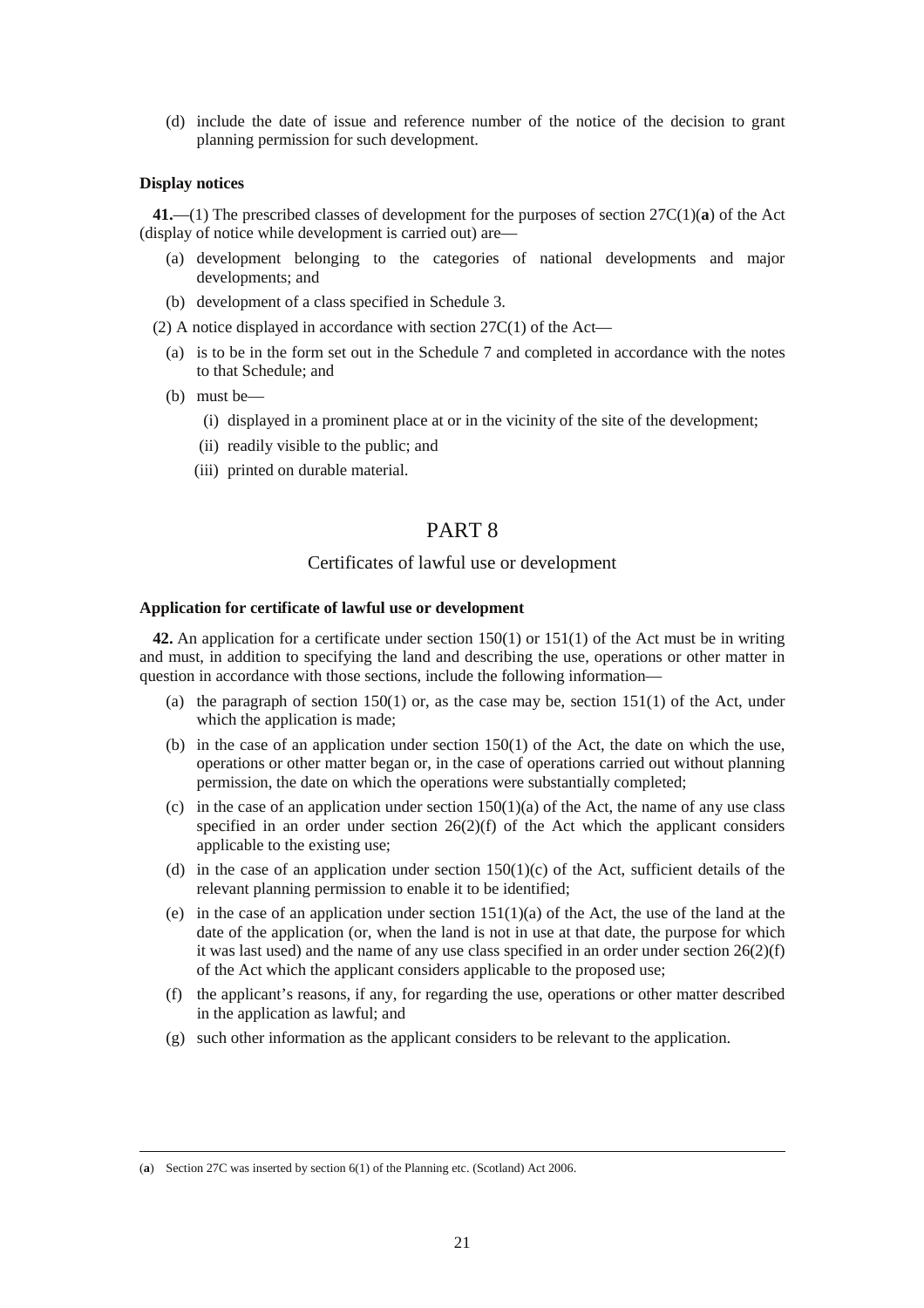#### **Documentation accompanying applications**

**43.**—(1) An application to which regulation 42 applies must be accompanied by—

- (a) a plan identifying the land to which the application relates;
- (b) such evidence verifying the information included in the application as the applicant can provide; and
- (c) a statement setting out the applicant's interest in the land, the name and address of any other person known to the applicant to have an interest in the land and whether any such other person has been notified of the application.

(2) Where such an application specifies two or more uses, operations or other matters, the plan which accompanies the application is to indicate to which part of the land each such use, operation or matter relates.

#### **Procedure on receipt of application**

**44.**—(1) When a planning authority receive an application to which regulation 42 applies and any fee required to be paid in respect of the application, they must, as soon as reasonably practicable, send to the applicant an acknowledgement of the application.

(2) Where, after sending an acknowledgement as required by paragraph (1), the planning authority consider that the application is invalid by reason of the failure to comply with regulations 42 and 43 or any other statutory requirement, they must, as soon as practicable, notify the applicant that the application is invalid.

(3) The planning authority may by notice in writing require the applicant to provide such further information as may be specified to enable them to deal with the application.

(4) The planning authority must give the applicant written notice of their decision within a period of 2 months beginning with the date of receipt by the authority of—

- (a) the application; or
- (b) if later, any fee required to be paid in respect of the application.

(5) Where an application is refused in whole or in part (including a case in which the authority modify the description of the use, operations or other matter in the application or substitute an alternative description for that description), the notice of decision must be in writing and must—

- (a) state the authority's reasons for their decision; and
- (b) include a statement to the effect that the applicant may appeal to the Scottish Ministers under section 154 of the Act (appeals).
- (6) A certificate under section 150 or 151 of the Act is to be in the form set out in Schedule 8.

(7) Regulation 31 applies to applications for a certificate to which regulation 42 applies as it applies to applications for planning permission.

#### **Applications for certificate of lawful use or development - national security**

**45.** The validity of an application for a certificate of lawful use or development is not affected by failure to disclose information as to—

- (a) national security; and
- (b) the measures taken or to be taken to ensure the security of any premises or property,

where the application is accompanied by a written statement from the applicant that, in the opinion of the applicant, the information relates to the matters mentioned in (a) or (b) above, and that public disclosure of that information would be contrary to the national interest.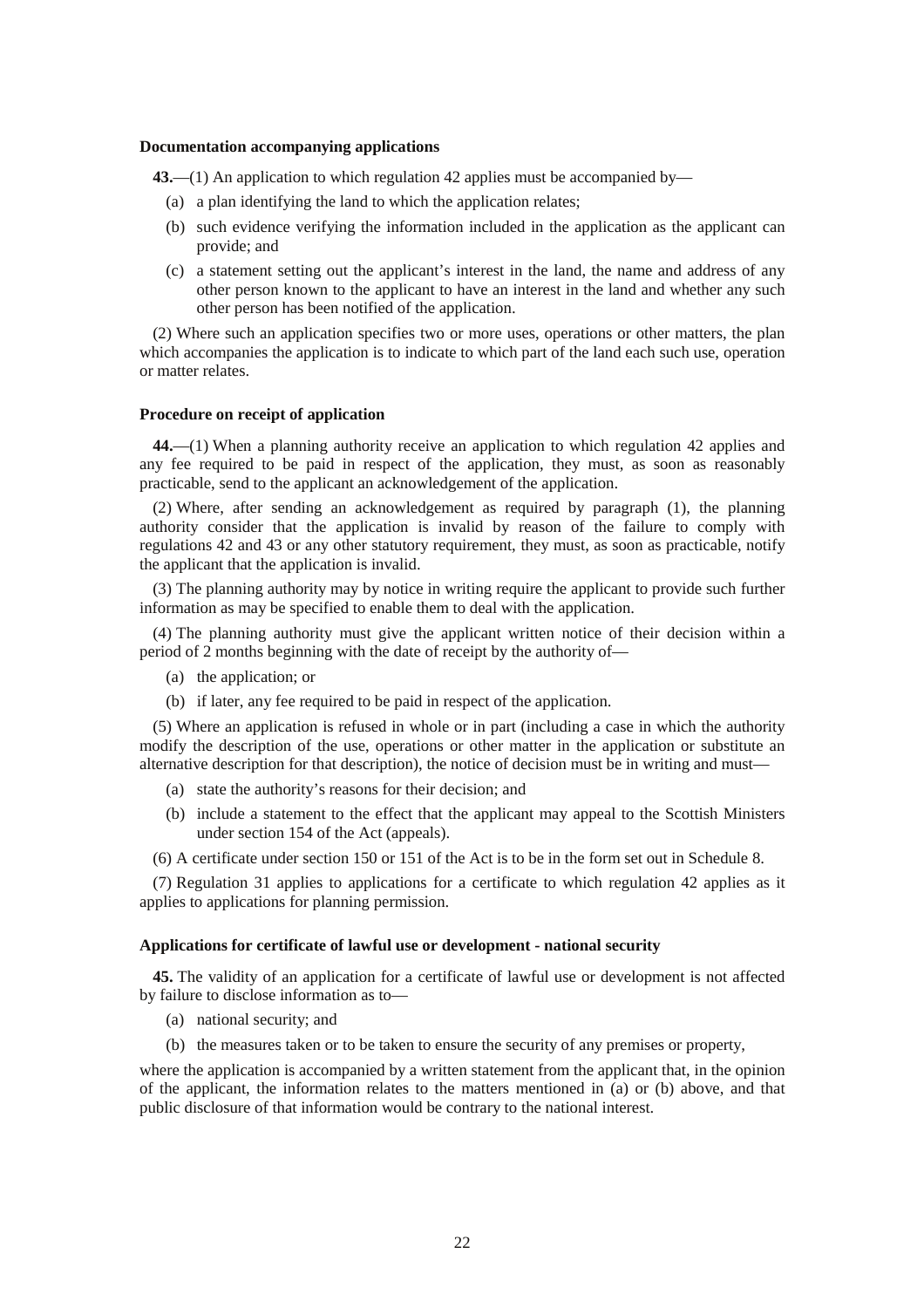#### **Revocations of certificate of lawful use or development**

**46.**—(1) Where a planning authority propose to revoke a certificate issued under section 150 or 151 of the Act in accordance with section 152(7) of the Act (certificates under sections 150 and 151: supplementary provisions), they must, before they revoke the certificate, give notice of that proposal to—

- (a) the owner of the land affected;
- (b) the occupier of the land affected;
- (c) any other person who will in their opinion be affected by the revocation; and
- (d) in the case of a certificate issued by the Scottish Ministers under section 154 of the Act, the Scottish Ministers.

(2) A notice issued under paragraph (1) is to invite the person on whom the notice is served to make representations on the proposal to the authority within 14 days of service of the notice and the authority must not revoke the certificate until all such periods allowed for making representations have expired.

(3) An authority must give written notice of any revocation under section 152(7) of the Act to every person on whom notice of the proposed revocation was served under paragraph (1).

## PART 9

## General

#### **Electronic communications**

**47.**—(1) Where the criteria in paragraph (2) are met, any document required or authorised to be sent by these Regulations may be sent by electronic communications and any requirement in these Regulations that any document is to be in writing is fulfilled.

(2) The criteria are—

- (a) the recipient consents, or is deemed to have agreed under paragraph (3), to receive it electronically; and
- (b) that document transmitted by the electronic communication is—
	- (i) capable of being accessed by the recipient;
	- (ii) legible in all material respects; and
	- (iii) sufficiently permanent to be used for subsequent reference.

(3) Any person sending a document using electronic communications is to be taken to have agreed—

- (a) to the use of such communications for all purposes relating to the application which are capable of being carried out electronically; and
- (b) that the address for the purpose of such communications is the address incorporated into, or otherwise logically associated with, that communication.

(4) Deemed agreement under paragraph (3) subsists until that person gives notice to revoke the agreement.

(5) Notice of withdrawal of consent to the use of electronic communications or of revocation of agreement under paragraph (4) takes effect on a date specified by the person in the notice, but not less than seven days after the date on which the notice is given.

(6) In this regulation—

"address" includes any number or address used for the purpose of such communications or storage;

"document" includes any notice, consent, decision, representation, statement, list, report, form, plan, certificate or other information or communication; and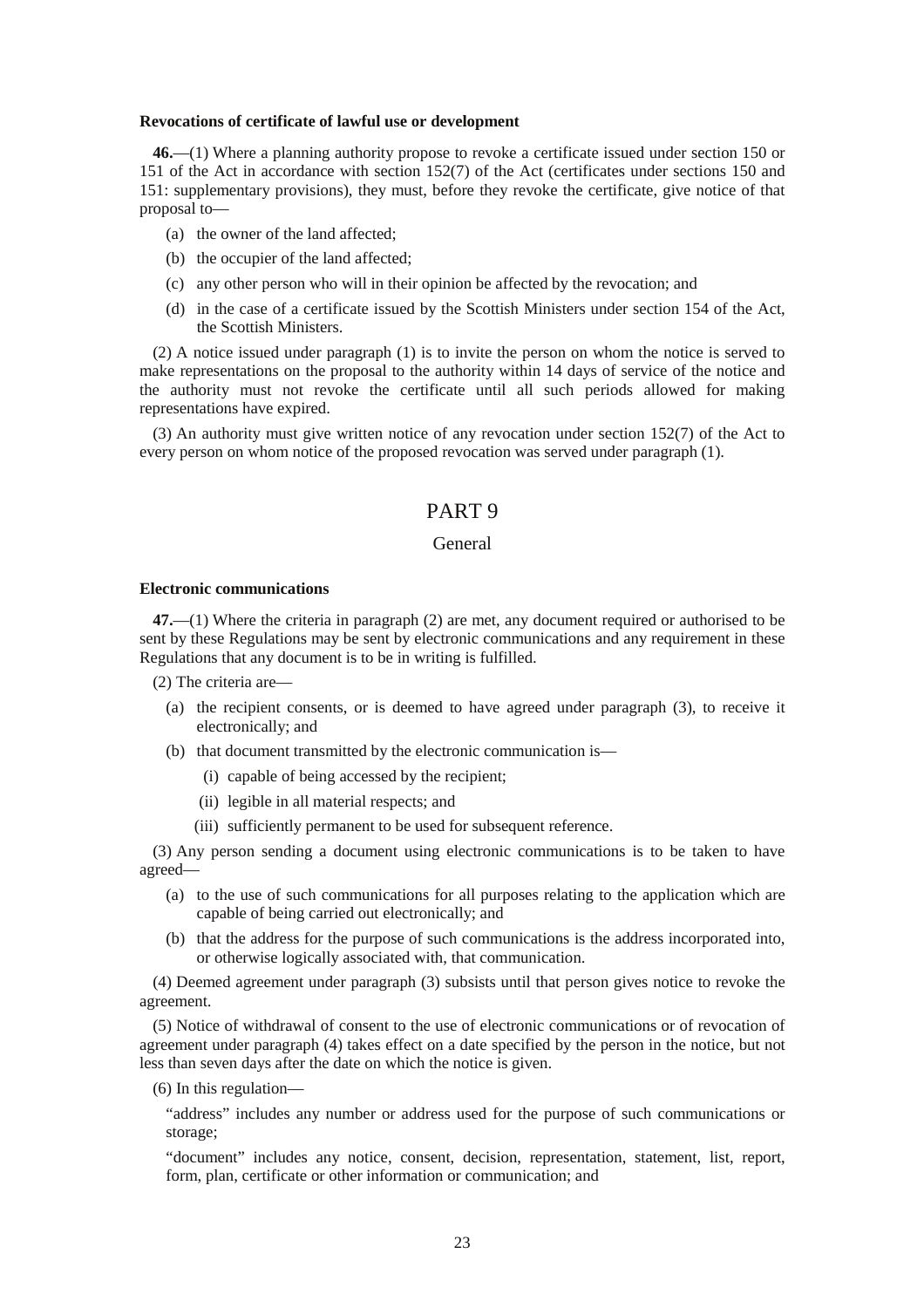"electronic communication" has the meaning given in section 15(1) of the Electronic Communications Act 2000(**a**) (general interpretation);

"legible in all material respects" means that the information contained in the document is available to the recipient to no lesser extent than it would be if sent or given by means of a document in printed form; and

"sent" includes served, submitted or given and cognate expressions are to be construed accordingly.

### **Service of notices**

**48.** Section 271 of the Act (services of notices) applies to notices or other documents required or authorised to be served or given under these Regulations on the owners or occupiers of land as it applies to notices or other documents required or authorised to be served or given under the Act.

## PART 10

#### Transitional provisions, revocations and savings

#### **Transitional provisions**

**49.**—(1) The provisions specified in paragraph (2) apply with the modifications specified in paragraph (3) to—

- (a) applications for planning permission;
- (b) applications for approval, consent or agreement required by a condition imposed on a grant of planning permission; and
- (c) applications for approval of reserved matters in connection with the grant of outline planning permission,

made before 3rd August 2009 but in respect of which no notice of the decision of the planning authority was given to the applicant before 3rd August 2009.

(2) The provisions are—

- (a) regulation 16;
- (b) regulations 26 to 28; and
- (c) Schedule 2.

(3) In regulation 26—

- (a) in paragraph (2)(a) and (b) for "validation date" substitute "the date of receipt of the application"; and
- (b) omit paragraph (4).

(4) The following provisions of these Regulations apply only in relation to applications for planning permission made on or after the date on which these Regulations come into force—

- (a) regulation  $9(3)(c)$  and (h);
- (b) regulation  $10(3)(b)$  and (f);
- (c) regulation 20(3); and

<u>.</u>

(d) paragraph 9(a) of Schedule 5.

(5) Regulation 11 applies only to applications for planning permission made on or after 2nd February 2013 and regulation 11 of the 2008 Regulations has effect as it did immediately before that date in relation to an application for planning permission made before that date.

<sup>(</sup>**a**) 2000 c.7. Section 15 was amended by paragraph 158 of Schedule 17 to the Communications Act 2003 (c.21).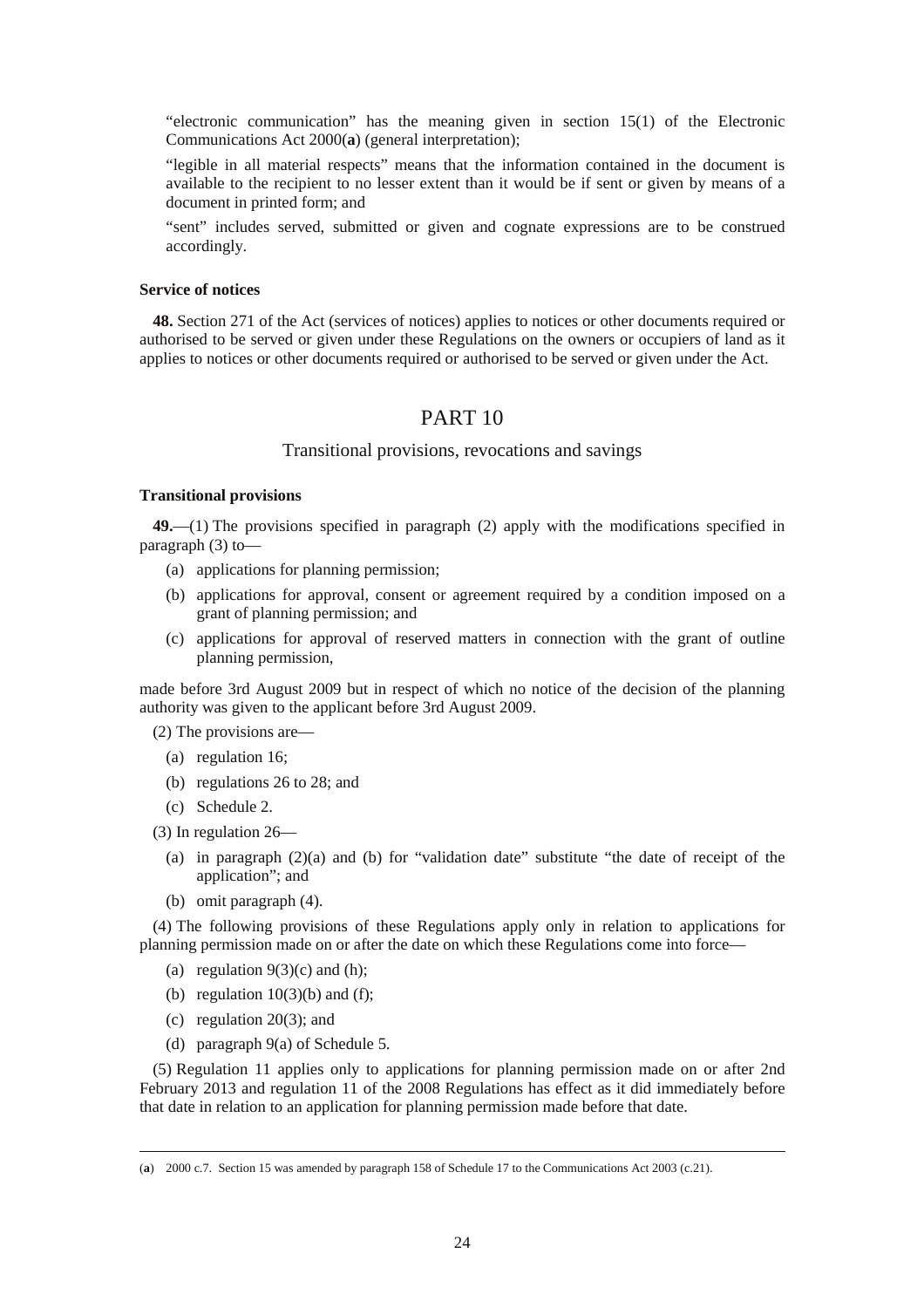(6) References in regulations 26 and 28 and in Schedule 2 to applications made under regulations 9 to 12 of these Regulations are in the case of an application mentioned in paragraph (1) to be treated for the purposes of the application of those provisions as references to an application made under articles 3, 4, 5 or 6, as the case may be, of the 1992 Order.

(7) For the purposes of the interpretation of these Regulations in relation to their application to an application made under any of regulations 9 to 12 of the 2008 Regulations before 30th June 2013 "neighbouring land" is to have the meaning given in the 2008 Regulations as they had effect immediately before that date.

(8) For the purposes of the interpretation of regulation 13(3)(b)(ii) in relation to an application for planning permission made before 30th June 2013 "householder development" it to be taken to mean development which consists of—

- (a) the development of an existing dwellinghouse; or
- (b) development within the curtilage of such a dwellinghouse for any purpose incidental to the enjoyment of the dwellinghouse as such.

(9) Paragraph 5(5) of Schedule 5 applies only in relation to applications for planning permission made on or after 1st August 2012 and for the purposes of the interpretation of that paragraph in relation to an application for planning permission made on or after that date but before 30th June 2013 "householder development" it to be taken to mean development which consists of—

- (a) the alteration or extension of an existing building; or
- (b) development within the curtilage of a dwellinghouse for a purpose incidental to the enjoyment of the dwellinghouse.
- (10) In this Part—

"the 1992 Order" means Town and Country Planning (General Development Procedure) (Scotland) Order 1992(**a**);

"the 2008 Regulations" mean the Town and Country Planning (Development Management Procedure) (Scotland) Regulations 2008(**b**); and

"reserved matters" and "outline planning permission" have the same meaning as in section 59 of the Act as it applied immediately before section 21 of the Planning etc. (Scotland) Act 2006 (planning permission in principle) came into force.

#### **Applications for approval of reserved matters made on or after 3rd August 2009**

**50.** An application for approval of reserved matters made on or after 3rd August 2009 in respect of the grant of outline planning permission before that date is to be treated for the purposes of these Regulations as an application for approval required by a condition imposed on the grant of planning permission in principle.

#### **Revocations and savings**

<u>.</u>

**51.**—(1) Subject to paragraphs (2) to (4) and regulation 49, the provisions specified in column 1 of the Table in Schedule 9 are revoked to the extent specified in Column 3 of that Table.

(2) The provisions of regulation 47(2) to (4A) of the 2008 Regulations shall continue to have effect as they did immediately before 30th June 2013 in respect of any application for planning permission, for approval of reserved matters, for an approval under a development order, or for a certificate of lawful use or development made before 3rd August 2009.

(3) Parts 1 and 2 and Schedules 2 and 4 to the 1992 Order shall continue to apply as they did immediately before 3rd August 2009 for the purposes of paragraph 7(5) of Schedule 9 and paragraph 6(3) of Schedule 10 to the Act.

<sup>(</sup>**a**) S.I. 1992/224 as amended by S.I. 1992/2083, S.I. 1994/2585, S.I. 1994/3293, S.I. 1996/467, S.I. 1997/749, S.S.I. 2000/179, S.S.I. 2001/245, S.S.I. 2003/1, S.I. 2003/2155, S.S.I. 2004/332, S.S.I. 2007/177 and S.S.I. 2007/268.

<sup>(</sup>**b**) S.S.I. 2008/432 as amended by S.S.I. 2009/220, 2010/60, 2010/460, 2011/138, 2011/139, 2011/377, 2012/165 and 2012/325.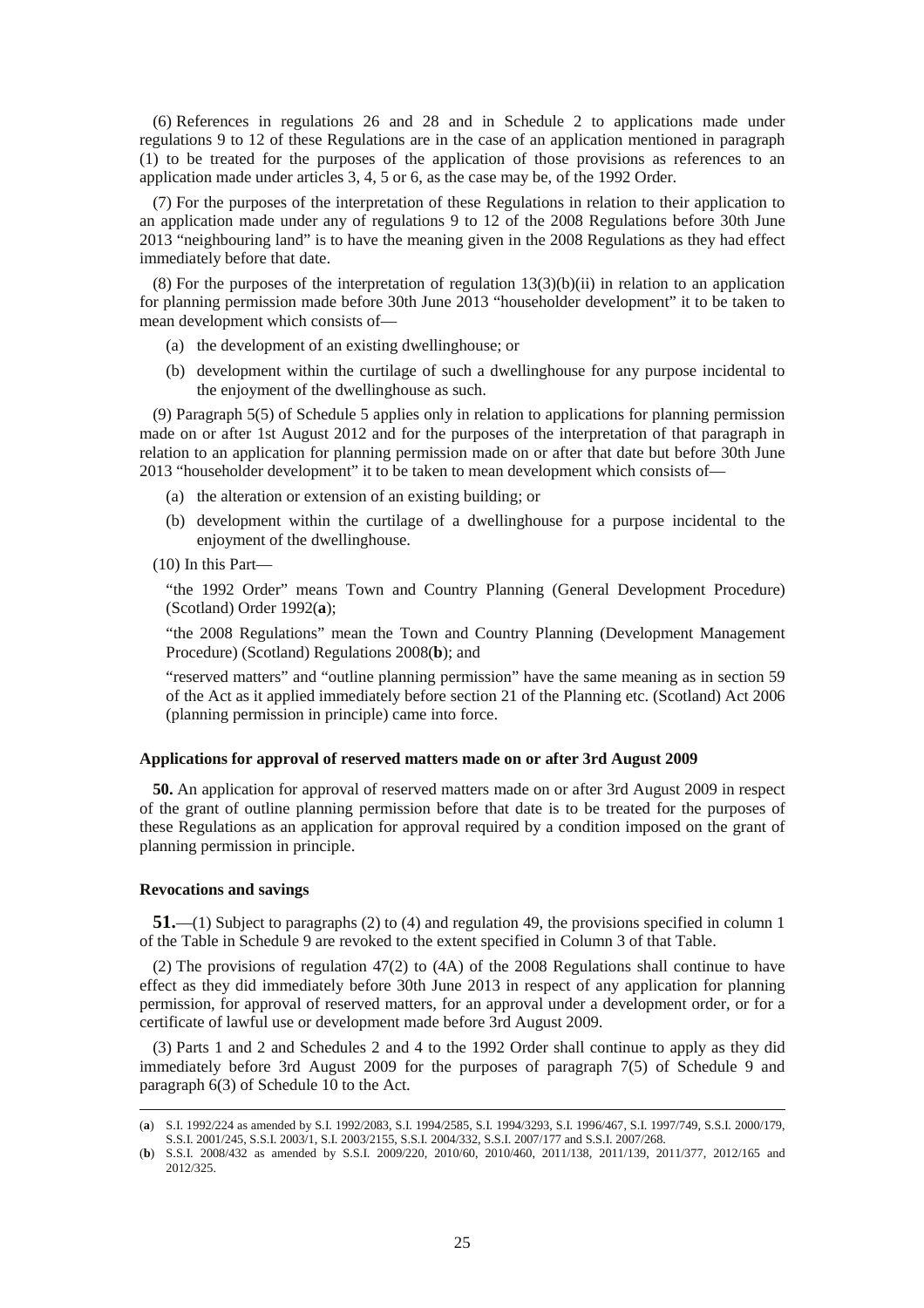(4) Any directions in force immediately before the coming into force of these Regulations by virtue of the Town and Country Planning (General Development) (Scotland) Orders 1950 to 1970(**a**), the Town and Country Planning (General Development) (Scotland) Order 1975(**b**), the Town and Country Planning (General Development) (Scotland) Order 1981(**c**), the 1992 Order(**d**) and the 2008 Regulations continue in force and have effect as if given under the corresponding provisions of these Regulations.

> *DEREK MACKAY* Authorised to sign by the Scottish Ministers

St Andrew's House, Edinburgh 21st May 2013

<sup>(</sup>**a**) S.I. 1950/942, S.I. 1958/1653, S.I. 1959/1361, S.I. 1960/1722, S.I. 1963/1767, S.I. 1964/1791 and S.I. 1970/600.

<sup>(</sup>**b**) S.I. 1975/679.

<sup>(</sup>**c**) S.I. 1981/830 as amended by S.I. 1983/1620, S.I. 1984/237, S.I. 1985/2007, S.I. 1986/1356, S.I. 1988/977 and 1249, S.I. 1989/148, S.I. 1990/508 and S.I. 1991/147.

<sup>(</sup>**d**) S.I. 1992/224.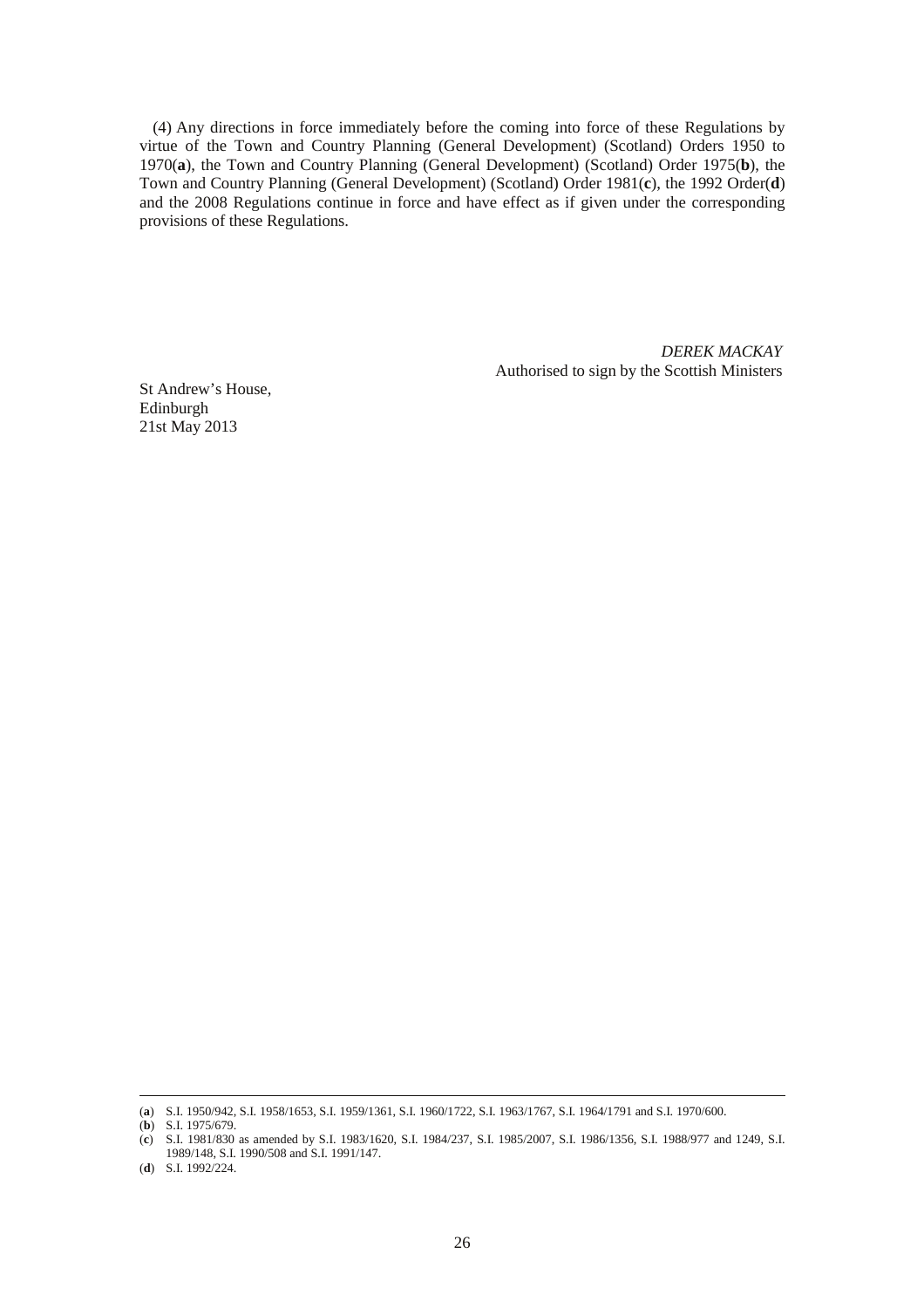## SCHEDULE 1 Regulation 15(1)

## Notices under regulation 15

### "TOWN AND COUNTRY PLANNING (DEVELOPMENT MANAGEMENT PROCEDURE) (SCOTLAND) REGULATIONS 2013

#### Notice under regulation 15(1) of application for planning permission for service on owners and tenants of agricultural land

Proposed development at [Note 1]

TAKE NOTICE

1. that application is being made to-

[Note  $2$ ] Council by

for planning permission to

[Note  $4$ ]

2. If you wish to obtain further information on the application or to make representations about the application, you should contact the Council at ....................... [Note  $5$ ].

(The grant of planning permission does not affect owners' rights to retain or dispose of their property unless there is some provision to the contrary in an agreement or lease.

The grant of planning permission for non-agricultural development may affect agricultural tenants' security of tenure.)

Signed

\*On behalf of

Date

#### \*Delete where inappropriate

Note 1 - Insert address or location of proposed development.

Note 2 - Insert name of Council.

Note 3 - Insert name of applicant.

- Note 4 Insert name of approach.<br>Note 4 Insert description of proposed development.<br>Note 5 Insert address of the Council."
-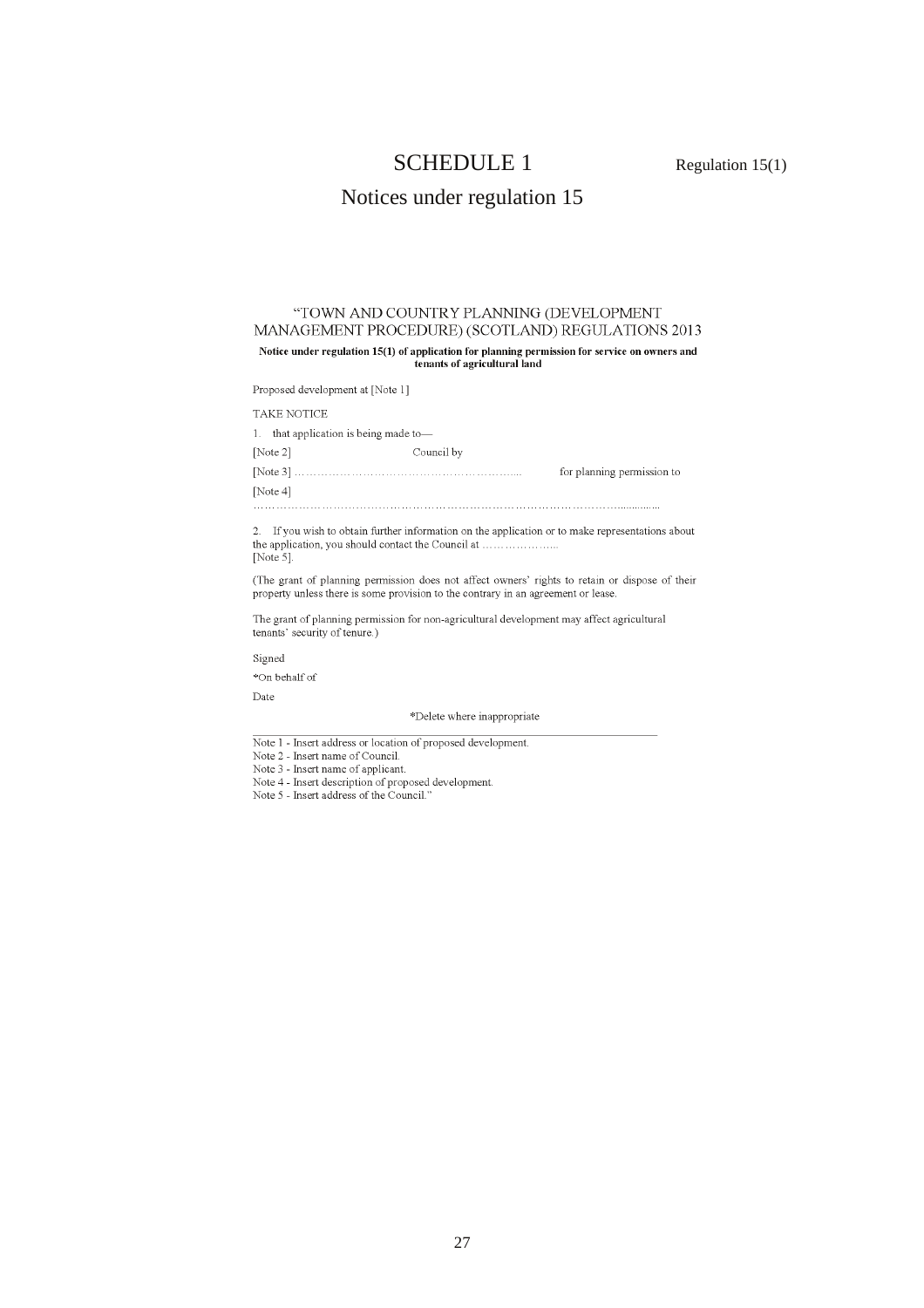## SCHEDULE 2 Regulation 16

## Registers under section 36(1)

#### *Register of applications for planning permission*

**1.** The register of applications for planning permission which every planning authority are required to keep under section 36(1) of the Act(**a**) (registers of applications) is to be kept in two parts.

**2.** Part I of the register is, in respect of every application made under regulations 9 to 12 and not finally disposed of, to contain—

- (a) a description of the development to which the application relates;
- (b) the name of the applicant and the address at which the applicant or, where an agent is acting on behalf of the applicant, the name of that agent and the address at which such agent may be contacted;
- (c) the postal address of the land to which the development relates, or if the land in question has no postal address, a description of the location of such land;
- (d) copies of—
	- (i) plans and drawings;
	- (ii) any design statement or design and access statement; and
	- (iii) any pre-application consultation report,

submitted in respect of the application; and

- (e) particulars of any direction given under the Act or these Regulations in respect of the application;
- **3.** Part II of the register of applications for planning permission is to contain—
	- (a) in respect of all applications made under regulations 9 to 12 determined by the planning authority (other than following a review of the case by virtue of section 43A(8) of the Act)—
		- (i) a copy of the decision notice; and
		- (ii) copies of any plans considered by the planning authority in determining the application;
	- (b) a copy of any environmental statement submitted with respect to the application;
	- (c) in respect of all applications made under regulations 9 to 11 determined by the planning authority (other than following a review of the case by virtue of section  $43A(8)$ ) of the Act, a Report containing the information mentioned in paragraph 4 of this Schedule;
	- (d) a copy of the decision of the Scottish Ministers in respect of an application, on appeal under section 47 of the Act or on a reference under section 46 of the Act;
	- (e) a copy of the decision notice of the planning authority as to the manner in which a review of the case under section 43A of the Act has been dealt with and copies of any plans considered by the planning authority in determining the review; and
	- (f) where an application is deemed to be refused under regulation 9(4) of the Town and Country Planning (Environmental Impact Assessment) (Scotland) Regulations 2011(**b**) a statement to that effect including the date on which the application is deemed to be refused.

<sup>(</sup>**a**) 1997 c.8.

<sup>(</sup>**b**) S.S.I. 2011/139.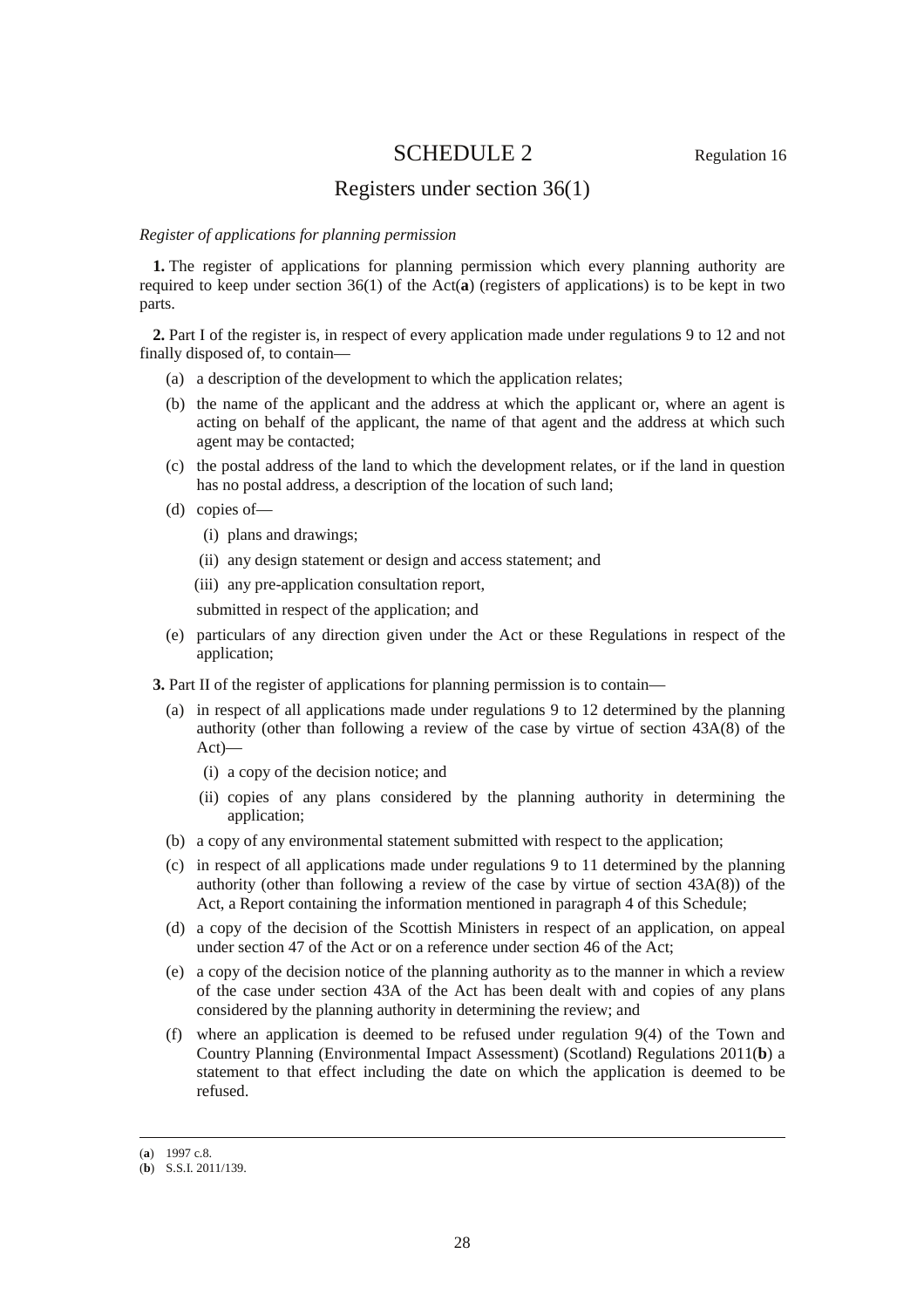- **4.** The information to be contained in the Report is—
	- (a) a statement of the number of representations made in respect of the application and a summary of the main issues raised by such representations:
	- (b) details of the authorities and persons consulted by the planning authority in respect of the application and a summary of the responses made by such authorities or persons;
	- (c) where in respect of the proposed development—
		- (i) an environmental statement was submitted;
		- (ii) an appropriate assessment under the Conservation (Natural Habitats &c.) Regulations 1994(**a**) was carried out;
		- (iii) a design statement or a design and access statement was submitted; or
		- (iv) any report on the impact or potential impact of the proposed development (for example the retail impact, transport impact, noise impact or risk of flooding) which was submitted in connection with the application,

a summary of the main issues raised by such statement, assessment or report;

- (d) a summary of the terms of any planning obligation entered into under section 75 of the Act in relation to the grant of planning permission for the proposed development;
- (e) where a direction has been made by the Scottish Ministers under regulation 30, 31, 32 or 33, or under regulation 5(11) or 45 of the Town and Country Planning (Environmental Impact Assessment) (Scotland) Regulations 2011(**b**), details of such direction in respect of that decision; and
- (f) details of the provisions of the development plan and any other material considerations (in addition to any to be included in the Report under above paragraphs) to which the planning authority had regard in determining the application.

#### *Certificates of lawful use or development*

**5.** The register kept by the planning authority must also contain the following information in respect of every application for a certificate under section 150 or 151 of the Act submitted to the authority—

- (a) the name and address of the applicant;
- (b) the date of the application;
- (c) the address or location of the land to which the application relates;
- (d) the description of the use, operations or other matter included in the application;
- (e) the decision (if any) of the planning authority in respect of the application and the date of such decision; and
- (f) the reference number, date and effect of any decision of the Scottish Ministers on an appeal in respect of the application.

#### *Provisions applicable to registers generally*

**6.**—(1) Every register must include an index, which must be in the form of a map.

(2) The register for their district is to be kept at the office of the planning authority.

**7.** Where the register kept by a planning authority under this Schedule is kept using electronic storage, the authority may make the register available for inspection by the public on a website maintained by the authority for that purpose.

<sup>(</sup>**a**) S.I. 1994/2716.

<sup>(</sup>**b**) S.S.I. 2011/139.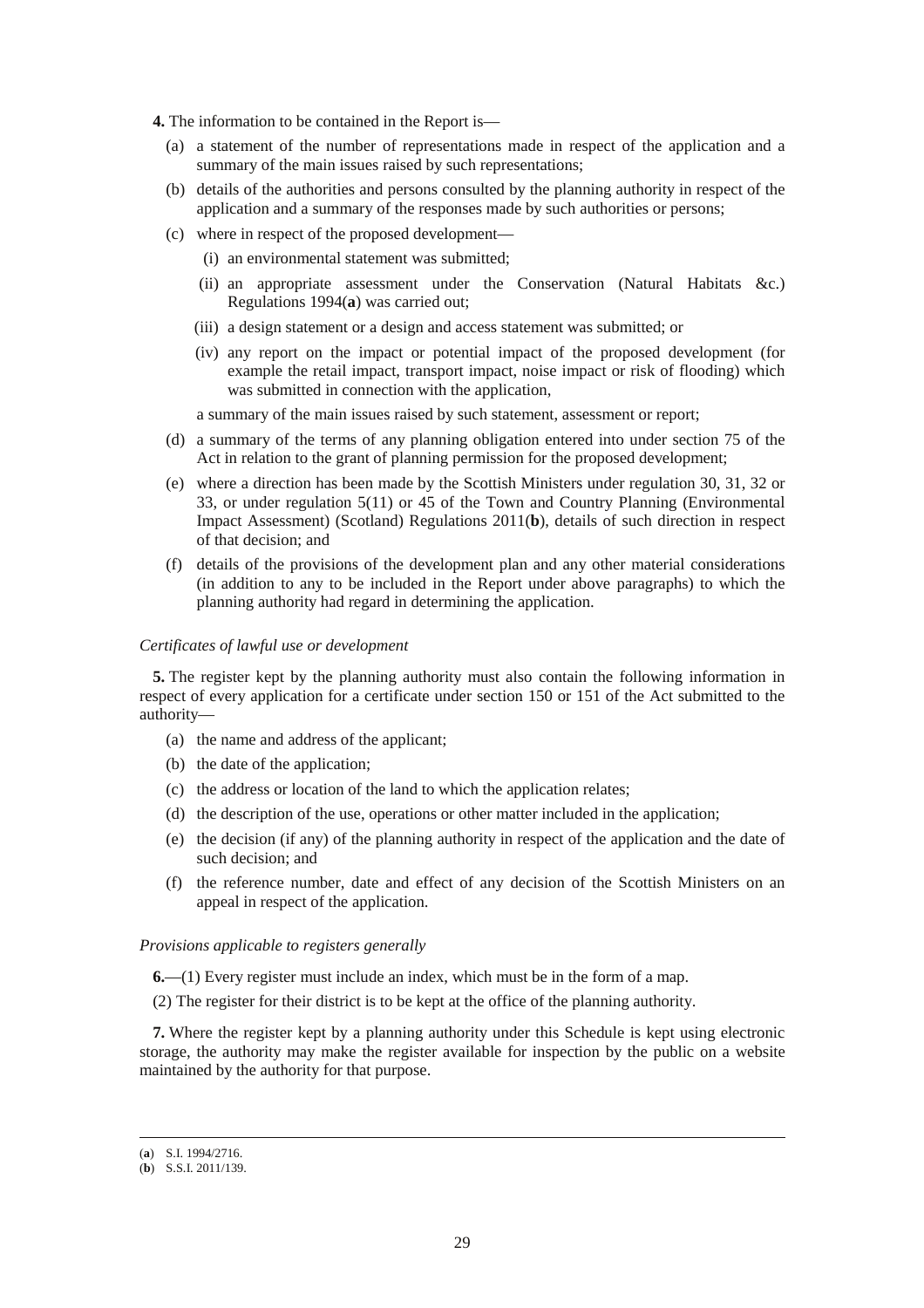## **SCHEDULE 3** Regulations  $20(2)(c)$  and  $41(1)(b)$

## Classes of development - regulations  $20(2)(c)$  and  $41(1)(b)$

The following are the classes of development specified for the purposes of regulations  $20(2)(c)$ and  $41(1)(b)$ -

(1) the construction or installation of buildings for use as a public convenience;

(2) the construction of buildings or other operations, or use of land—

- (a) for the disposal of refuse or waste materials or for the storage or recovery of reusable metal;
- (b) for the retention, treatment or disposal of sewage, trade-waste, or effluent other than—
	- (i) the construction of pumphouses in a line of sewers;
	- (ii) the construction of septic tanks and cesspools serving single dwellinghouses, single caravans or single buildings in which not more than 10 people will normally reside, work or congregate;
	- (iii) the laying of sewers; or
	- (iv) works ancillary to those described in sub-paragraphs (i) to (iii);
- (c) as a scrap yard or coal yard; or
- (d) for the winning or working of minerals, including management of extractive waste.

(3) the construction of buildings or use of land or buildings for the purpose of slaughtering animals (including fish and poultry) or the processing of animal carcasses for final disposal or as part of the production of other goods;

(4) the construction or use of buildings for any of the following purposes—

- (a) building for indoor games
- (b) cinema
- (c) dancing
- (d) fun fair
- (e) gymnasium (not forming part of a school, college or university)
- (f) hot food shop
- (g) licensed premises
- (h) music hall
- (i) skating rink
- (j) swimming pool or
- (k) theatre;
- (5) the construction of buildings for or the use of buildings or land as—
	- (a) a crematorium or a cemetery;
	- (b) a zoo or wildlife park or for the business of boarding or breeding animals;
- (6) the construction of buildings and use of buildings or land for motor racing;
- (7) the construction of a building to a height exceeding 20 metres;
- (8) the construction of buildings, operations and use of buildings or land which will—
	- (a) affect residential property by reason of fumes, noise, vibration, smoke, artificial lighting, or discharge of any solid or liquid substance;
	- (b) alter the character of an area of established amenity;
	- (c) bring crowds into a generally quiet area;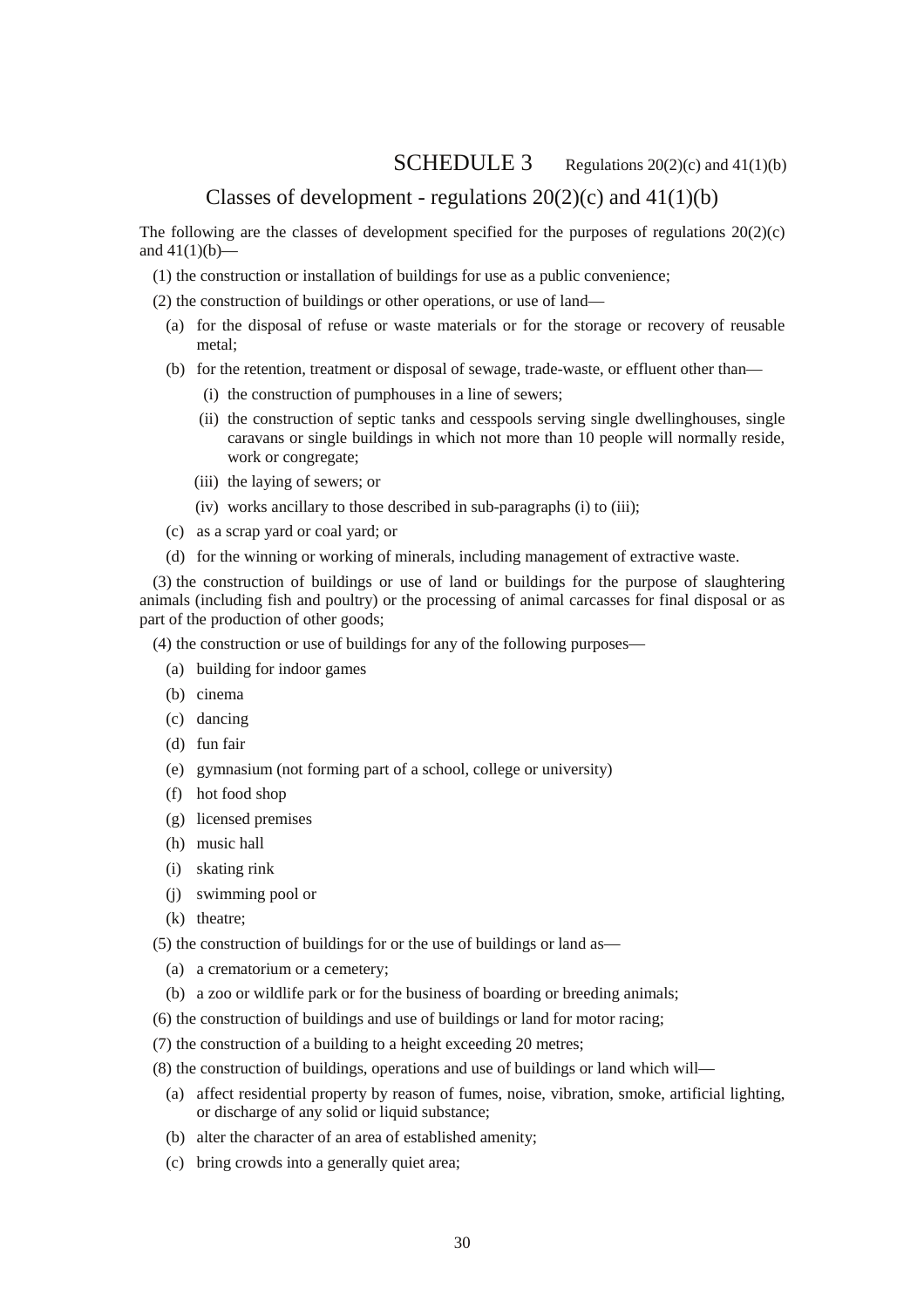- (d) cause activity and noise between the hours of 8 pm and 8 am; or
- (e) introduce significant change into a homogeneous area.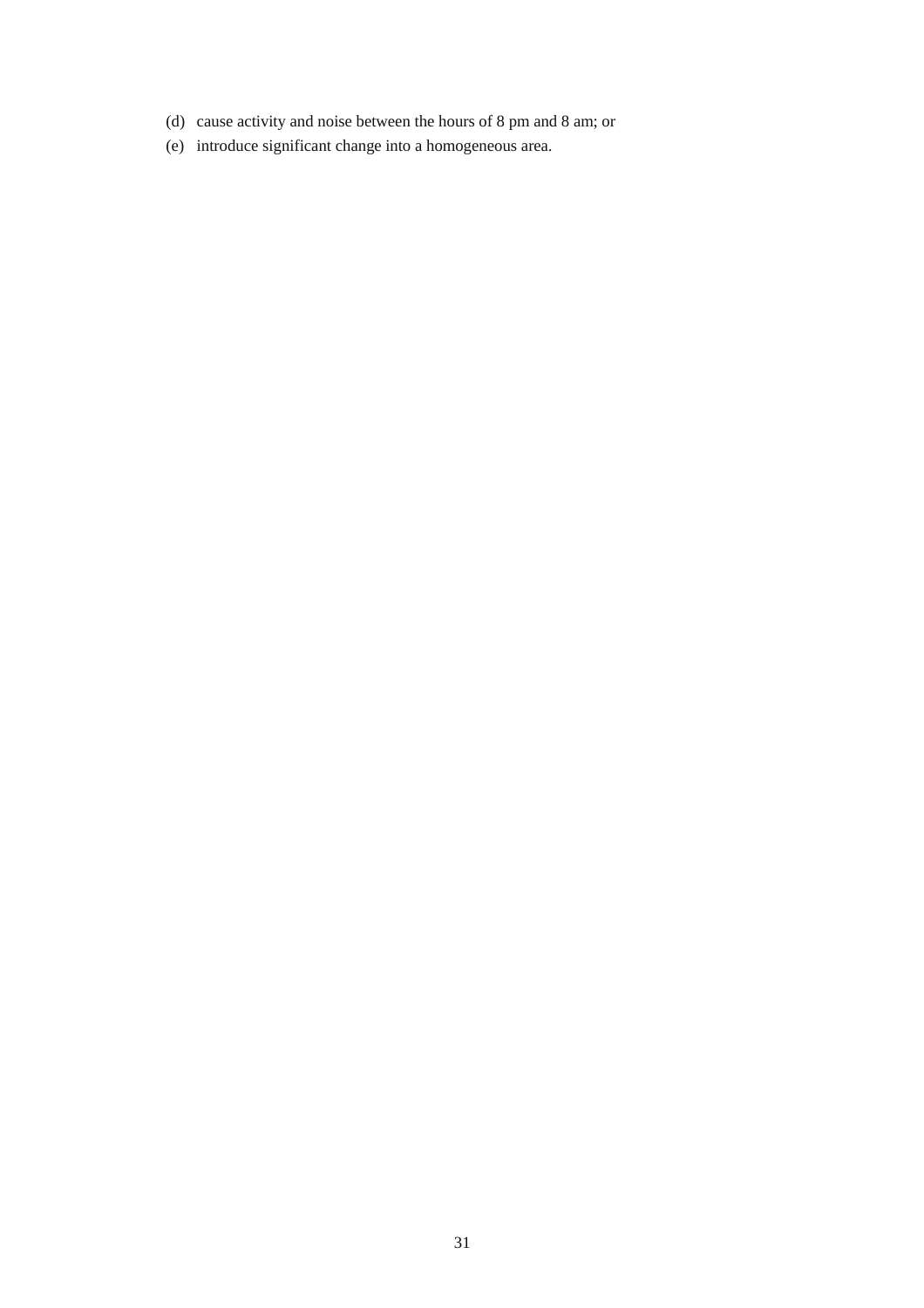## SCHEDULE 4 Regulation 20(1)

## Notice for publication in newspaper

## "TOWN AND COUNTRY PLANNING (DEVELOPMENT MANAGEMENT PROCEDURE) (SCOTLAND) REGULATIONS 2013

#### Notice of application to be published in a local newspaper under regulation 20(1)

Applications for planning permission listed below together with the plans and other documents submitted with them may be

examined at [Note 1]

between the hours of [Note 2]

on [Note 3]

Written comments may be made to [Note 4] by [Note 5]

List of applications for planning permission

Address [Note 6]

Proposed development [Note 7]

- Note  $1 -$ Insert address of planning authority and any other address (including any website address)
- Note  $2 -$  Insert beginning and end of periods.
- Note  $3 -$ Insert days of week
- Note 4 Insert Director of Planning or officer responsible for planning functions and  $\sim$ the Director of Planning or that officer's address (including an email address). Where the development to which the application belongs is a class of development prescribed for the purposes of section  $35A(1)$  of the Town and Country Planning (Scotland) Act 1997, include a statement that notwithstanding that comments may have been made to the applicant prior to the application being made, persons wishing to make representations in respect of the application should do so to the planning authority in the manner indicated in the notice.
- Note  $5 -$ Insert date by which representations are to be made, being a date not less than 14 days after the date of publication of the notice.
- For each application to be advertised insert postal address of proposed Note 6  $\overline{a}$ development or if there is no postal address insert a description of the location of the proposed development.
- Note  $7 -$ For each application to be advertised insert description of proposed development.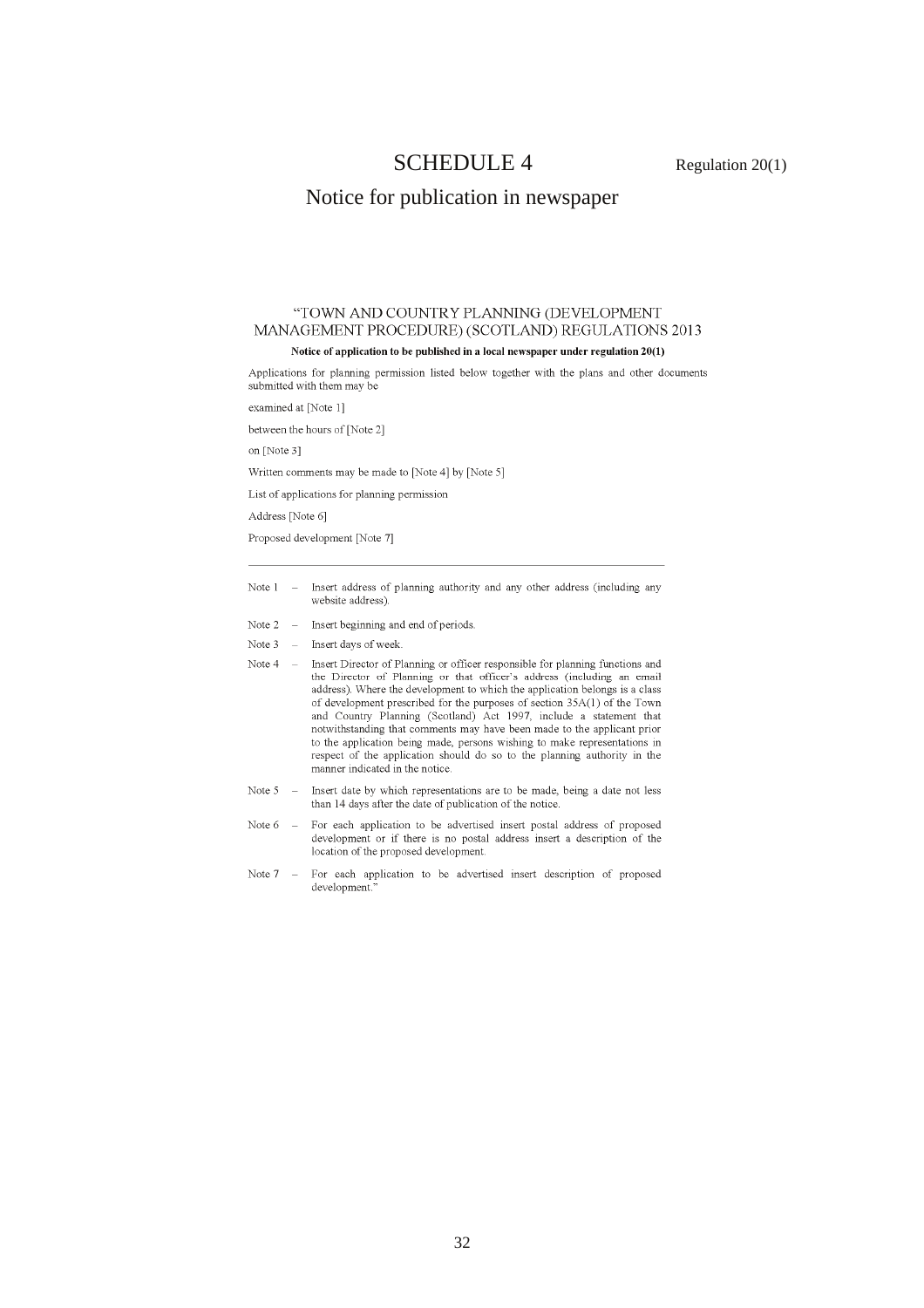## SCHEDULE 5 Regulation 25

## Consultation by the planning authority

Subject to regulation 25, the planning authority must before determining an application for planning permission for development consult a person, authority or body mentioned in a paragraph below in the circumstances specified in that paragraph.

#### **1.** SEPA—

(1) where the development is likely to result in a material increase in the number of buildings at risk of being damaged by flooding; or

(2) where the development consists of or includes—

- (a) fish farming;
- (b) mining operations;
- (c) the carrying out of building or other operations or use of land for the purposes of providing or storing mineral oils and their derivatives;
- (d) the carrying out of building or other operations (other than the laying of sewers, the construction of pump-houses in a line of sewers, the construction of septic tanks and cesspools serving single dwellinghouses, single caravans or single buildings in which not more than 10 people will normally reside, work or congregate, and works ancillary thereto) or use of land for the retention, treatment or disposal of sewage, trade-waste, or effluent;
- (e) the carrying out of works or operations in the bed or on the banks of a river or stream;
- (f) the use of land as a cemetery; or
- (g) the use of land for the deposit of any kind of refuse or waste, including slurry or sludge.

**2.** Scottish Natural Heritage where—

- (a) the development may affect a site of special scientific interest; or
- (b) the development consists of or includes the winning and working of peat other than for the domestic requirements of the applicant.

**3.** The Health and Safety Executive where the development is within an area which has been notified to the planning authority by the Health and Safety Executive for the purpose of this provision because of the presence within the vicinity of toxic, highly reactive, explosive or inflammable substances and which involves the provision of—

- (a) residential accommodation;
- (b) more than 250 square metres of retail floor space;
- (c) more than 500 square metres of office floor space; or
- (d) more than 750 square metres of floor space to be used for an industrial process,

or which is otherwise likely to result in a material increase in the number of persons working within or visiting the notified area.

**4.** Scottish Natural Heritage, the Health and Safety Executive and SEPA where the development—

- (a) involves the siting of new establishments;
- (b) consists of modifications to existing establishments which could have significant repercussions on major accident hazards; or
- (c) includes transport links, locations frequented by the public and residential areas in the vicinity of existing establishments, where the siting of development is such as to increase the risk or consequences of a major accident.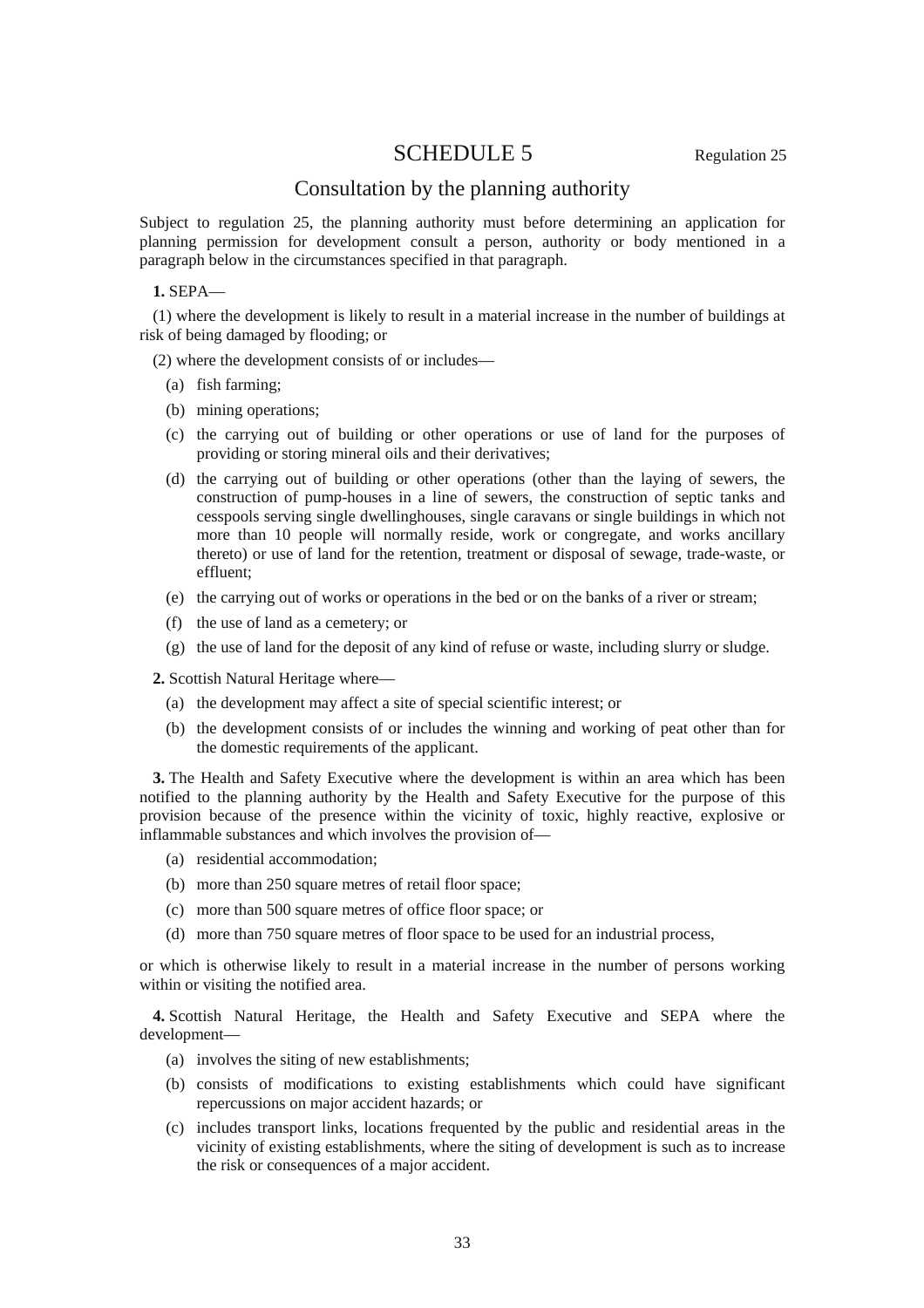**5.** The Scottish Ministers, in the case of—

(1) development of land within 67 metres of the middle of, or development comprising the formation, laying out or alteration of any means of access to—

- (a) a trunk road;
- (b) a proposed trunk road or a proposed special road, being a road the route of which is shown as such in the development plan, or in respect of which the Scottish Ministers have given notice in writing to the planning authority of their proposal, together with the maps or plans sufficient to identify the proposed route of the road;
- (c) any road which is comprised in the route of a special road to be provided by the Scottish Ministers in accordance with a scheme under section 7 of the Roads (Scotland) Act 1984 relating to special roads, and which has not for the time being been transferred to them; or
- (d) any road which has been or is to be provided by the Scottish Ministers in pursuance of an Order under the provisions of that Act relating to trunk roads and special roads and has not for the time being been transferred to any roads authority;

(2) development likely to result in a material increase in the volume or a material change in the character of traffic entering or leaving a trunk road;

(3) development of land which is situated within 800 metres from any Royal Palace or Park, and might affect the amenities of that Palace or Park;

(4) development which may affect—

- (a) a historic garden or designed landscape;
- (b) the site of a scheduled monument or its setting; or
- (c) a category A listed building or its setting;
- (5) development (other than householder development) which may affect a historic battlefield.

(6) development which consists of or includes the winning and working of peat other than for the domestic requirements of the applicant; or

(7) marine fish farm development.

**6.** The community council, if any, within whose area the development is to take place where—

- (a) the community council, within 7 days (excluding Saturday and Sunday, December 25th and 26th and January 1st and 2nd) of the date on which the planning authority sent to that community council in accordance with regulation  $23(1)$  the list which includes information about the application for such development, informs the planning authority that it wishes to be consulted; or
- (b) the development is likely to affect the amenity in the area of the community council.

**7.** The Coal Authority where the development consists of—

- (a) the erection of a building, other than an alteration, extension or re-erection of an existing building or the erection of a building of a temporary character; or
- (b) the provision of a pipeline,

in an area of coal working or former or proposed coal working notified by the Coal Authority to the planning authority.

**8.** Any adjoining planning authority, where the development is likely to affect land in the district of that authority.

**9.** Network Rail Infrastructure Limited or any other railway undertakers likely to be affected where—

- (a) some part of the development is to be situated within 10 metres of a railway line forming part of the national railway network; or
- (b) the development is likely to result in a material increase in the volume or a material change in the character of traffic using a level crossing over a railway.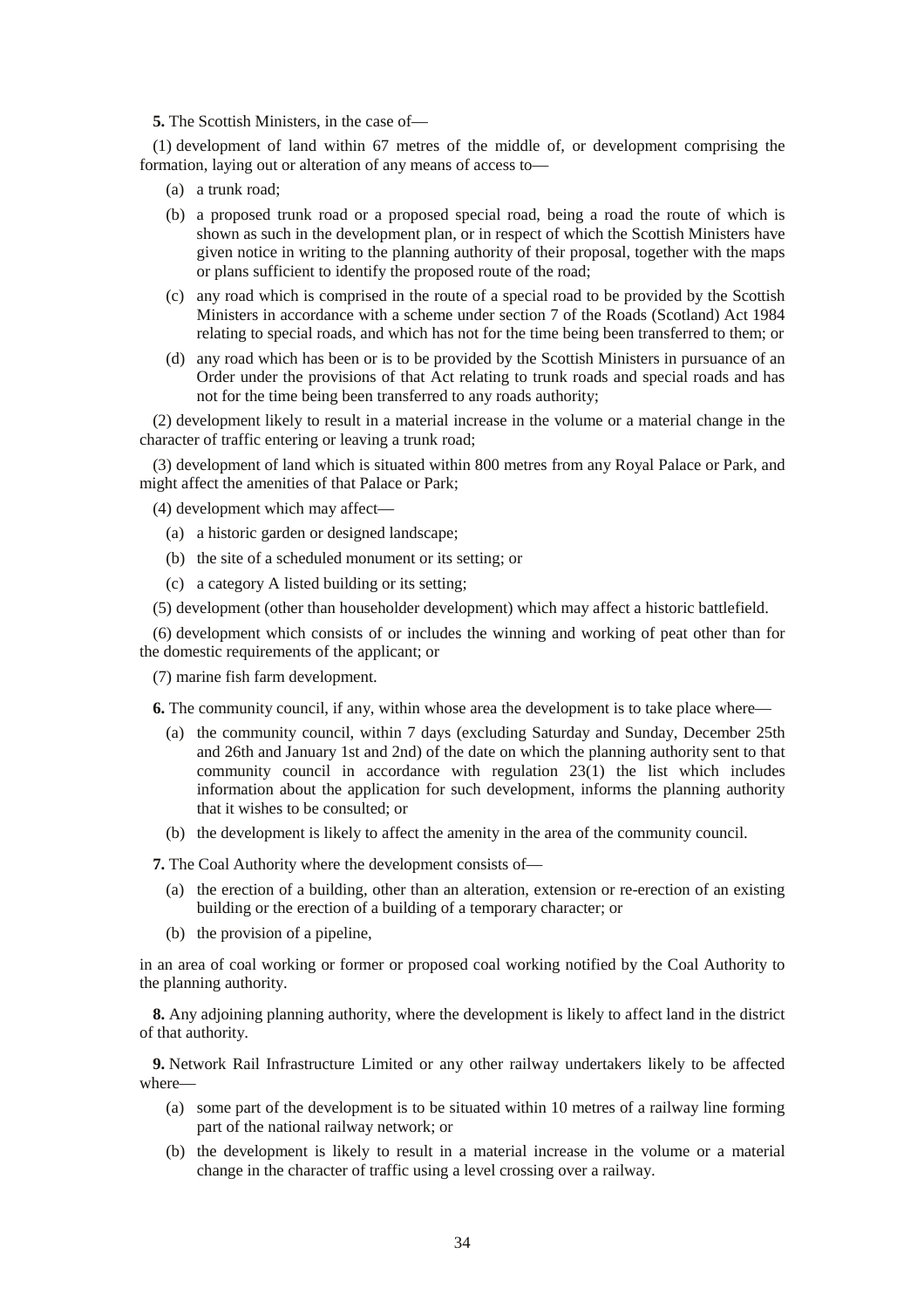**10.** The roads authority concerned, where the development involves—

- (a) the formation, laying out or alteration of any means of access to, or is likely to create or attract traffic which will result in a material increase in the volume of traffic entering or leaving, a road (other than a trunk road) for which the planning authority are not also the roads authority; or
- (b) the formation, laying out or alteration of any means of access to land affording access to a toll road.

**11.** The Theatres Trust where the development involves any land on which there is a theatre as defined in the Theatres Trust Act 1976(**a**).

**12.** Scottish Water where the development is likely to require a material addition to or a material change in the services provided by that authority.

**13.** A district salmon fishery board where the development consists of fish farming.

**14.** The Scottish Ministers and the Secretary of State where marine fish farm development may affect a site designated as a controlled site under section 1 of the Protection of Military Remains Act 1986(**b**).

**15.** The Crofting Commission where the development may have an adverse effect on the continued use of land for crofting.

**16.** sportscotland where the development is likely to—

- (a) result in the loss of an outdoor sports facility;
- (b) prejudice the use of an existing outdoor sports facility for that purpose; or
- (c) prevent the use of land, which was last used as an outdoor sports facility, from being used again for that purpose.

#### **Interpretation of Schedule 5**

In this Schedule—

(1) "district salmon fishery board" has the meaning assigned to it by section 40 of the Salmon Act 1986(**c**);

"historic battlefield" means a battlefield which is included in the inventory of battlefields compiled and maintained under section 32B of the Ancient Monuments and Archaeological Areas Act 1979(**d**); and

"outdoor sports facility" means land used as—

- (a) an outdoor playing field extending to not less than 0.2ha used for any sport played on a pitch;
- (b) an outdoor athletics track;
- (c) a golf course;
- (d) an outdoor tennis court, other than those within a private dwelling, hotel or other tourist accommodation; and
- (e) an outdoor bowling green.

"roads authority" has the same meaning as in section 151 of the Roads (Scotland) Act 1984(**e**);

<sup>(</sup>**a**) 1976 c.27.

<sup>(</sup>**b**) 1986 c.35.

<sup>(</sup>**c**) 1986 c.62.

<sup>(</sup>**d**) 1979 c.46. Section 32B was inserted by section 11 of the Historic Environment (Amendment) (Scotland) Act 2011 (asp 3).

<sup>(</sup>**e**) 1984 c.54. Section 151 was relevantly amended by the Local Government etc. (Scotland) Act 1994 (c.39), Schedule 13, paragraph 135(10) and S.I. 2001/1400.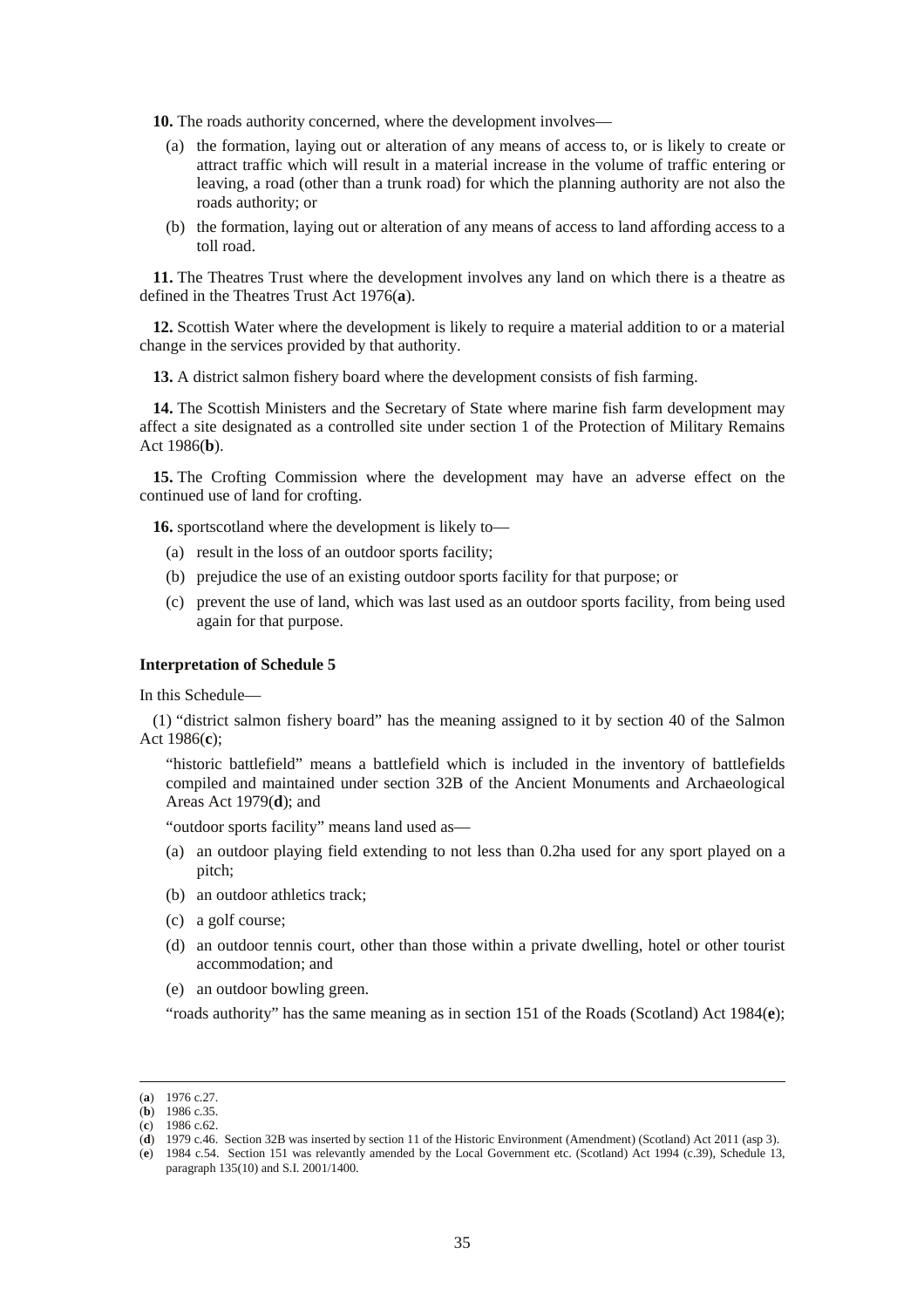"SEPA" means the Scottish Environment Protection Agency established under section 20 of the Environment Act 1995(**a**);

"site of special scientific interest" has the same meaning as in section 58(1) of the Nature Conservation (Scotland) Act 2004(**b**).

"slurry" means animal faeces and urine (whether or not water has been added);

"special road" means a road provided or to be provided in accordance with a scheme under section 7 of the Roads (Scotland) Act 1984;

"sportscotland" means the Scottish Sports Council;

"toll order" has the same meaning as in Part II of the New Roads and Street Works Act 1991(**c**);

"toll road" means a road which is the subject of a toll order;

"trunk road" means a road or proposed road which is a trunk road within the meaning of section 151 of the Roads (Scotland) Act 1984 that is to say, a road which is a trunk road by virtue of section 5 of that Act or of an Order or direction under that section or section 202 of the Act; and

(2) expressions which are used in paragraph 4 and in Council Directive 96/82/EC of the European Council(**d**) on the control of major accident hazards involving dangerous substances have the same meaning in that paragraph as in that Directive.

<sup>(</sup>**a**) 1995 c.25.

<sup>(</sup>**b**) 2004 (asp 6).

<sup>(</sup>**c**) 1991 c.22.

<sup>(</sup>**d**) O.J. No. L 10, 14.1.1997, p.13. The Directive was amended by Regulation (EC) No. 1882/2003 of the European Parliament and of the Council of 29th September 2003 (O.J. No. L 284, 31.10.2003) and Directive 2003/105/EC of the European Parliament and of the Council of 16th December 2003 (O.J. No. L 345, 31.12.2003 p.97).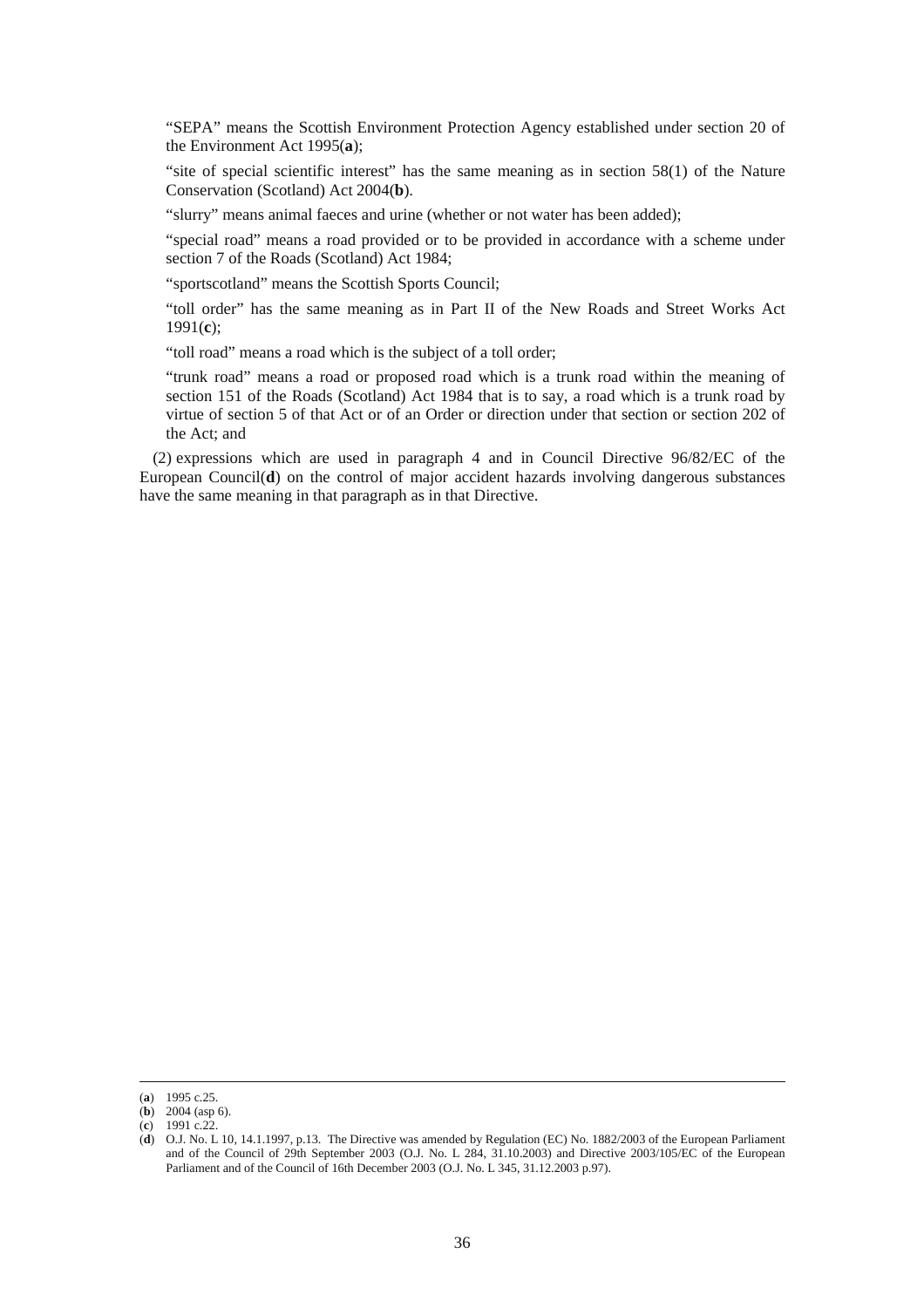## SCHEDULE 6 Regulation 28(4)

## Notice to accompany refusal etc.

### **FORM 1**

#### "TOWN AND COUNTRY PLANNING (SCOTLAND) ACT 1997

Notification to be sent to applicant on refusal of planning permission or on the grant of permission subject to conditions

1. If the applicant is aggrieved by the decision of the planning authority-

- $(a)$ to refuse planning permission for the proposed development;
- $(b)$ to refuse approval, consent or agreement required by a condition imposed on a grant of planning permission,
- to grant planning permission or any approval, consent or agreement subject to  $(c)$ conditions,

the applicant may require the planning authority to review the case under section 43A of the Town and Country Planning (Scotland) Act 1997 within three months beginning with the date of this notice. The notice of review should be addressed to the [Note 1].

2. If permission to develop land is refused or granted subject to conditions and the owner of the land claims that the land has become incapable of reasonably beneficial use in its existing state and cannot be rendered capable of reasonably beneficial use by the carrying out of any development which has been or would be permitted, the owner of the land may serve on the planning authority a purchase notice requiring the purchase of the owner of the land's interest in the land in accordance with Part 5 of the Town and Country Planning (Scotland) Act 1997.

Note  $1 -$ Insert details of address to which the notice of review should be sent."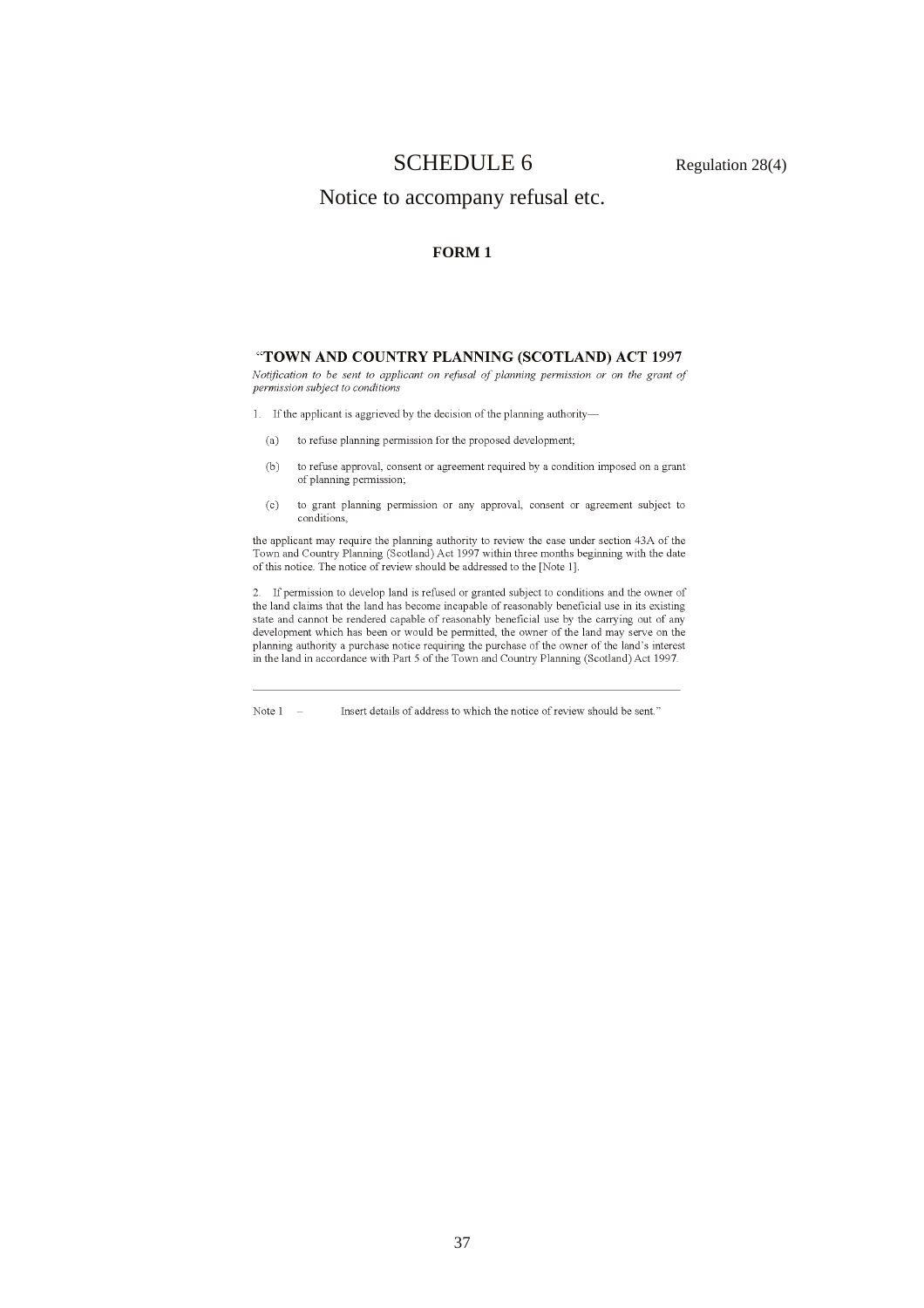#### **FORM 2**

#### "TOWN AND COUNTRY PLANNING (SCOTLAND) ACT 1997

Notification to be sent to applicant on refusal of planning permission or on the grant of permission subject to conditions

- 1. If the applicant is aggrieved by the decision of the planning authority-
	- (a) to refuse planning permission for the proposed development;
	- (b) to refuse approval, consent or agreement required by a condition imposed on a grant of planning permission;
	- (c) to grant planning permission or any approval, consent or agreement subject to conditions,

the applicant may appeal to the Scottish Ministers under section 47 of the Town and Country Planning (Scotland) Act 1997 within three months beginning with the date of this notice. The notice of appeal should be addressed to the [Note 1].

2. If permission to develop land is refused or granted subject to conditions, whether by the planning authority or by the Scottish Ministers, and the owner of the land claims that the land has become incapable of reasonably beneficial use in its existing state and cannot be rendered capable of reasonably beneficial use by the carrying out of any development which has been or would be permitted, the owner of the land may serve on the planning authority a purchase notice requiring the purchase of the owner of the land's interest in the land in accordance with Part 5 of the Town and Country Planning (Scotland) Act 1997.

- Insert details of address to which the notice of appeal should be sent." Note 1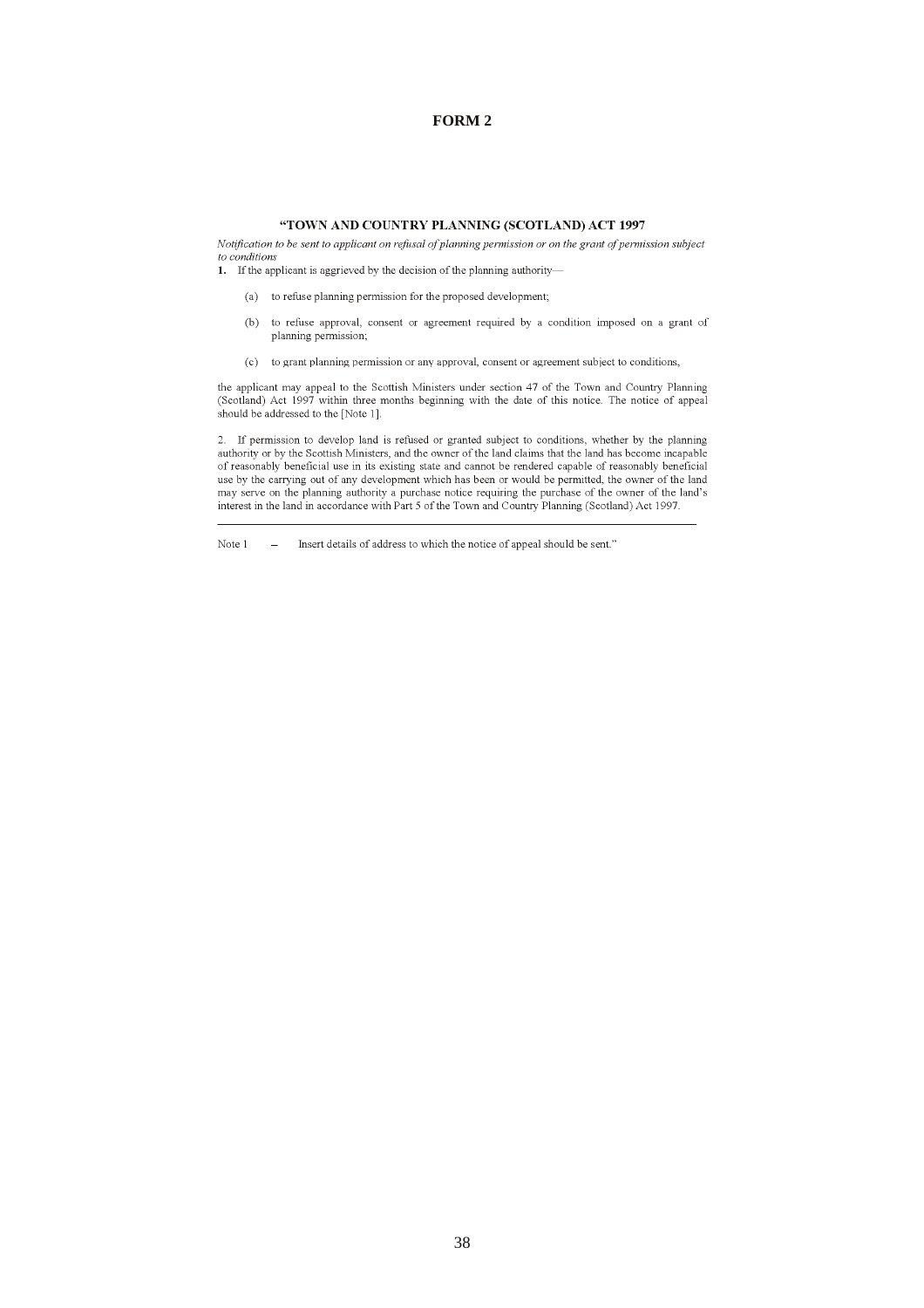# SCHEDULE 7 Regulation 41(2)

# Form of notice to be displayed while development in progress

**NOTICE** 

Development at [Note 1].

Notice is hereby given that planning permission has been granted subject to conditions [Note 2] to [Note  $3]$  on [Note 4] by [Note 5].

The development comprises [Note 6].

Further information regarding the planning permission including the conditions, if any, on which it has been granted can be obtained at all reasonable hours at [Note  $7$ ]

#### Notes

Note 1 – Insert address or describe the location of development.

Note 2 – Delete "subject to conditions" if the planning permission is not subject to any conditions.

Note 3 - Insert name and address of developer

Note 4 - Insert date on which planning permission granted.

Note 5 - Insert planning authority or Scottish Ministers and reference.

Note 6 - Insert description of development.

Note 7 - Insert address of planning authority or Scottish Ministers, as appropriate, contact details for enquiries and enforcement section and website link and reference.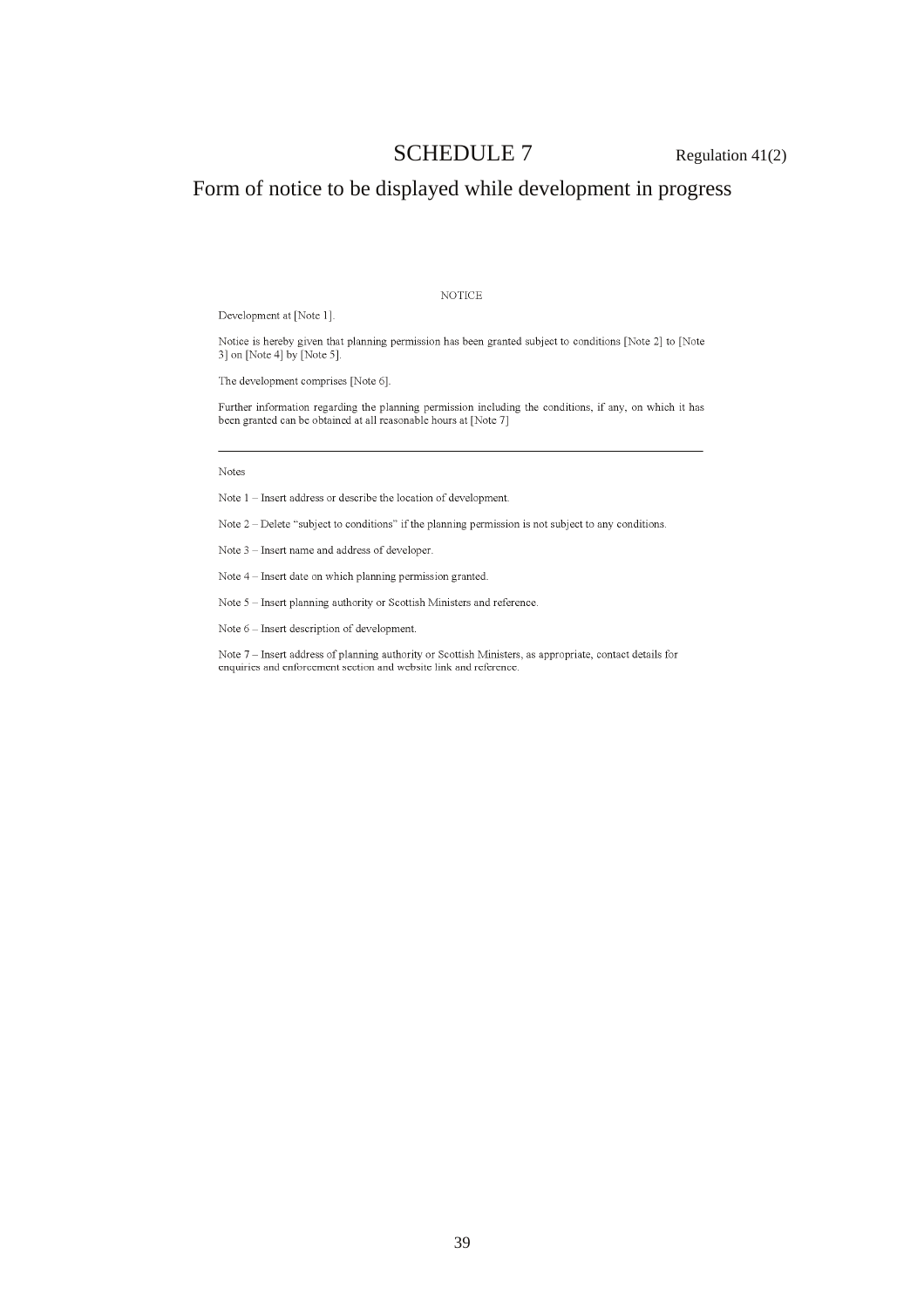## SCHEDULE 8 Regulation 44(6)

## Certificate of lawful use or development

#### "TOWN AND COUNTRY PLANNING (SCOTLAND) ACT 1997: SECTION 150 AND 151 TOWN AND COUNTRY PLANNING (DEVELOPMENT MANAGEMENT PROCEDURE) (SCOTLAND) REGULATIONS 2013: REGULATION 44(6)

Certificate of Lawful Use or Development

(Council's proper officer) Signed On behalf of Council Date Schedule 1 [Note  $4$ ] Schedule 2 [Note  $5$ ]

1. This certificate is issued solely for the purpose of section 150\*/151\* of the Town and Country Planning (Scotland) Act 1997.

2. It certifies that the use\*/operations\*/matter\* described in Schedule 1 taking place on the land specified in Schedule 2 was\*/would have been\* lawful, on the specified date and, thus, was not\*/would not have been\* liable to enforcement action under section 127 of the 1997 Act on that date.

3. This certificate applies only to the extent of the use\*/operations\*/matter\* described in Schedule 1 and to the land specified in Schedule 2 and identified on the attached plan. Any use\*/operations\*/matter\* which is materially different from that described or which relates to other land may render the owner or occupier liable to enforcement action.

\*4. The effect of the certificate is also qualified by the proviso in section 151(4) of the Town and Country Planning (Scotland) Act 1997, which states that the lawfulness of a described use or operation is only conclusively presumed where there has been no material change, before the use is instituted or the operations begun, in any of the matters relevant to determining such lawfulness.

\*Delete where inappropriate.

| Note 1 | Insert name of Council.                                                                                                                                                                                                                                                                                                                             |
|--------|-----------------------------------------------------------------------------------------------------------------------------------------------------------------------------------------------------------------------------------------------------------------------------------------------------------------------------------------------------|
| Note 2 | Insert date of application to the Council.                                                                                                                                                                                                                                                                                                          |
| Note 3 | Insert colour used on the plan.                                                                                                                                                                                                                                                                                                                     |
| Note 4 | Insert full description of use, operations or other matter, if necessary, by reference<br>to details in the application or submitted plans, including where appropriate a<br>reference to the use class of any order made under section $26(2)(f)$ of the Town<br>and Country Planning (Scotland) Act 1997 within which the certificated use falls. |
| Note 5 | Insert address or location of the site."                                                                                                                                                                                                                                                                                                            |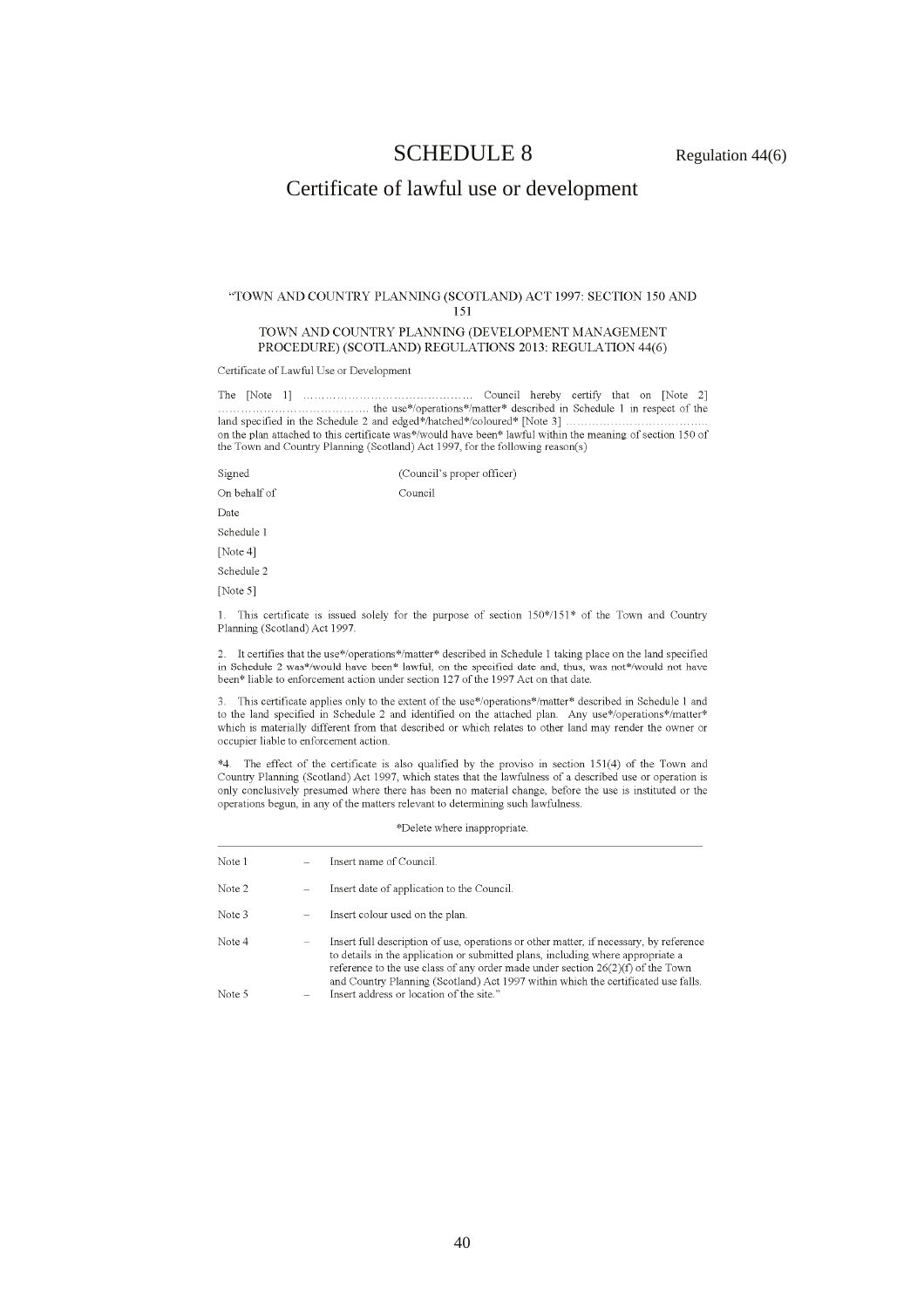# SCHEDULE 9 Regulation 51

# Revocations

| Column(1)                           | Column(2)       | Column(3)                    |
|-------------------------------------|-----------------|------------------------------|
| Provisions revoked                  | References      | <b>Extent of Revocations</b> |
| The Town and Country                | S.S.I. 2008/432 | The whole Regulations        |
| Planning (Development               |                 |                              |
| Management Procedure)               |                 |                              |
| (Scotland) Regulations 2008         |                 |                              |
| The Town and Country                | S.S.I. 2009/220 | <b>Regulation 7</b>          |
| <b>Planning (Miscellaneous</b>      |                 |                              |
| Amendments) (Scotland)              |                 |                              |
| <b>Regulations 2009</b>             |                 |                              |
| The National Scenic Areas           | S.S.I. 2010/460 | Article 13                   |
| (Consequential Modifications)       |                 |                              |
| (Scotland) Order 2010               |                 |                              |
| The Management of Extractive        | S.S.I. 2010/60  | Regulation 3(3)              |
| <b>Waste (Scotland) Regulations</b> |                 |                              |
| 2010                                |                 |                              |
| The Town and Country                | S.S.I. 2011/138 | Regulation 2                 |
| Planning (Miscellaneous             |                 |                              |
| Amendments) (Scotland)              |                 |                              |
| Regulations 2011                    |                 |                              |
| The Town and Country                | S.S.I. 2011/139 | <b>Regulation 48</b>         |
| Planning (Environmental             |                 |                              |
| Impact Assessment) (Scotland)       |                 |                              |
| Regulations 2011                    |                 |                              |
| The Historic Environment            | S.S.I. 2011/377 | Article 9                    |
| (Amendment) (Scotland) Act          |                 |                              |
| 2011 (Saving, Transitional and      |                 |                              |
| <b>Consequential Provisions)</b>    |                 |                              |
| Order 2011                          |                 |                              |
| The Town and Country                | S.S.I. 2012/165 | The whole Regulations        |
| Planning (Development               |                 |                              |
| Management Procedure)               |                 |                              |
| (Scotland) Amendment                |                 |                              |
| Regulations 2012                    |                 |                              |
| The Town and Country                | S.S.I. 2012/325 | The whole Regulations        |
| Planning (Miscellaneous             |                 |                              |
| Amendments) (Scotland)              |                 |                              |
| Regulations 2012                    |                 |                              |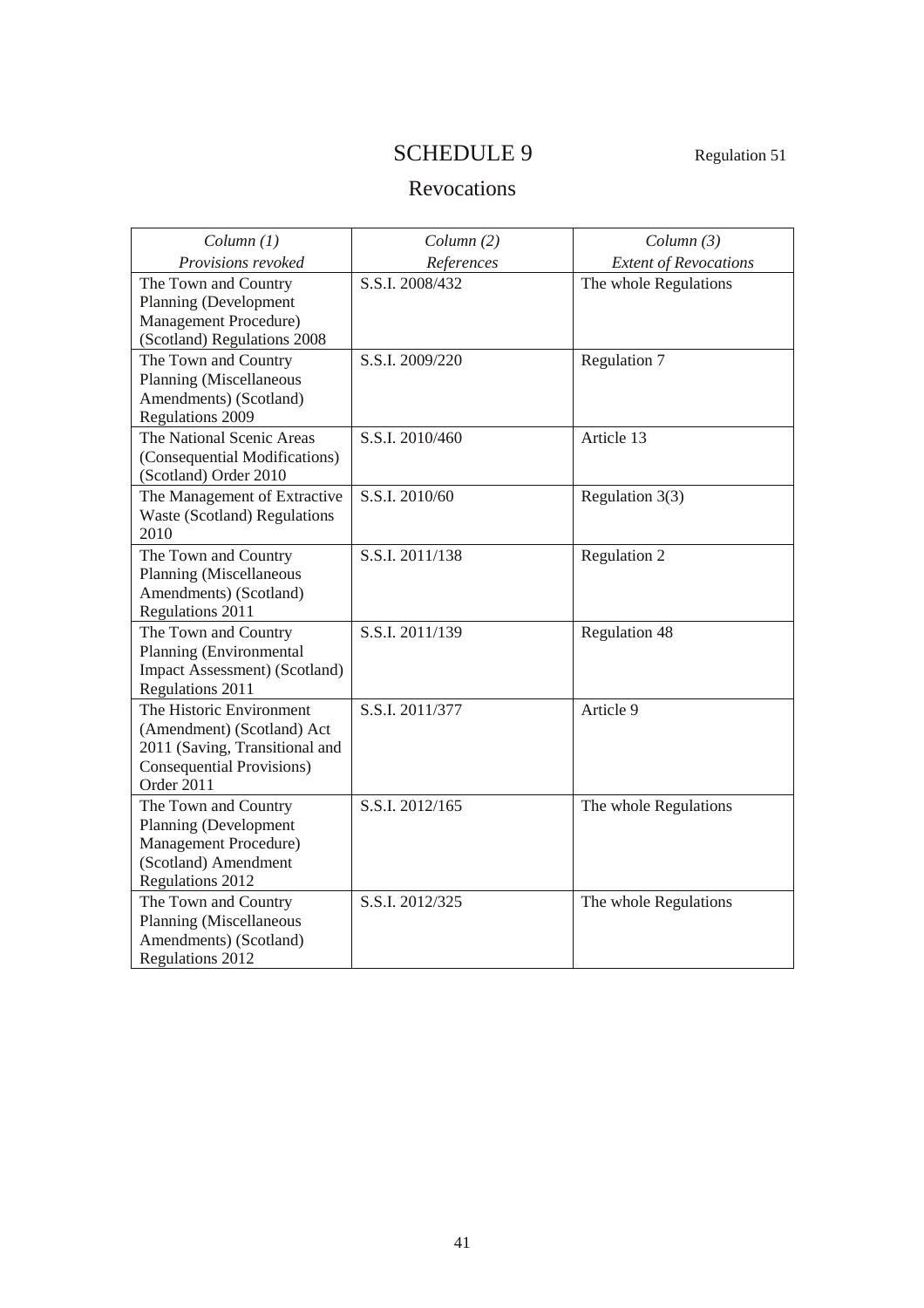#### **EXPLANATORY NOTE**

#### *(This note is not part of the Regulations)*

These Regulations make provision for the manner in which applications for planning permission, for approvals required by a condition imposed on a grant of planning permission in principle and for certificates of lawful use and development under the Town and Country Planning (Scotland) Act 1997 ("the Act") are to be made. These Regulations apply to all applications made on or after 3rd August 2009. The also apply to the limited extent provided for in Part 10 in respect of applications made before that date but not determined by that date.

Part 2 of the Regulations relates to the requirements for pre-application consultation under sections 35A and 35B of the Act introduced into the Act by section 11 of the Planning etc. (Scotland) Act 2006 ("the 2006 Act") on 6th April 2009. Regulation 4 prescribes the classes of development for which pre-application consultation is required, these are the categories of national and major developments. National developments are developments designated as such in the National Planning Framework under section 3A(4) of the Act. Major developments are the class of development to be prescribed in Regulations made under section 26A of the Act. Regulations 5 and 6 make provision regarding the content of notices under sections 35A(3) and the proposal of application notice required under section 35B(2). Regulation 7 sets out the prescribed manner of consultation which an applicant will have as a minimum to undertake. This requires the holding of a public event and publication of the proposed development in a local newspaper.

Part 3 of the Regulations sets out how applications for planning permission and for approvals required by conditions are to be made. Regulation 9 specifies the information that an application must contain in respect of an application for full planning permission and also requires the application to be accompanied by certain documents or information. Regulation 10 makes equivalent provision in relation to applications for planning permission in principle and regulation 12 does so for applications for approvals required by a condition. Regulation 11 applies the requirements of regulations 9 and 10 in a modified form where the application is made either for the same development or an application under section 42 of the Act (applications to develop without compliance with previous conditions).

Regulation 13 makes provision as to when a design or a design and access statement must accompany an application and describes what such a statement is to comprise.

Regulation 14 defines what is known as the "validation date". This is the date on which the last of the items required to be contained in or accompany an application is received by the planning authority. It is the date from which the time period set for determination of the application by the authority start to run.

Regulation 15 provides for notification to owners and agricultural tenants under section 35 of the Act and also for related certificates that such notification has or cannot be carried out.

Part 4 of the Regulations makes provision as to how a planning authority is to deal with an application and related matters. Regulation 16 and Schedule 2 set out how the planning authority are to keep a register of information relating to planning applications as required by section 36 of the Act. The planning authority are required to acknowledge an application in accordance with regulation 17. In terms of regulation 18 the planning authority are to give notice of the application to neighbours. Neighbouring land is defined in regulation 3. Regulation 19 provides for notification of minerals applications.

The planning authority are required by regulation 20 to publish a notice in the form set out in Schedule 4 in certain circumstances specified in regulation 20(2). These include the case where it is not possible for the authority to given notice to neighbours under regulation 18 because there are no premises on the neighbouring land.

Regulation 21 and 22 relate to the requirement to keep a list of applications under section 36A of the Act introduced by section 13 of the 2006 Act. Regulation 21 requires the list to be kept in two sections and details the information to be contained in each section. Regulation 22 sets out how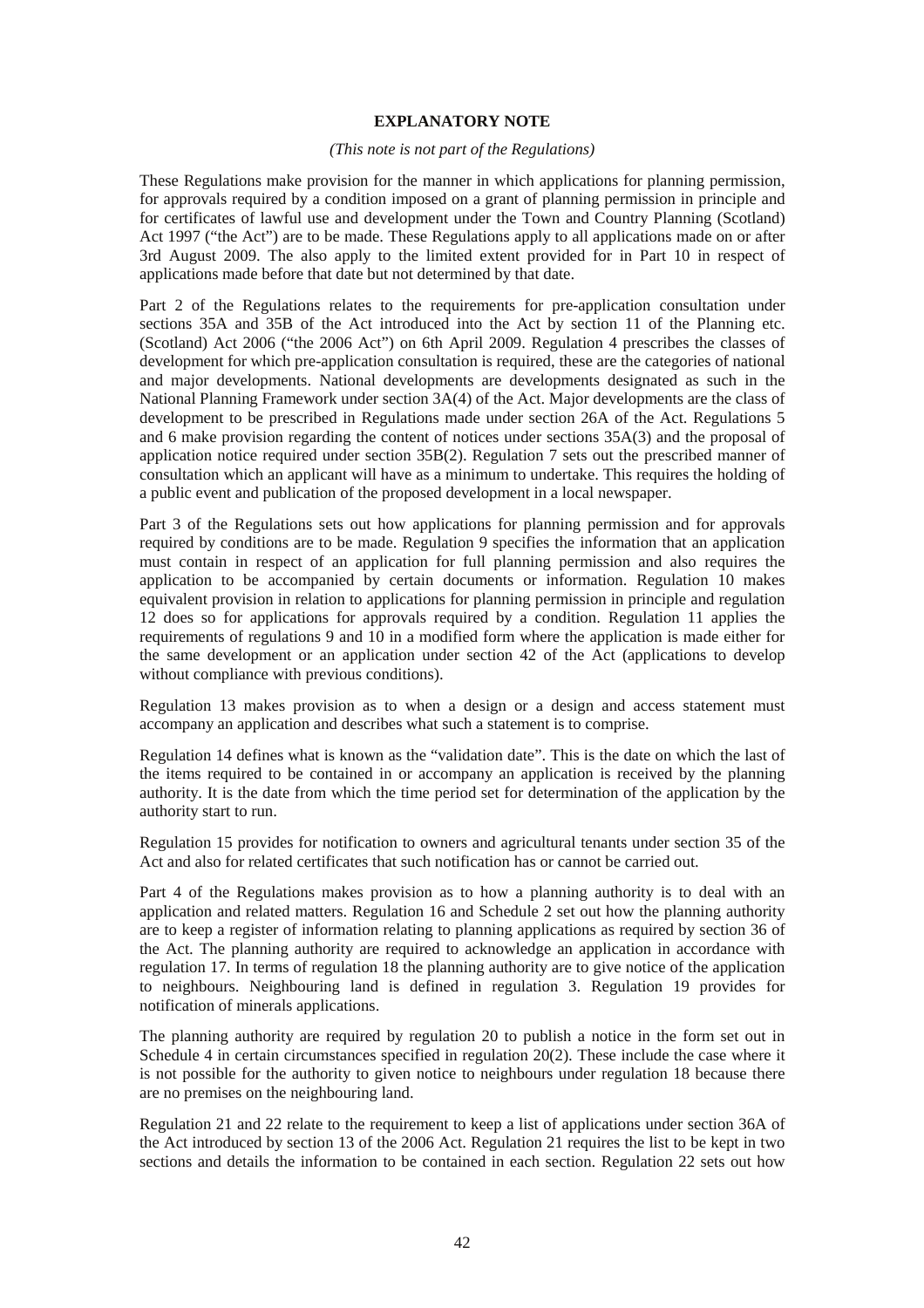the planning authority are to publish the list. Regulation 23 requires the planning authority to send to community councils a weekly list of applications received.

Regulation 24 makes it clear that a planning authority are entitled to require further information to assist them to determine the application. Regulation 25 and Schedule 5 require the planning authority to undertake consultation with certain bodies or authorities in the circumstances described in that Schedule.

Regulation 26 sets out the time periods within which a planning authority must give notice to the applicant of their decision on the application. The period is generally 2 months but for applications for major and national developments it is 4 months. Paragraph (4) conversely prescribes that a planning authority are not to determine an application before the expiry of a period allowed for the making of representations.

Regulation 27 prescribes the classes of development in respect of applications for which a planning authority must hold a hearing before reaching a decision and provides who is to be given an opportunity to appear before the committee conducting the hearing.

Regulation 28 makes provision regarding the content of the planning authorities notice setting out their decision on the application and also as how notice of the decision is to be given to the applicant and to other parties. Where the decision is to refuse an application or grant it subject to conditions the notice must be accompanied by a notification of the rights of the appeal or review set out in Schedule 6.

In terms of section  $43A(1)$  of the Act a planning authority is to prepare a scheme of delegation under which certain applications are to be determined by a person appointed by the planning authority. Regulation 29 applies to the appointed person provisions of the Regulations which relate to the manner in which a decision is reached and notified.

Part 5 includes provisions relating to direction making powers available to the Scottish Ministers. Regulation 30 confers on the Scottish Ministers power to make directions requiring planning authorities to consult with specified bodies before determining an application. The Scottish Ministers are also empowered to make directions requiring a planning authority to provide information and restricting the grant of planning permission (regulations 31 and 32), requiring the planning authority to consider the imposition of a condition (regulation 33). In addition regulation 35 requires a planning authority to give notice to applicants of directions made by the Scottish Ministers calling in applications for their determination under section 46 of the Act.

Part 6 of the Regulations apply the Regulations with certain modifications to applications for planning permission relation to marine fish farming and makes special provision in relation to the Cairngorms National Park (regulation 37), national security (regulation 38) and development which does not accord with the development plan (regulation 39).

Part 7 of the Regulations set out what information must be included in a notice of intention to carry out development under section 27A(1) of the Act (regulation 40) and also prescribes the classes of development and form of notice for the purposes of section 27C of the Act (regulation 41). This section requires notices to be displayed while development is being carried out.

Part 8 makes provision in relation to applications for certificates of lawful use or development under section 150 or 151 of the Act. Regulation 42 prescribes the information which an application must contain. Regulation 43 sets out what items must accompany an application. Regulation 44 makes provision for procedure including the period within which an application is to be determined and regulation 45 make provision regarding information relating to national security. Under regulation 46 a planning authority are required to give notice of a proposal to revoke a certificate.

Part 9 of the Regulations make provision for the use of electronic communications and the service of notices.

Part 10 revokes the Town and Country Planning (Development Management Procedure (Development Management Procedure) (Scotland) Regulations 2008 ("the 2008 Regulations") and